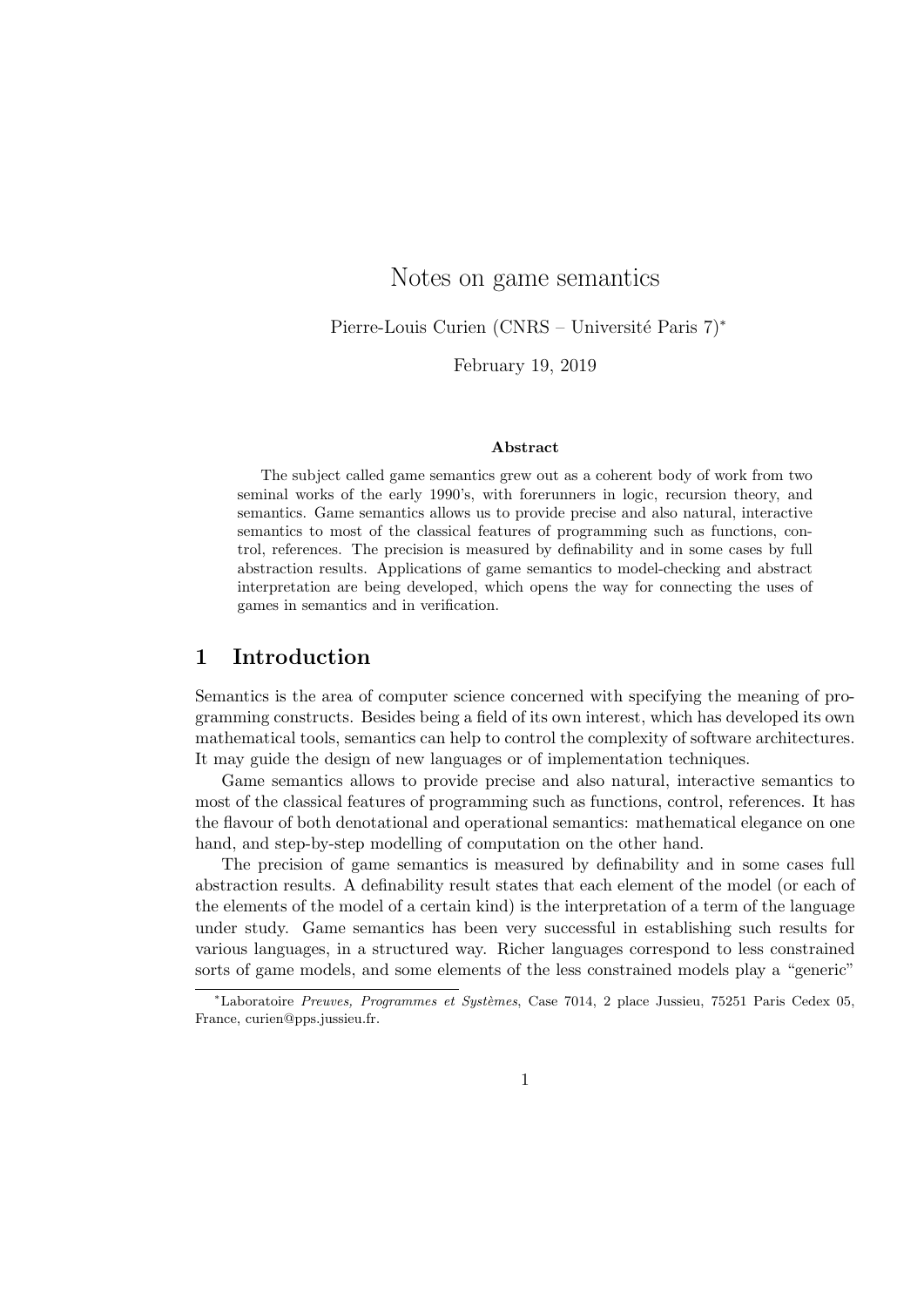role in that every element of the less constrained model can be decomposed into an element of the more constrained model and such a generic element.

Full abstraction is the property that a model equates exactly the terms of the language that cannot be distinguished by means of syntactic observations. Full abstraction may be obtained through some abstract construction from definability, by quotienting the model by an observational equivalence that mirrors the syntactic observational equivalence [34]. But in most cases, the model thus obtained does not enjoy a nice direct description.

Game semantics grew out as a coherent body of work from seminal works of the early 1990's, by Abramsky, Jagadeesan and Malacaria on one hand [4], and by Hyland and Ong [61] (as well as by Nickau [90]) on the other hand. The two teams presented each a model of PCF (a paradigmatic core purely functional language) in which types are interpreted by games and terms by strategies. The two models, now commonly referred to as the AJM and the HO model, respectively, have provided the first syntax-independent models of PCF to enjoy the property of definability (for all compact elements of the model). In both cases, the construction of the model of PCF was preceded by the construction of a game model for multiplicative linear logic, with a corresponding definability result [3, 60].

Game semantics has had forerunners in logic, recursion theory, and semantics.

- In logic, the earliest forerunners are Lorenzen and his coworkers [41]. They considered the activity of proving a formula as a strategy in what they caled a dialogue *game* between two players: Proponent, who is responsible for building the proof, and Opponent, who chooses to refute the formula or any of the intermediate conclusions in the (unravelling of the) proof. Unfortunately, most of this work focused on provability more than on proofs themselves.
- In semantics, in the search of a semantic counterpart of sequentiality, Berry and Curien [13] built around 1978 the first interactive model of PCF (and then of a language inspired by the model itself, called CDS [14]), called the model of sequential algorithms on Kahn and Plotkin's concrete data structures [65].
- At around the same time, and completely independently, in a series of works revisiting notions of higher-order computability, Kleene [67, 68, 69, 70] came up with very much the same kind of objects as Berry and Curien (see [18] for a precise comparison).

A more implicit, but nevertheless important reference for the rising of game semantics is the program of the geometry of interaction [46, 47, 49, 50] carried out by Girard in the framework of linear logic [45]. There, much like in the framework of sequential algorithms, one can describe execution in terms of information flow in a fixed network representing a program or a proof.

The most immediate forerunners of game semantics are (in our opinion) the following works: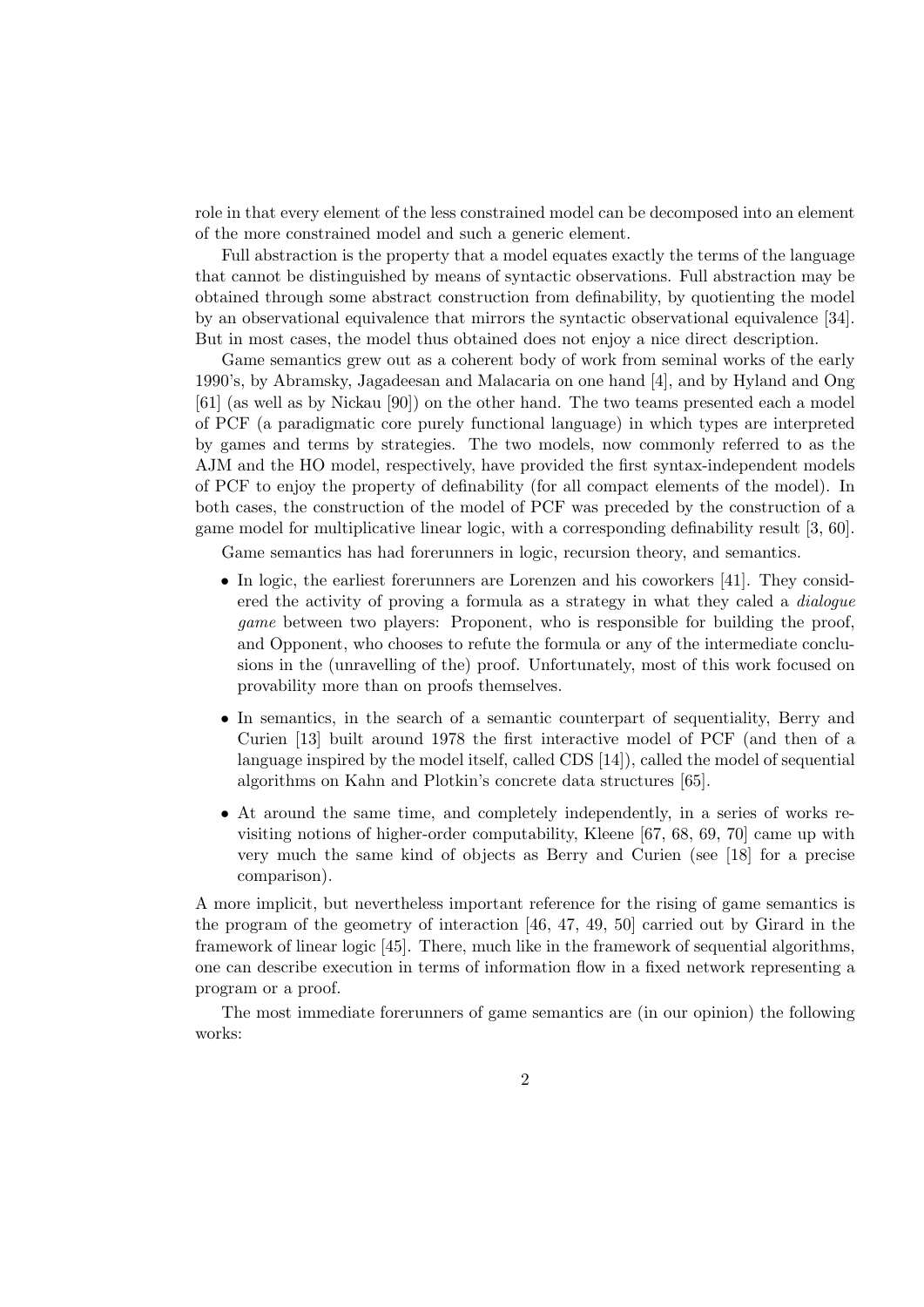- Blass games [15] and their recasting in terms of linear logic [16]. The analysis of the limitations of this model (in which composition is not associative in general) has been since an important source of thinking [11, 8].
- Coquand's interaction sequences [24], which provided a first instance of a game semantical account of cut-elimination in a classical setting.
- Lamarche's analysis of the model of sequential algorithms [75, 28] in terms of games.
- Gandy's (unpublished) investigations (with his student Pani) towards the characterization of the dialogues arising from Kleene's work (cf. above).

One should add to this background the fascinating work of Conway [22] which is a reservoir of clever constructions on games, and Joyal's early recognition that games and strategies can be organized in a category [63].

As far as effective full abstraction results are concerned, let us mention that

- Cartwright, Curien and Felleisen have shown that the model of sequential algorithms is fully abstract for an extension of PCF with control operators
- Abramsky and McCusker have tuned HO games to get a fully abstract models of a functional language with imperative features, called Idealized Algol.

In section 2, we introduce game semantics ( $\hat{a}$  la Hyand-Ong) through examples. Section 3 provides some background on the language PCF, as well as on definability and full abstraction. In section 4, we give formal definitions and build categories of games, or arenas, and strategies. Section 5 is devoted to the central definability result of game semantics, which characterizes the (injective) image of PCF Böhm trees (which are suitable possibly infinite normal forms of PCF terms) in the HO model. In section 6, we present the fully abstract game semantics of commands and references. In section 7, we present some applications of game semantics to model-checking and abstract interpretation. In the final section 8, we discuss game semantics in the context of the semantics of proofs.

These notes grew up initially from lectures given at Shanghai Jiaotong University in the summer of 2004, and, jointly with Claudia Faggian, at the university of Padova in the winter of 2006. The present version has been prepared for the Chambéry-Torino summer school in Torino, end of August 2006. I'd like to thank the respective institutions for their hospitality, and the audiences for their reactivity.

#### 2 Programs as strategies

We introduce game semantics via examples. We present various familiar data types as games. The games have two players, called Opponent and Player. Player stands for the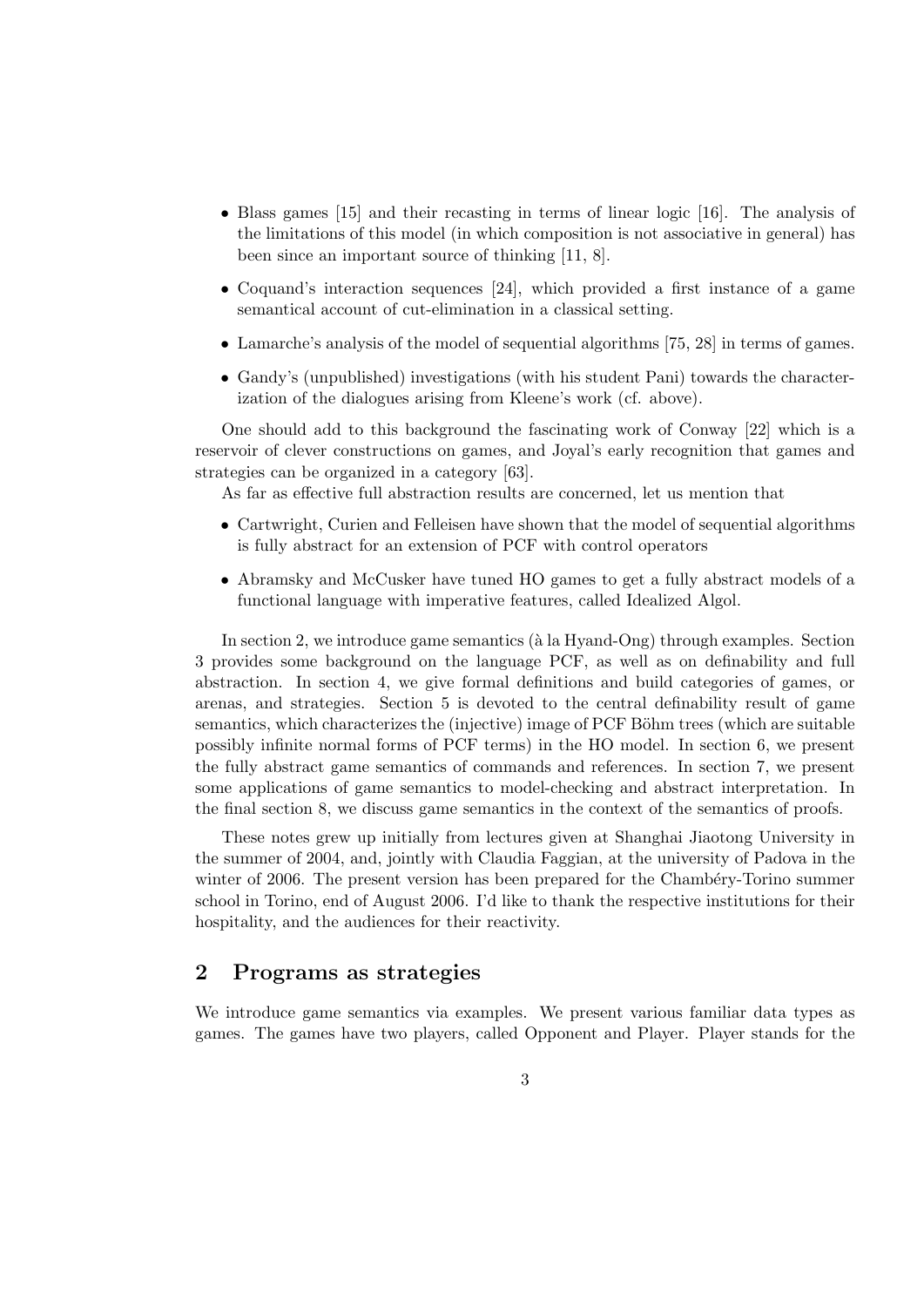program, and Opponent for its environment (the rest of the program, the libraries used by the program, the person experimenting with the program, etc...). A game, or arena, is defined by means of a set of moves, each being either a move for Opponent (or O move) or a move for Player (or P move). As we shall see later, the arena also specifies an enabling relation among moves. Some moves are initial, others can be played only if some previous move has been played. Think of the black and the white pieces at chess or draughts! Just as in those games, the players play in turns, and thus create a sequence of moves  $m_1 \ldots m_n$ . We call such a sequence a play.

In our games, except in section 8, it is always Opponent who starts, thus  $m_1, \ldots, m_{2k+1}$ ,  $\ldots$  are O moves while  $m_2, \ldots, m_{2k}, \ldots$  are P moves. The (even-length) plays are elementary pieces out of which we can build data. There are some rules on how to assemble plays to form strategies. A good chess player applies some strategy: while the Opponent prepares his next move, Player may think of what to do if Opponent will play this (say,  $m$ ), and what to do instead if Opponent will play that (say,  $m'$ ). Hence Player's strategy will typically include plays  $umn$  and  $um'n'$ , where u records whatever was played before. By convention, a strategy is never empty: it contains the empty play  $\epsilon$  (that is, the unique sequence of moves of length 0). It is also closed under even prefixes. As a matter of fact, the elementary properties of strategies (that they form a category closed under certain constructions) can be proved based on just these two conditions. Then, further conditions can be added, like determinism, or innocence. We shall touch these notions while we develop the examples. How typical data can be interpreted as strategies will become clear through the examples below.

We start with the simplest kind of data type. The arena nat for natural numbers has the following moves: one (initial) O move denoted  $q$ , and a P move  $n$  for each natural number *n*. All even-length plays have thus the form

#### $qn_1qn_2\ldots qn_k$

A strategy consisting of only the empty sequence corresponds to an undefined value. It is the  $\perp$  of Scott denotational semantics [9]. The presence of the play qn corresponds to the natural number n. Both  $\{\epsilon, qn\}$  and  $\{\epsilon, qn, qnqn, qnqnqn, \ldots\}$  seem sensible ways to represent  $n$  as a strategy. We shall come back to this later, but for the time being we shall use an anthropomorphic terminology and call  $\{\epsilon, qn\}$  and  $\{\epsilon, qn, qnqn, qnqn, \ldots\}$ the *meager* and the *fat* representation of  $n$ , respectively. There is a closer match between the meager representation and syntax, but the fat representation is easier to manipulate mathematically. The official point of view of game semantics is the fat one. But for innocent strategies (see below), the fat and the meager representations are in a bijective correspondence. For the rest of this introduction, we shall prefer to focus on meager representations, which are easier to interpret.

What about a strategy containing plays such as  $qn_1qn_2$ , or a strategy containing both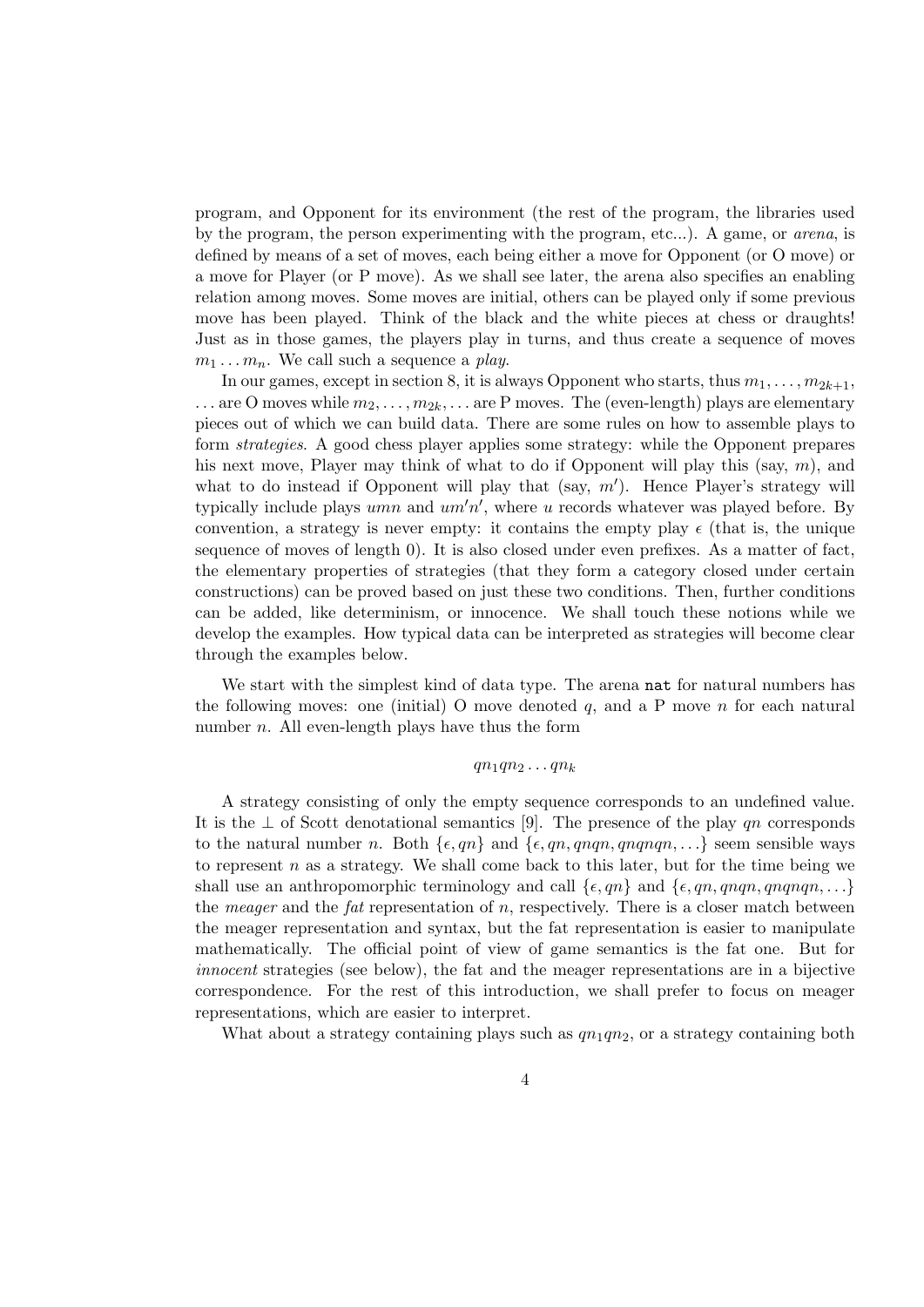$qn_1$  and  $qn_2$  (for  $n_1 \neq n_2$ )? Such strategies will be considered if we want to give a meaning to a nondeterministic program of type nat, whose result may be  $n_1$  or  $n_2$  depending on how the execution went. In these notes, we concentrate on *deterministic* strategies, which are strategies  $\sigma$  subject to the following condition: if  $u_1, u_2 \in \sigma$ , then their longest common prefix is of even length. This is equivalent to requiring that whenever  $umn_1, umn_2 \in \sigma$ , then  $n_1 = n_2$  (determinism!). To see why these conditions are equivalent, just notice that the negation of the first condition amounts to the existence of two sequences u and v in  $\sigma$  of the form  $umn_1u'$  and  $vmn_2v'$ , where u and v are of even length and  $n_1 \neq n_2$  (and hence also  $umn_1, vmn_2 \in \sigma$ , since strategies are closed under even prefixes). Determinism thus excludes strategies containing both  $qn_1$  and  $qn_2$ .

But what about  $qn_1qn_2$ ? This play will be precluded by the further condition of innocence. In an innocent strategy, Player plays based only on a partial view of the computation, called the  $P$  view (at the current position). The  $P$  view of a play is obtained by removing certain moves preceding O moves. If the O move is initial, then one removes all the moves preceding it. It if it is not initial, then we remove all the moves that stand (strictly) between the O move and its justifier. We will define views more formally later, but for the time being let us just mention that some O moves are initial, and that the player's view of a play sm, where m is initial, is m. Thus the P view of  $qn_1q$  is just q, and hence Player's move  $n_2$  must coincide with the move  $n_1$  which he played after q. The meager form of an innocent strategy precisely consists of views only (i.e., of plays whose which are their own view). For the rest of this section, we limit ourselves to innocent strategies in meager form, i.e., presented as sets of views.

But in section 6 we shall relax the innocence constraint and we shall see how to give meaning to sequences like  $qn_1qn_2$ , which make sense if one thinks not of a number, but of a memory cell holding a number and which may be overwritten.

In summary, for type nat we end up with the following (complete list of) strategies:

$$
\left\{\begin{array}{l}\{\epsilon\}\\ \vdots\\ \{\epsilon,qn\}\\ \vdots\end{array}\right.
$$

More generally, we can build an arena on any set  $X$ , whose moves are  $q$  (O move) and x (P move, for each  $x \in X$ ). nat is just the instance of this construction where X is the set  $\omega$  of natural numbers. Here are other instances:

- $X = \{T, F\}$ . We use this arena to interpret the type bool.
- X is a singleton. We shall use this arena to interpret the type comm of commands in section 6 (renaming the O move as run and the unique P move as done).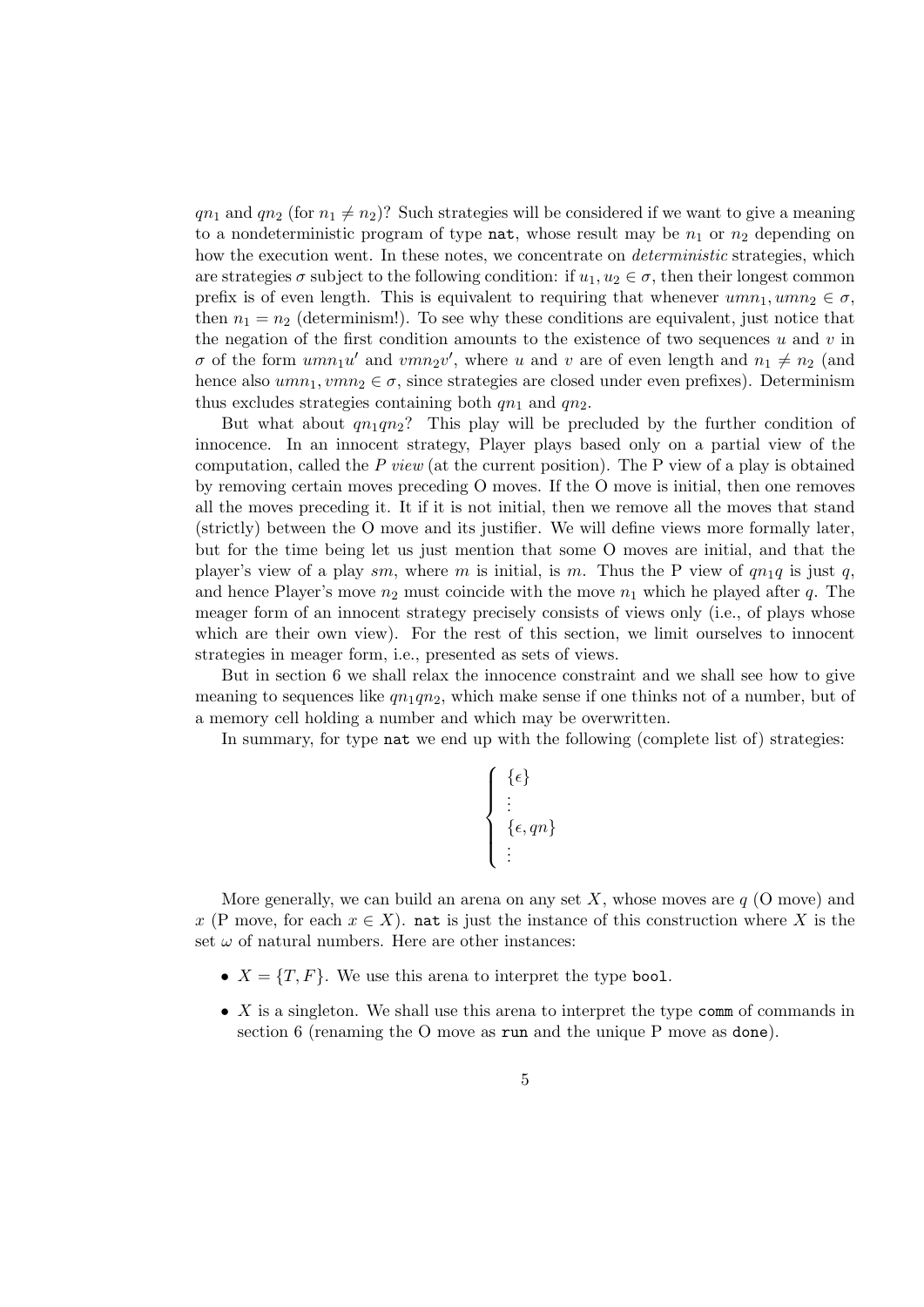•  $X = \emptyset$ . We shall call this arena q: it has only one move: q. It is nevertheless useful, as we shall see.

We next consider the type  $\texttt{nat} \times \texttt{nat}$ . The corresponding arena is made of two disjoints copies of nat, which we can write as  $nat_1$  and  $nat_2$ , respectively. Thus, we have the following moves:  $q_1$  and  $q_2$  (O moves) and all moves  $n_1$  and  $n_2$  (P moves). By determinism, it is easy to see that a (meager) strategy can contain at most two non-empty plays (there are only two O moves, both initial), and the complete list of strategies is as follows (we also indicate the correspondence with the traditional denotational semantics of  $nat \times nat$ ):

| $\{\epsilon\}$ |                                                    | $( \perp, \perp)$ |                                            |  |
|----------------|----------------------------------------------------|-------------------|--------------------------------------------|--|
|                | $\bigcup \ldots \{ \epsilon, q_1 m_1 \} \ldots$    |                   | $\int \ldots$ $(m, \perp)$                 |  |
|                | $\big\}$ $\{\epsilon, q_2 n_2\}$                   |                   | $\mathbf{1} \ldots (\mathbf{1}, n) \ldots$ |  |
|                | $\{\ldots \} \{ \epsilon, q_1m_1, q_2n_2\} \ldots$ |                   | $\left(\ldots \quad (m,n)\right)$          |  |

But is this list complete? What about plays of the form  $q_1n_2$ ? Such plays are not allowed. To see why, we need to give a little more structure to the plays. We already mentioned that an arena specifies some causality relations between moves. For nat,  $q$  is initial (not caused by any other move), and n is caused, or enabled, by q. We write  $q \vdash n$ . We impose always that when  $m \vdash n$  then m and n have opposite polarities (i.e., m is an O move if and only if  $n$  is a P move), and also that initial moves are O moves. A play must be such that each move is justified by a previous move in the sequence, which enables it. At some point, it will be also important to record which precise occurrence in the sequence justifies each move, and we will thus consider sequences with pointers, or pointing sequences. For the moment, let us keep with ordinary sequences satisfying the above causality requirements, without recording the witnesses of causality as pointers. When forming  $\texttt{nat} \times \texttt{nat}$ , we do not add causalities other than those in each copy of nat, i.e.,  $q_1$  and  $q_2$  are initial, and every  $n_1$  (resp.  $n_2$ ) is enabled by  $q_1$  (resp.  $q_2$ ). Now we can see that  $q_1n_2$  is not a legal play, since  $n_2$  is not justified (it can only be justified by  $q_2$ , which does not occur in the sequence). These explanations complete the discussion of this data type: the above list of strategies is indeed complete.

Our next data type is nat  $\rightarrow$  nat. Again, we take two copies nat<sub>1</sub> and nat<sub>2</sub> of nat. But now we inverse the polarity of the moves of  $\texttt{nat}_1$ , i.e., the O moves are  $q_2$  and all  $n_1$ 's, and the P moves are  $q_1$  and all the moves  $n_2$ . The enablings are those inherited from each copy of nat, i.e.,  $q_1$  enables  $n_1$  and  $q_2$  enables  $n_2$ , plus the following new enabling:  $q_2 \vdash q_1$ . Note that the change of polarity constraint is respected by the enabling relation, since  $q_1$ , as a move of nat  $\rightarrow$  nat, is a P move (also, for  $q_1 \vdash n_1$ , notice that both  $q_1$  and  $n_1$  have changed polarities). Let us examine which plays there are in this arena.  $q_2n_2$  is a legal play, and expresses a constant function of value  $n (\lambda x.n)$ . How to express a non-constant (partial) function, then? Say, we want to interpret the function  $f$  which on input 0 returns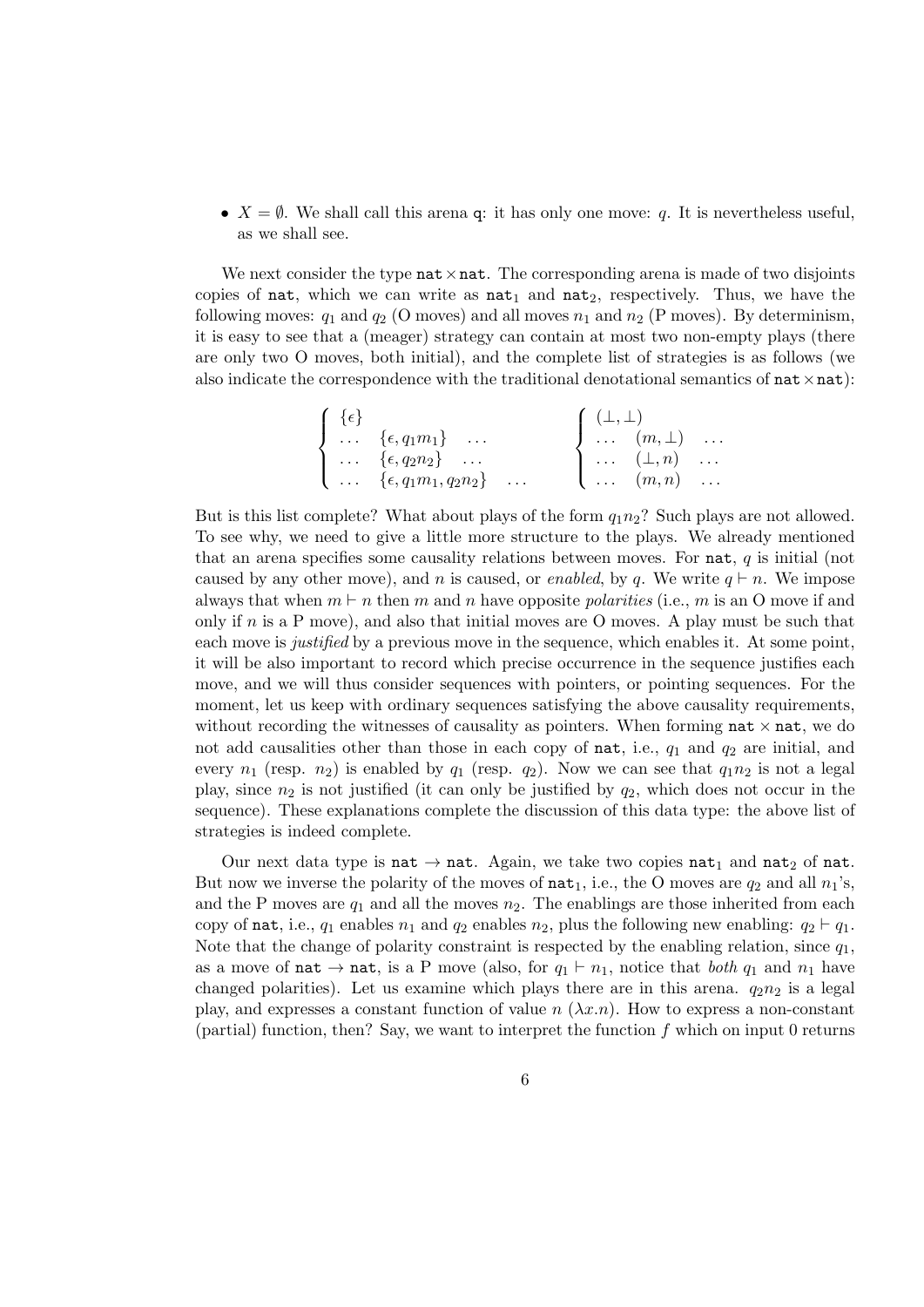3 and on input 1 returns 4 and is otherwise undefined. We use the following syntax for such functions:

$$
\lambda x
$$
.case  $x [0 \rightarrow 3, 1 \rightarrow 4]$ 

Here is the strategy for this program:

$$
\{\epsilon, q_2q_1, q_2q_10_13_2, q_2q_11_14_2\}
$$

The play  $q_2q_1$  is important: it expresses the fact that f is a function which looks at its argument before outputting anything. It is easy to check that these are the only two kinds of strategies in  $nat \rightarrow nat$ .

Let us stress the difference between the two sorts of strategies. There is another way to program a constant function, namely:

$$
g = \lambda x.\mathtt{case} \ x \ [0 \to n, \dots, m \to n, \dots]
$$

with the corresponding strategy:

$$
\{\epsilon, q_2q_1, q_2q_10_1n_2, \ldots, q_2q_1m_1n_2, \ldots\}
$$

or, in tree form:

$$
q_2 q_1 \begin{cases} 0_1 n_2 \\ \vdots \\ m_1 n_2 \\ \vdots \end{cases}
$$

(it is standard to represent a tree as its set of branches).

Is g really constant? Not quite, since the function applied to  $\perp$  yields  $\perp$ , not n. This is a call-by-value constant function, which retuns n only on an input which is a value, i.e., whose evaluation has been successful. But this raises the question of how to apply a strategy of type nat  $\rightarrow$  nat to a strategy of type nat. The paradigm is that of computation-as-interaction. Suppose we apply f to  $x = 0$  (( $\lambda x$  case  $x$  [ $0 \rightarrow 3, 1 \rightarrow 4$ ])0). To avoid renamings of names, we consider  $0$  as a strategy of  $nat_1$ , namely as the tree

 $q_10_1$ 

consisting of only one branch. We start playing in  $f$ , placing a token on  $q_2$ . Following strategy f, we then move to  $q_1$ . Now x enters the play. We place a second token on  $q_1$  in x, so from now on there is a token in each strategy. Following x we move the x-token to  $0<sub>1</sub>$ . This shows the way to f, thus the f-token chooses the branch starting with  $0<sub>1</sub>$  and then follows the strategy  $f$  and moves to  $3<sub>2</sub>$ , which is the final result, as expected, since, syntactically, we have:

$$
(\lambda x.\mathtt{case}\ x\ [0\to 3,1\to 4])0\to^* 3
$$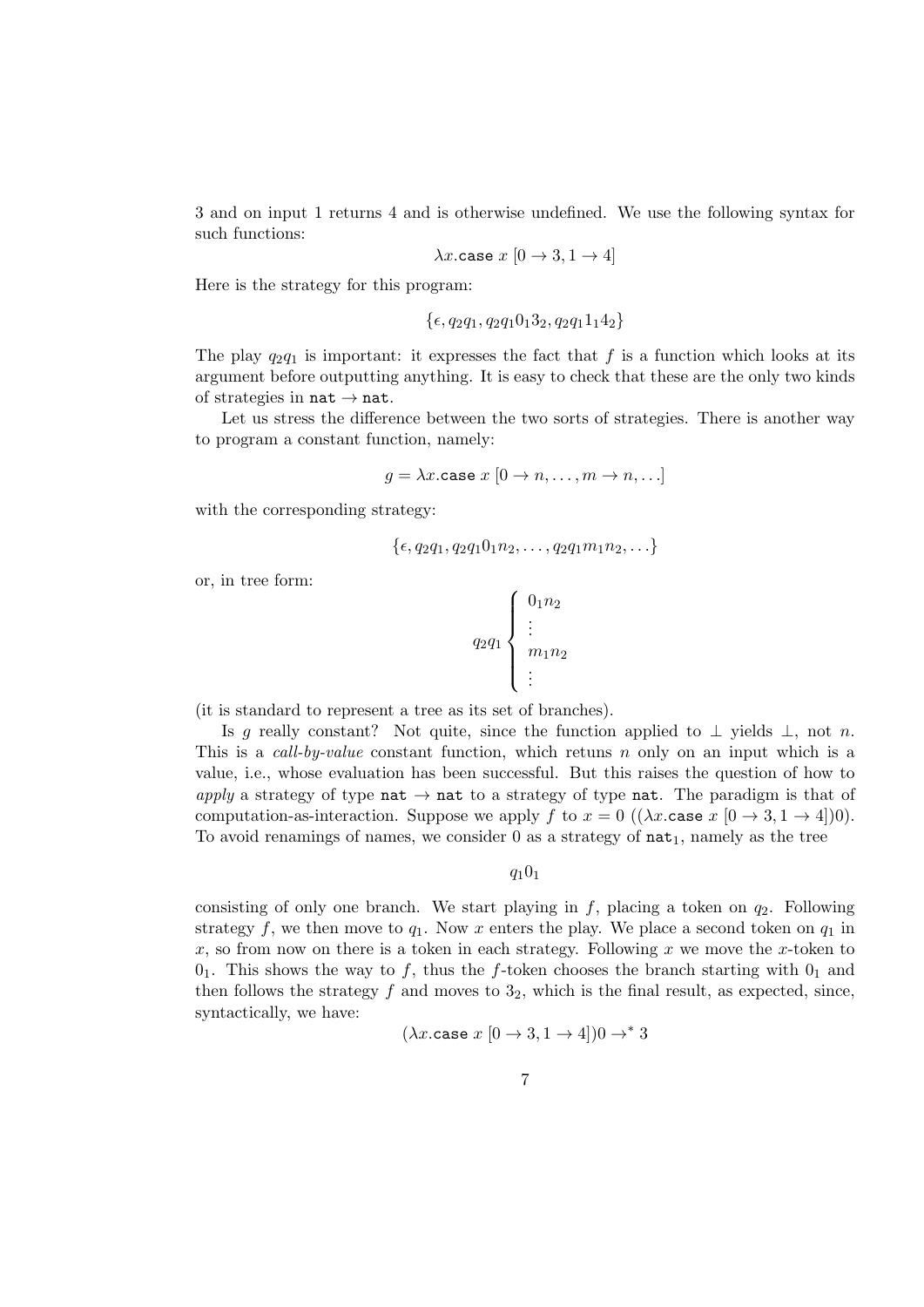using the  $\beta$ -rule  $((\lambda x.M)N \to M[x \leftarrow N]$  and the rule

case 
$$
i
$$
  $[..., i \rightarrow M,...] \rightarrow M$ .

Let us now compute  $f_1$ , i.e.,  $x = 2$ . The first steps of the interaction are the same, until the x-token reaches  $2<sub>1</sub>$ . Then the evaluation is stuck, because there is no corresponding  $2<sub>1</sub>$  move to which the f-token could move. This is also conform to the syntactic computation, which gets stuck on case  $2 \times 2 \rightarrow 3, 1 \rightarrow 4$ . In Scott semantics, this expression is interpreted as ⊥. As a matter of fact, we can view case  $x$  [0  $\rightarrow$  3, 1  $\rightarrow$  4] as a finite notation for

case 
$$
x [0 \rightarrow 3, 1 \rightarrow 4, 2 \rightarrow \Omega, 3 \rightarrow \Omega, \ldots]
$$

(where  $\Omega$  is a syntactic counterpart of  $\perp$ ), and then the syntactic evaluation of f2 yields  $Ω$ . As a final example, we contrast g and  $λx.n$  by applying both to  $Ω$ . The interaction for  $(\lambda x.n)\Omega$  consists of moving the  $(\lambda x.n)$ -token from  $q_2$  to  $n_2$ , thus no real interaction takes place, the function does not look at its argument! The interaction for  $g\Omega$  ( $x = \Omega$ ) is as follows: the g-token moves to  $q_1$ , thus we have to place a token on  $q_1$  (in x), but we can't, since  $x = \{\epsilon\}$ . So the result is  $\bot$  (the empty strategy).

Before we close the discussion on this type, let us come back to the close relation between syntax and (game) semantics. Let us consider again the program  $\lambda x$  case  $x$  [0  $\rightarrow$  $3, 1 \rightarrow 4$ ] and the strategy  $\{\epsilon, q_2q_1, q_2q_1(0, 1)(3, 2), q_2q_1(1, 1)(4, 2)\}\,$  and let us represent them both in tree form (cf. above):

$$
q_2 q_1 \begin{cases} 0_1 3_2 \\ 1_1 4_2 \end{cases} \qquad \lambda x. \text{ case } x \begin{cases} 0 \to 3 \\ 1 \to 4 \end{cases}
$$

These are isomorphic representations! As a consequence, through the isomorphism, we can read syntax in terms of games.  $\lambda x$  is an O move, case x (the head variable) is a P move, 0 and 1 are O moves, 3 and 4 are P moves. Let us think of O moves as questions, and of P moves as answers. Then the program can be analyzed as follows:

- $\lambda x$ . Opponent (or observer) asks the program: "how do you behave?".
- case x. Player (or program) answers: "give me an input".
- 0. Opponent: "OK, I give you 0, how do you behave next?
- 3. Player: "output 3".

But the reader may ask: if programs and strategies are the same, why bother with games and strategies, why absorb a new (exotic) terminology? We can advocate two general kinds of reasons for making the effort: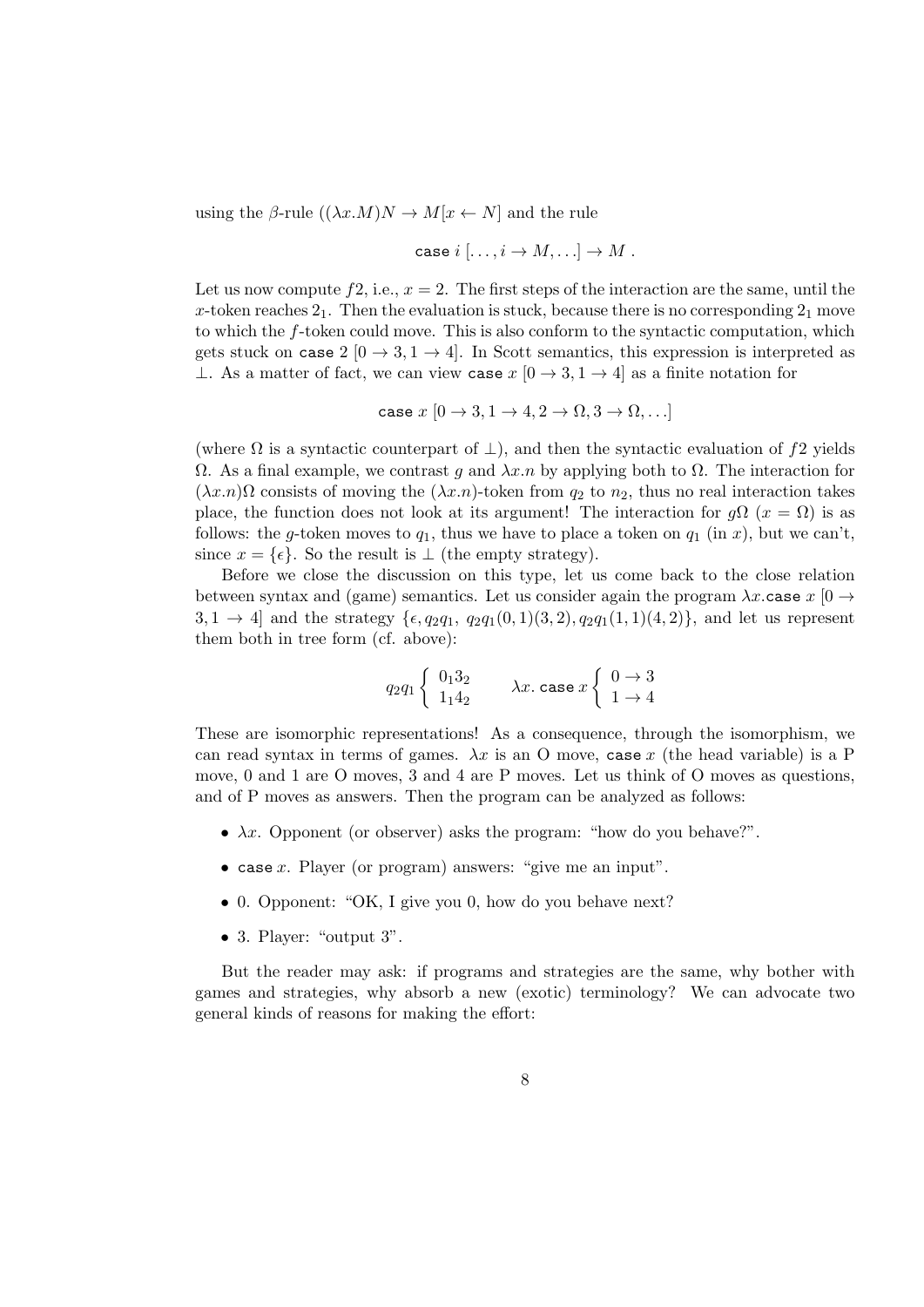- 1. Mathematics is full of such equivalent presentations: think of geometry versus analytic geometry, of matrices versus linear maps, etc... Some things are easier when one switches to the appropriate presentation.
- 2. The presentations may turn out to be equivalent in one setting, but not in a larger picture. It is precisely what happens with game semantics, once the constraints on strategies are relaxed.

**Stuttering.** By the isomorphism sketched above, the arena  $nat \rightarrow nat$  contains "stuttering" strategies of the following kind:

$$
q_{\epsilon}q_1\left\{\begin{array}{ccc}\vdots&&&&\\&4_1q_1\\4_1q_1\end{array}\right\}\begin{array}{c}\vdots\\4_1\\ \vdots\end{array}\quad\text{or even}\quad q_{\epsilon}q_1\left\{\begin{array}{c}\vdots\\&4_1q_1\end{array}\right\}\begin{array}{c}\vdots\\3_12_{\epsilon}\\ \vdots\end{array}
$$

corresponding to terms of the shape  $\lambda x$  case  $x$  [..., 4  $\rightarrow$  case  $x$  [...], ...]. Depending on which language we have in mind, it may or may not be desirable to identify these programs with respective simpler, non-stuttering ones (see Exercises 2 and 6). Such stuttering strategies do not exist in the model of sequential algorithms (see section 8 for more discussion on the difference between HO games and sequential algorithms). We just note here that the second stuttering strategy contains the play  $q_{\epsilon}q_14_1q_13_12_{\epsilon}$  whose projection on the input component  $nat_1$  is  $q4q3$ . Dosn't this contradict our discussion of type  $nat$ , in which we rejected such plays for non respecting innocence? No, it does not, because  $q_14_1q_13$  should be read as a subsequence of a play in  $\texttt{nat}_1 \rightarrow \texttt{nat}_2$ , in which O and P have been interchanged as regards the moves tagged with  $_1$  (see Exercise 4.2.)

Now we consider the type nat  $\times$  nat  $\rightarrow$  nat, which we tag as follows: nat<sub>1</sub>  $\times$  nat<sub>2</sub>  $\rightarrow$ nat<sub> $\epsilon$ </sub>. We shall often use the convention that a type  $\sigma_1 \to (\sigma_2 \to \ldots (\sigma_n \to \sigma) \ldots)$  or  $\sigma_1 \times \sigma_2 \times \ldots \times \sigma_n \to \sigma$  (both types are "the same" up to currying and uncurrying) can be viewed as a tree

$$
\sigma\left\{\begin{array}{c}\sigma_1\\\vdots\\\sigma_n\end{array}\right.
$$

where in turn each  $\sigma_i = \tau_{i1} \to \ldots \to \tau_{ij} \to \tau_i$  is a tree, etc... Note that we already applied this convention to the type nat  $\rightarrow$  nat. Once a type is converted to a tree like this, we tag each node of the tree with its address in the tree. Thus, in  $nat_1 \times nat_2 \rightarrow nat_{\epsilon}$ ,  $\epsilon$ stand for the root, 1 stands for "left son", and 2 stands for "right son". The non-empty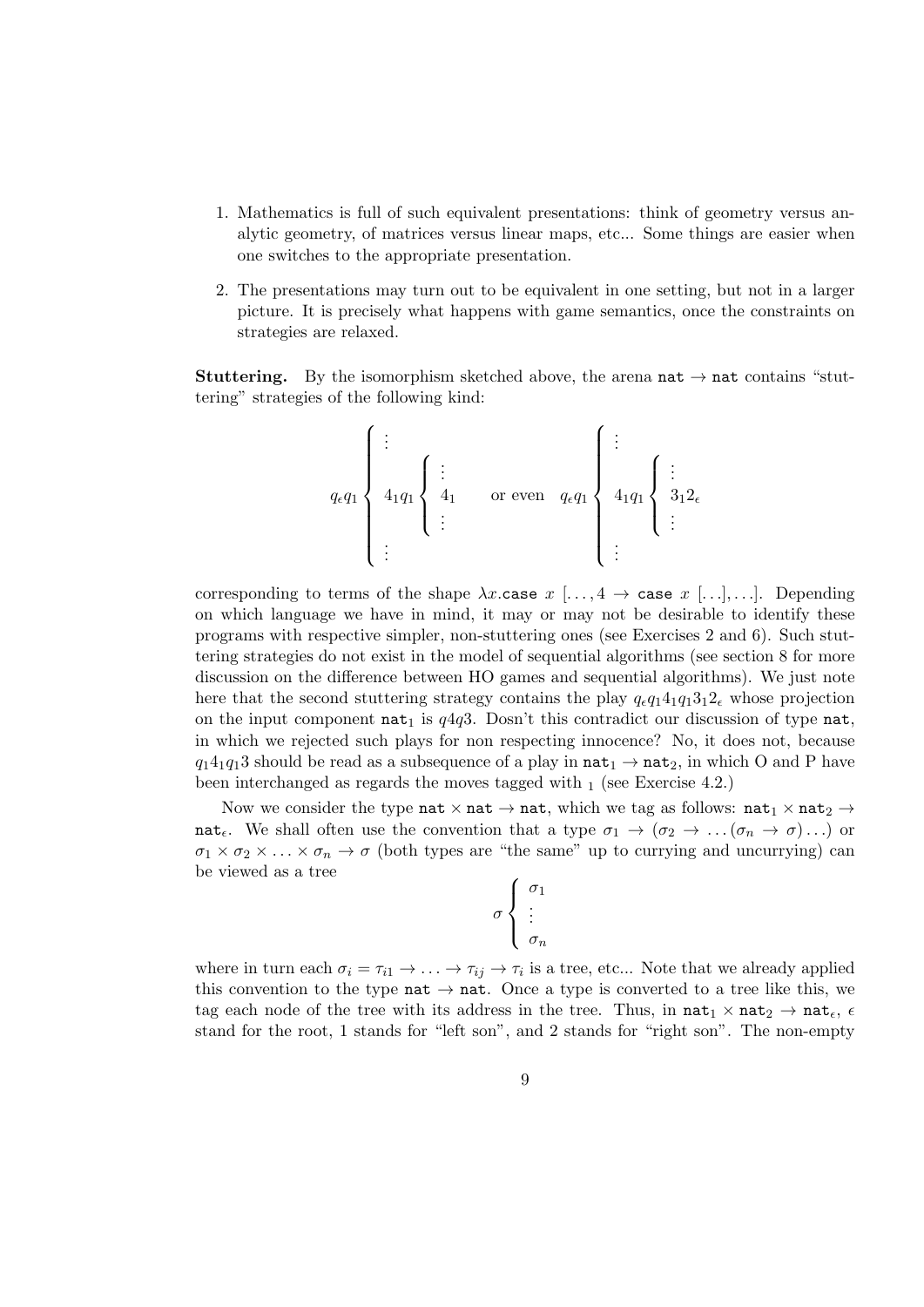strategies of nat  $\times$  nat  $\rightarrow$  nat can start in three different ways: with  $q_{\epsilon}n_{\epsilon}$ , with  $q_{\epsilon}q_1$ , or with  $q_{\epsilon}q_2$ . There is only one family of strategies of the first kind: the constant functions. A strategy of, say, the second kind may look as follows:

$$
q_{\epsilon}q_{1}\left\{\begin{array}{l} \vdots\\ i_{1}m_{\epsilon}\\ \vdots\\ j_{1}q_{2}\end{array}\right\}\vdots\\ j_{1}q_{2}\left\{\begin{array}{l} \vdots\\ k_{2}n_{\epsilon}\\ \vdots\end{array}\right.
$$

and is the interpretation of the following program:

$$
\lambda xy.\mathtt{case}\ x\ [\ldots, i \to m, \ldots, j \to \mathtt{case}\ y\ [\ldots, k \to n, \ldots], \ldots]
$$

It is interesting to replace nat by bool, and to look at the various (non stuttering) strategies for computing the disjunction. There are four of them, corresponding to four programs which we encourage the reader to write down:

$$
lor = q_{\epsilon}q_1 \left\{ \begin{array}{l} F_1q_2 \left\{ \begin{array}{l} F_2F_{\epsilon} \\ T_2T_{\epsilon} \end{array} \right. \\ \left. \begin{array}{l} T_1T_{\epsilon} \end{array} \right. \\ \left. \begin{array}{l} T_1T_{\epsilon} \end{array} \right. \\ \left. \begin{array}{l} \end{array} \right. \\ \left. \begin{array}{l} T_1T_{\epsilon} \end{array} \right. \\ \left. \begin{array}{l} \end{array} \right. \\ \left. \begin{array}{l} T_1T_{\epsilon} \end{array} \right. \\ \left. \begin{array}{l} T_1q_2 \left\{ \begin{array}{l} F_2F_{\epsilon} \\ T_2T_{\epsilon} \end{array} \right. \\ \left. \begin{array}{l} T_1q_2 \left\{ \begin{array}{l} F_2F_{\epsilon} \\ T_2T_{\epsilon} \end{array} \right. \\ \left. \begin{array}{l} T_1q_2 \left\{ \begin{array}{l} F_2F_{\epsilon} \\ T_2T_{\epsilon} \end{array} \right. \\ \left. \begin{array}{l} T_1q_2 \left\{ \begin{array}{l} F_2T_{\epsilon} \\ T_2T_{\epsilon} \end{array} \right. \\ \left. \begin{array}{l} T_1T_{\epsilon} \\ T_1T_{\epsilon} \end{array} \right. \\ \left. \begin{array}{l} T_1T_{\epsilon} \\ T_1T_{\epsilon} \end{array} \right. \\ \end{array} \right. \end{array} \right.
$$

The Scott semantics of these four programs/strategies consist of three functions only, because the two strategies lror and rlor have the same behaviour when applied (or interacting with) a strategy  $(x, y)$  of nat  $\times$  nat: the result is  $\perp$  unless both x and y are different from  $\perp$ , and otherwise the result is as in the classical disjunction. The other programs can be separated, by applying them to an input on which they yield different results:

$$
lor(1, \perp) = 1 \quad ror(1, \perp) = rlor(1, \perp) = \perp ror(\perp, 1) = 1 \quad lror(\perp, 1) = \perp
$$

We shall see soon how to separate *lror* and *rlor*. Let us also notice that Scott semantics allows for yet another disjunction, the function por such that  $por(\perp, 1) = por(1, \perp) = 1$ .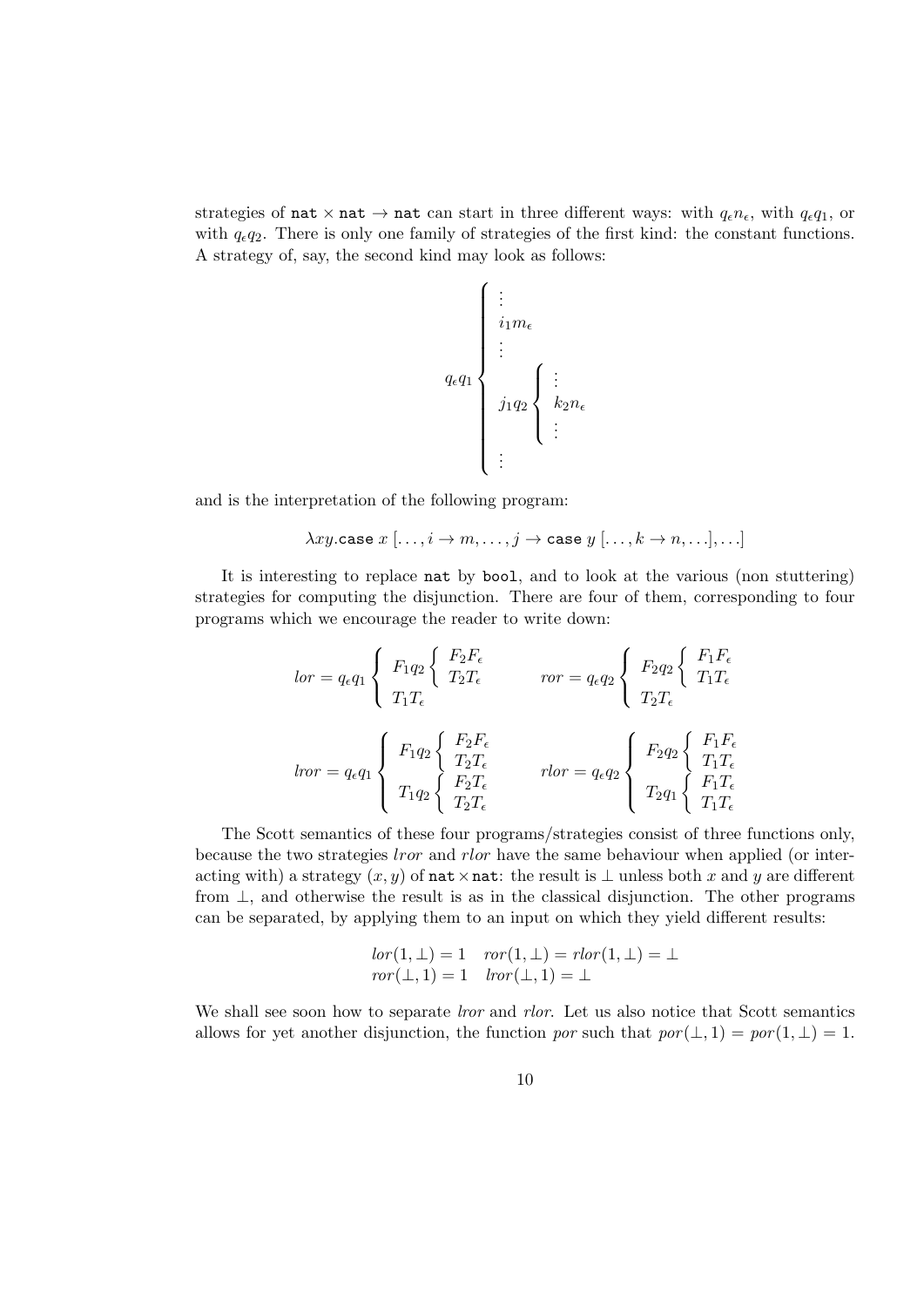There is no sequential program, i.e., no  $\lambda$ -term (extended with case statements as above) whose interpretation in Scott semantics is the function *por*. Summarizing, there are two interesting features of HO (and AJM) games:

- Every strategy is the interpretation of a program.This interpretation is injective for λ-terms with case statements in suitable canonical form, and we shall prove that it is even bijective, with the right restrictions on strategies, namely innocence, already mentioned, and another condition called well-bracketing.
- Games allow us to distinguish programs according to the way they compute, e.g. lror and rlor differ only by the order in which they look at the two arguments.

It is also interesting to replace nat with q. There are only three strategies in the arena  $q \times q \rightarrow q$  (well, it is actually amazing that there are some, this is really here that something very different from Scott semantics is happening), namely:

$$
\{\epsilon\} \qquad \{\epsilon, q_{\epsilon}q_1\} \qquad \{\epsilon, q_{\epsilon}q_2\}
$$

Hence (up to renaming)  $q \times q \rightarrow q$  is bool!

Let us now consider the type nat  $\rightarrow$  (nat ×nat). Let us tag it as nat<sub>1</sub>  $\rightarrow$  (nat<sub>2</sub>×nat<sub>3</sub>). A (meager, innocent) strategy of this type consists of the union (as sets of plays) of one strategy f of  $nat_1 \rightarrow nat_2$  and one strategy g of  $nat_1 \rightarrow nat_3$ . Hence it is a forest of two trees. Let us give one example:  $\lambda x.(x + 1, x + 2)$  is interpreted as:

$$
\left\{\n\begin{array}{c}\n q_2 q_1 \\
 q_2 q_1 \\
 \vdots \\
 q_3 q_1\n\end{array}\n\right\}\n\begin{array}{c}\n\vdots \\
\vdots \\
n_1(n+1)_2 \\
 \vdots \\
\vdots\n\end{array}
$$

We now consider higher-order types. Let us take the simplest one:  $(nat \rightarrow nat) \rightarrow nat$ , tagged as  $(\texttt{nat}_{11} \rightarrow \texttt{nat}_1) \rightarrow \texttt{nat}_{\epsilon}$ . Here, the intuitions are not so easy to follow, hence we prefer to rely on syntax and follow the bijection sketched above. Consider the following program of this type:

$$
h = \lambda f.\mathtt{case}~f3~[4 \to 7, 6 \to 9]
$$

We adopt the following tree representation for this program:

$$
\lambda f. \text{ case } f \begin{cases} (3) \\ 4 \to 7 \\ 6 \to 9 \end{cases}
$$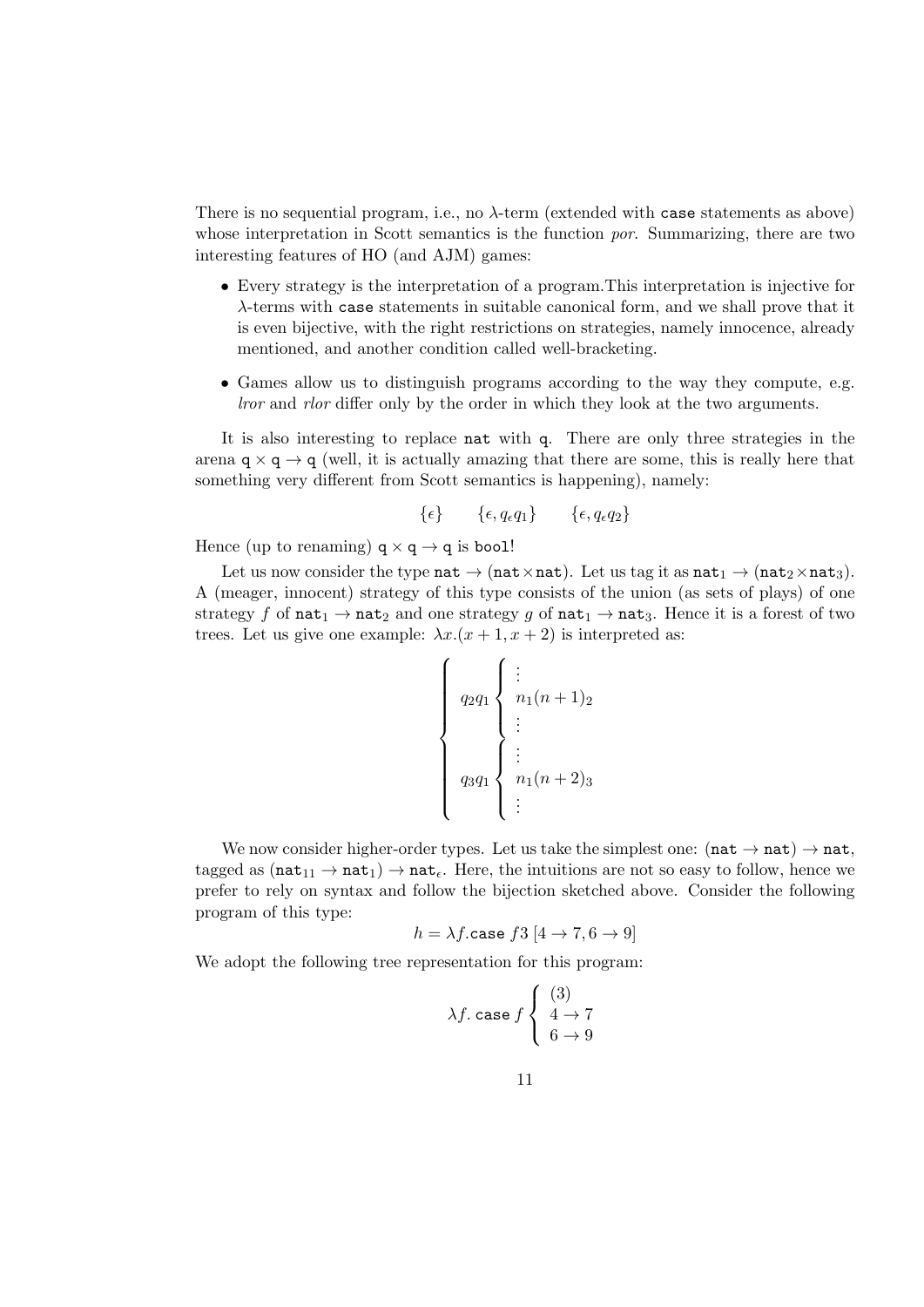In this representation, we have made the decision to consider that (3),  $4 \rightarrow 7$  and  $6 \rightarrow 9$ are at the same level: (3) is the first (and unique) argument of f, and  $4 \rightarrow 7$  and  $6 \rightarrow 9$ are continuations. Let us see why this representation is appropriate. We first translate  $h$ to a strategy:

$$
q_{\epsilon}q_1\left\{\begin{array}{c}q_{11}3_{11}\\4_17_{\epsilon}\\6_19_{\epsilon}\end{array}\right.
$$

We read it as follows. The play  $q_{\epsilon}q_1$  gives us the information that h wants to know its input  $f$ . This input can be:

• A constant function  $\lambda x.n$ . The play  $q_{\epsilon}q_14_17_{\epsilon}$  (resp. the play  $q_{\epsilon}q_16_19_{\epsilon}$ ) indicates that if  $n = 4$  (resp.  $n = 6$ ), then h outputs 7 (resp. 9). This agrees with syntactic evaluation, for example:

$$
h(\lambda x.4) \to^* 7
$$

• A strategy which itself wants to know its input. The play  $q_{\epsilon}q_1q_{11}3_{11}$  indicates that the relevant information for  $h$  is  $f3$ .

The above description of  $h$  as a *meager* strategy is complete. Let us describe a few evaluations hf, in terms of interactions. First, consider again  $f = \lambda x.4$ , i.e.,  $f = q_1 4_1$ : the h-token moves from  $q_{\epsilon}$  to  $q_1$ , then the f-token is placed on  $q_1$  and moves to  $4_1$ , so the f-token moves to 4<sub>1</sub>, and then to  $7<sub>\epsilon</sub>$ . If  $f = \lambda x.5$ , then the interaction gets stuck after the x-token has moved to  $5<sub>1</sub>$ , because there is no corresponding move  $5<sub>1</sub>$  to which the h-token could move. It is not difficult to see that the evaluation will also get stuck if  $f = \lambda x$  case  $x [0 \to p]$ . This is because this input f does not give any information on f3. The evaluation will also get stuck (after a longer interaction) if  $f = \csc x$  [3  $\rightarrow$  5], because when  $f3$  is not 4 or 6, h is not prepared to continue. Finally, let us take, say,  $f = \lambda x$  case  $x [0 \rightarrow 3, 3 \rightarrow 6]$ , or in tree and strategy form:

$$
q_1q_{11}\left\{\begin{array}{c} 0_{11}3_1\\3_{11}6_1\end{array}\right.
$$

Then the syntactic evaluation is successful:

$$
hf \rightarrow \text{case } (\lambda x.\text{case } x [0 \rightarrow 3, 3 \rightarrow 6])3 [4 \rightarrow 7, 6 \rightarrow 9]
$$
  
\n
$$
\rightarrow \text{case } (\text{case } 3 [0 \rightarrow 3, 3 \rightarrow 6]) [4 \rightarrow 7, 6 \rightarrow 9]
$$
  
\n
$$
\rightarrow \text{case } 6 [4 \rightarrow 7, 6 \rightarrow 9]
$$
  
\n
$$
\rightarrow 9
$$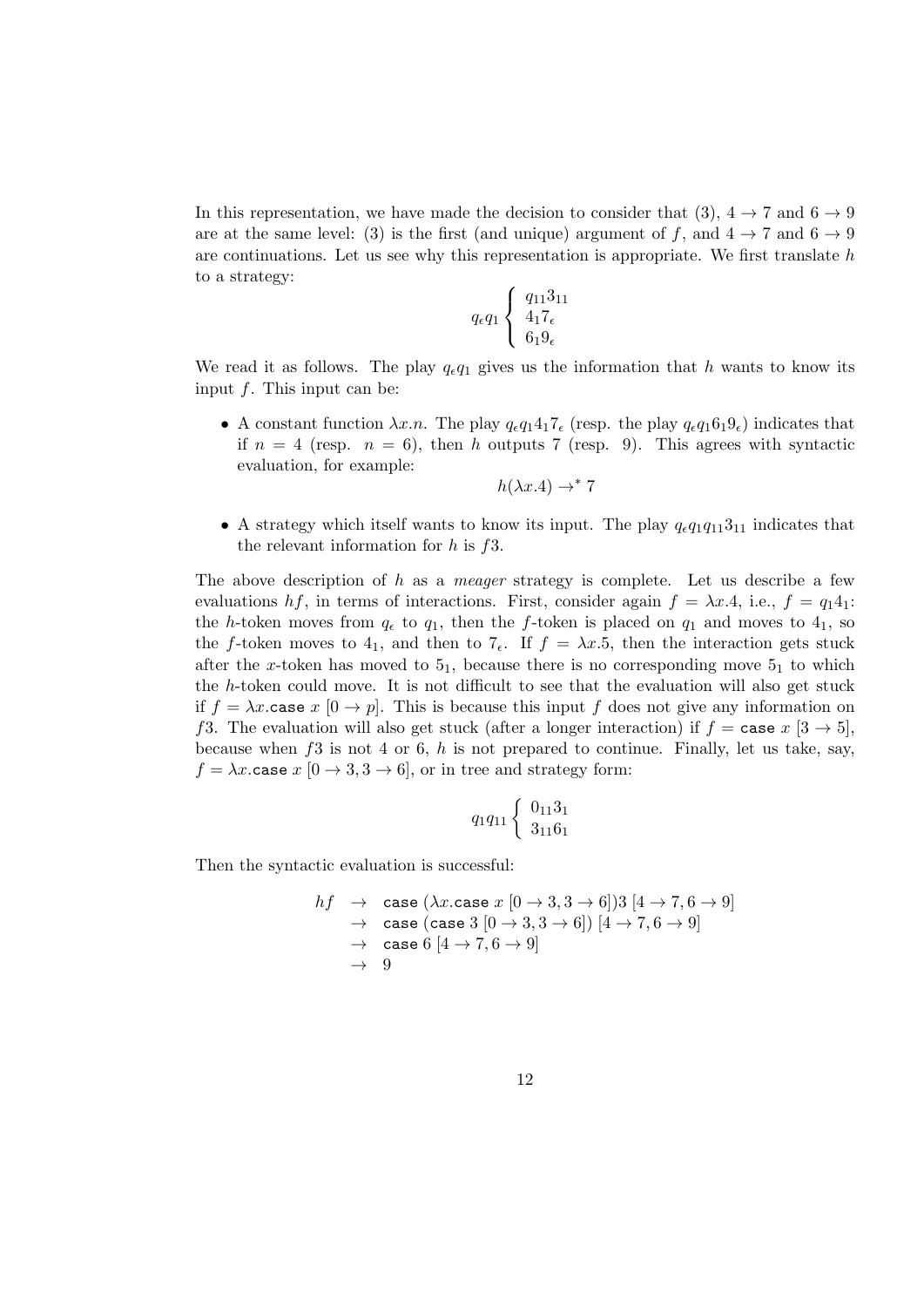Let us now describe the steps of the interaction:

| h,                               |                      | interaction                      |
|----------------------------------|----------------------|----------------------------------|
| $q_\epsilon$                     |                      | $q_{\epsilon}$                   |
| $q_{\epsilon}q_1$                | 41                   | $q_{\epsilon}q_1$                |
| $q_{\epsilon}q_1q_{11}$          | $q_1q_{11}$          | $q_{\epsilon}q_1q_{11}$          |
| $q_{\epsilon}q_1q_{11}3_{11}$    | $q_1q_{11}3_{11}$    | $q_{\epsilon}q_1q_{11}3_{11}$    |
| $q_{\epsilon}q_1q_{11}3_{11}6_1$ | $q_1q_{11}3_{11}6_1$ | $q_{\epsilon}q_1q_{11}3_{11}6_1$ |

In the first two columns, we have displayed the progression of the tokens in the two strategies. Alternatively, we may consider (third column) a unique interaction sequence, where each move tagged with 1 or 11 is considered both as a move of  $A \to \text{nat}_{\epsilon}$  and of A (where  $A = \texttt{nat}_{11} \rightarrow \texttt{nat}_1$ ). The underlined plays are the *active* plays, i.e., the odd plays which are extended according to the respective strategies. Let us examine the last line. We have reached the play  $q_{\epsilon}q_1q_{11}3_{11}6_1$ , which does not enter into our description of h. However, the view (cf. above) of this play is simply  $q_{\epsilon}q_16_1$  (because  $6_1$  is justified by  $q_1$ ), and, by innocence, we know that (the fat representation of) h contains also  $q_{\epsilon}q_1q_{11}3_{11}6_19_{\epsilon}$ since it contains  $q_{\epsilon}q_16_19_{\epsilon}$ . Thus the interaction terminates with the expected result 9, as follows:

$$
\frac{q_{\epsilon}q_1q_{11}3_{11}6_1}{q_{\epsilon}q_1q_{11}3_{11}6_19_{\epsilon}} \qquad q_1q_{11}3_{11}6_1 \qquad q_{\epsilon}q_1q_{11}3_{11}6_1
$$

The evaluation mechanism that we have sketched on this example follows the rules of an abstract machine, called the View Abstract Machine, whose description can be found in, say,  $[32]$  (it goes back to  $[24]$ ).

We now consider the type  $(nat_{11} \times nat_{12} \rightarrow nat_1) \rightarrow nat_{\epsilon}$ . The following is a strategy which is not expressible in Scott semantics, and which is not the interpretation/counterpart of a λ-term with case statements:

$$
q_{\epsilon}q_1\begin{cases} q_{11}0_{\epsilon} \\ q_{12}1_{\epsilon} \\ \vdots \\ n_1(n+2)_{\epsilon} \\ \vdots \end{cases}
$$

We call this strategy catch. It has the following behaviour: catch looks at its input  $f$ , and examines whether  $f$  is a constant function, or a function whose first action is to look at its first (resp. second) argument. This is a control operator, which can be used to encode some exception mechanisms (see [66]). It can be expressed in the syntax via the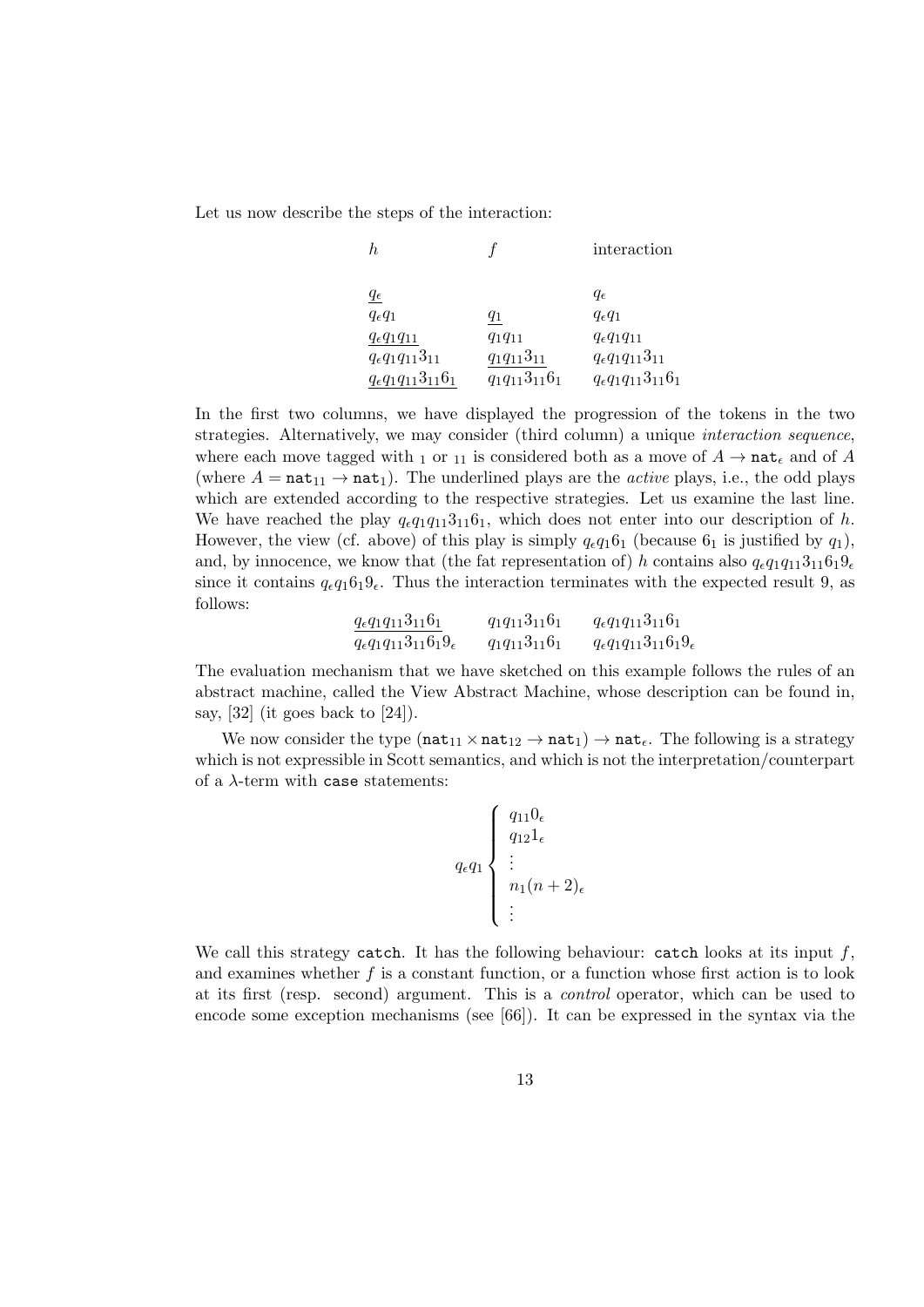following rules:

$$
\begin{array}{l} \mathtt{catch}(\lambda xy.\mathtt{case}\ x\ [\ldots]) \rightarrow 0 \\ \mathtt{catch}(\lambda xy.\mathtt{case}\ y\ [\ldots]) \rightarrow 1 \\ \mathtt{catch}(\lambda xy.n) \rightarrow n+2 \end{array}
$$

For example, we have:

$$
catch(lror) \to 0 \qquad catch(rlor) \to 1
$$

Thus catch increases our separating power (remember that Scott semantics cannot distinguish *lror* and *rlor*).

Pointers. Consider the two terms

Kierstead<sub>1</sub> = 
$$
\lambda f
$$
.case  $f(\lambda x$ .case  $f(\lambda y$ .case  $x)$ )  
Kierstead<sub>2</sub> =  $\lambda f$ .case  $f(\lambda x$ .case  $f(\lambda y$ .case  $y)$ )

(named after Kierstead, quoted by Kleene) of type  $((bool_{111} \rightarrow bool_{11}) \rightarrow bool_{11}) \rightarrow$ bool<sub>e</sub>, in which case M stands everywhere for case M  $[T \to T, F \to F]$ . The two associated "strategies" are the same:

$$
q_{\epsilon}q_{1}\begin{cases} q_{11}q_{1} \begin{cases} q_{11}q_{111} \begin{cases} T_{111}T_{11} \\ F_{111}F_{11} \end{cases} \\ T_{1}T_{\epsilon} \\ T_{1}T_{\epsilon} \\ F_{1}F_{\epsilon} \end{cases} \end{cases}
$$

The difficulty lies in the view  $q_{\epsilon}q_1q_{11}q_{11}q_{111}$ . The last move  $q_{111}$  is justified by  $q_{11}$ , but there are two occurrences of  $q_{11}$  in the view, and the (only) difference between the (intepretations of the) two terms lies there.

This leads to the following two strategies, where we make explicit all the pointers from P moves to O moves. We do not need to write explicitly the pointers from O moves to P moves since we are only listing the views of the strategies associated to the respective terms (but see Exercise 2.1). We use the notation  $[m, \stackrel{i}{\leftarrow}]$  for a P move, where i is a natural number recording how many O moves one must pass until meeting the justifier. The only difference between the two strategies lies in the underlined moves  $[q_{111}, \stackrel{1}{\leftarrow}]$  and  $[q_{111}, \stackrel{0}{\leftarrow}]$ , respectively.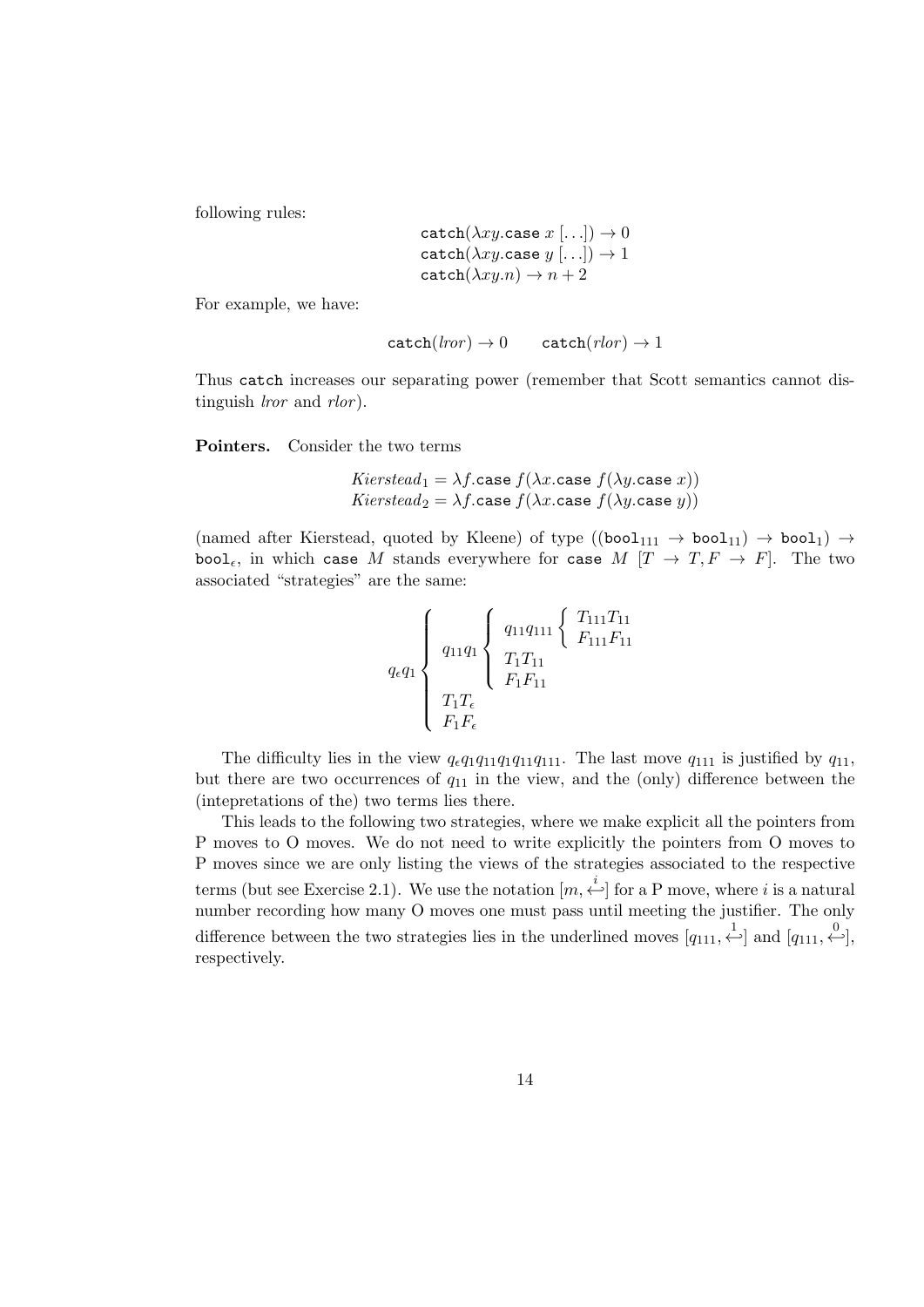$$
q_{\epsilon}[q_{1}, \stackrel{0}{\longleftrightarrow}] \left\{ \begin{array}{c} q_{11}[q_{1}, \stackrel{1}{\longleftrightarrow}] \left\{ \begin{array}{c} q_{11}[\underbrace{q_{111}}, \stackrel{1}{\longleftrightarrow}] \left\{ \begin{array}{c} T_{111}[T_{11}, \stackrel{1}{\longleftrightarrow}] \\ F_{111}[F_{11}, \stackrel{1}{\longleftrightarrow}] \end{array} \right. \\ \left. T_{1}[T_{\epsilon}, \stackrel{1}{\longleftrightarrow}] \right. \\ \left. T_{1}[T_{\epsilon}, \stackrel{1}{\longleftrightarrow}] \right. \\ \left. F_{1}[F_{\epsilon}, \stackrel{1}{\longleftrightarrow}] \right. \end{array} \right\} \\ q_{\epsilon}[q_{1}, \stackrel{0}{\longleftrightarrow}] \left\{ \begin{array}{c} q_{11}[\underbrace{q_{111}, \stackrel{0}{\longleftrightarrow}] \left\{ \begin{array}{c} T_{111}[T_{11}, \stackrel{1}{\longleftrightarrow}] \left. \right. \\ F_{111}[F_{11}, \stackrel{1}{\longleftrightarrow}] \end{array} \right. \\ \left. T_{1}[T_{\epsilon}, \stackrel{1}{\longleftrightarrow}] \right. \\ \left. T_{1}[T_{\epsilon}, \stackrel{1}{\longleftrightarrow}] \right. \\ \left. T_{1}[T_{\epsilon}, \stackrel{1}{\longleftrightarrow}] \right. \\ \left. T_{1}[F_{\epsilon}, \stackrel{1}{\longleftrightarrow}] \right. \end{array} \right.
$$

The pointers from question moves  $q_1$  and  $q_{111}$  are just the ones given by the corresponding binding  $\lambda$ 's, and our encoding of pointers is then nothing else than De Bruijn indices (see e.g. [1]). The pointers from answer moves  $T_{\epsilon}$ ,  $F_{\epsilon}$ ,  $T_{11}$ ,  $F_{11}$  are all to the last question which remains open. This is the well-bracketing condition to which we already alluded, and which we shall further discuss in section 5.

Geometric Abstract Machine. Let us come back to the token machine kind of execution described earlier in this section. Let us describe the interaction of

$$
h = q_{\epsilon}[q_1, \stackrel{0}{\longleftrightarrow}]\n\begin{cases}\nq_{11}[3_{11}, \stackrel{0}{\longleftrightarrow}]\n4_1[7_{\epsilon}, \stackrel{1}{\longleftrightarrow}]\n\end{cases}\n\text{ and }\n f = q_1[q_{11}, \stackrel{0}{\longleftrightarrow}]\n\begin{cases}\n0_{11}[3_1, \stackrel{1}{\longleftrightarrow}]\n3_{11}[6_1, \stackrel{1}{\longleftrightarrow}]\n\end{cases}
$$

(where we have made the pointers explicit) in this style. We mark the opponent moves with numbers corresponding to the progression of the exploration of the machine:

$$
\langle q_{\epsilon}, \mathbf{1} \rangle [q_1, \stackrel{0}{\longleftrightarrow}] \left\{ \begin{array}{c} \langle q_{11}, \mathbf{3} \rangle [3_{11}, \stackrel{0}{\longleftrightarrow} ] \\ \langle 6_1, \mathbf{5} \rangle [9_{\epsilon}, \stackrel{1}{\longleftrightarrow} ] \end{array} \right.
$$
  

$$
\langle q_1, \mathbf{2} \rangle [q_{11}, \stackrel{0}{\longleftrightarrow} ] \left\{ \begin{array}{c} \langle 3_{11}, \mathbf{4} \rangle [6_1, \stackrel{1}{\longleftrightarrow} ] \end{array} \right.
$$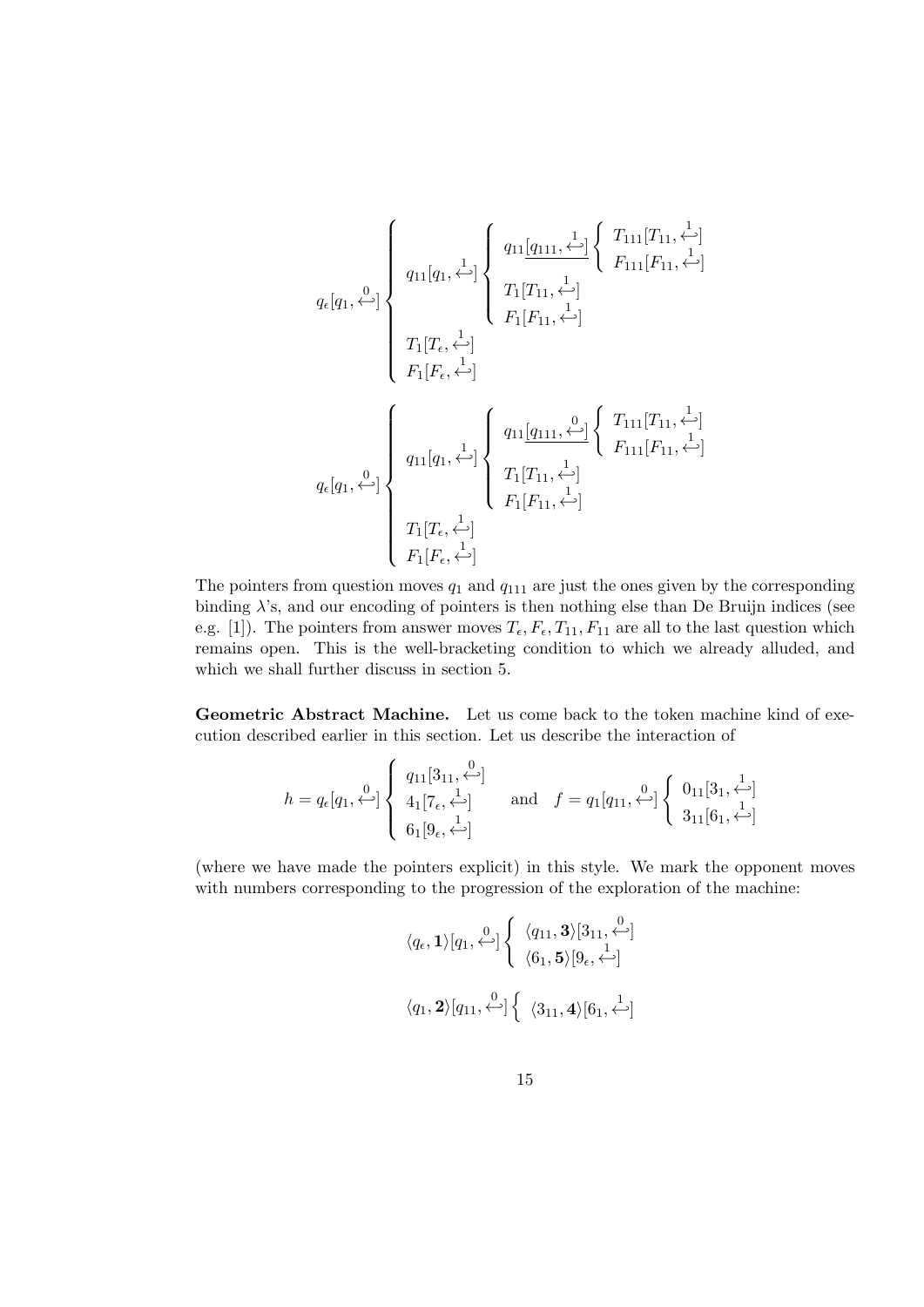Up to the fourth step of the machine, things happen as described before: one progresses in one branch of each of the two strategies. But step 5 breaks this. This is because the *meager* representation of h does not contain the play  $q_{\epsilon}[q_1, \stackrel{0}{\leftarrow}]q_{11}[3_{11}, \stackrel{0}{\leftarrow}]6_1[9_1, \stackrel{2}{\leftarrow}]$ , but only its view  $q_{\epsilon}[q_1, \stackrel{0}{\leftarrow}] 6_1[9_1, \stackrel{1}{\leftarrow}]$ . The View Abstract Machine computes such "fat plays" of  $f$  on demand. But there is a way to stick with views only, and to extend the token machinery accordingly. After a move n in one of the strategies, the (unique) P move that follows it has the form  $[a, \stackrel{i}{\leftarrow}]$ . As we have seen, the information a serves us to choose a branch in the other strategy, while the second information will tell us where this choice will happen. To describe this mechanism concisely, it is useful to denote with  $(n+1)$ ' the moment where the P move below the move (played at time)  $\bf{n}$  is visited. Then the rule is as follows:

• If  $n'$  points to **m**, then **n** should be played under  $m'$  (and this move should be a if  $n'$  was  $[a, \stackrel{i}{\leftarrow}]).$ 

In our example, we have that  $5'$  points to 2, hence we play 5 under  $2'$ .

As a more sophisticated example, we show the interaction of  $Kierstead<sub>1</sub>$ with

$$
\lambda g.\mathtt{case}\ g(\mathtt{case}\ gT\ [T\rightarrow T, F\rightarrow F])\ [T\rightarrow F, F\rightarrow T]
$$

or, in strategy form:

$$
q_{1}[q_{11}, \stackrel{0}{\longleftrightarrow}] \left\{ \begin{array}{c} q_{111}[q_{11}, \stackrel{1}{\longleftrightarrow}] \left\{ \begin{array}{c} q_{111}[F_{111}, \stackrel{0}{\longleftrightarrow}] \\ T_{11}[T_{111}, \stackrel{1}{\longleftrightarrow}] \\ F_{11}[F_{11}, \stackrel{1}{\longleftrightarrow}] \\ F_{11}[T_{1}, \stackrel{1}{\longleftrightarrow}] \end{array} \right. \end{array} \right.
$$

Here is the trace of the execution:

$$
\langle q_{\epsilon}, \mathbf{1} \rangle [q_1, \stackrel{0}{\longleftrightarrow} \begin{Bmatrix} \langle q_{11}, \mathbf{3} \rangle [q_1, \stackrel{1}{\longleftrightarrow} ] \left\{ \begin{array}{c} \langle q_{11}, \mathbf{5} \rangle [q_{111}, \stackrel{1}{\longleftrightarrow} ] \left\{ \begin{array}{c} \langle T_{111}, \mathbf{15} \rangle [T_{11}, \stackrel{1}{\longleftrightarrow} ] \\ \langle F_1, \mathbf{17} \rangle [F_{11}, \stackrel{1}{\longleftrightarrow} ] \end{array} \right\} \\ \langle q_{11}, \mathbf{7} \rangle [q_1, \stackrel{1}{\longleftrightarrow} ] \left\{ \begin{array}{c} \langle q_{11}, \mathbf{9} \rangle [q_{111}, \stackrel{1}{\longleftrightarrow} ] \left\{ \begin{array}{c} \langle F_{111}, \mathbf{11} \rangle [F_{11}, \stackrel{1}{\longleftrightarrow} ] \\ \langle T_1, \mathbf{19} \rangle [T_{\epsilon}, \stackrel{1}{\longleftrightarrow} ] \end{array} \right\} \end{Bmatrix}
$$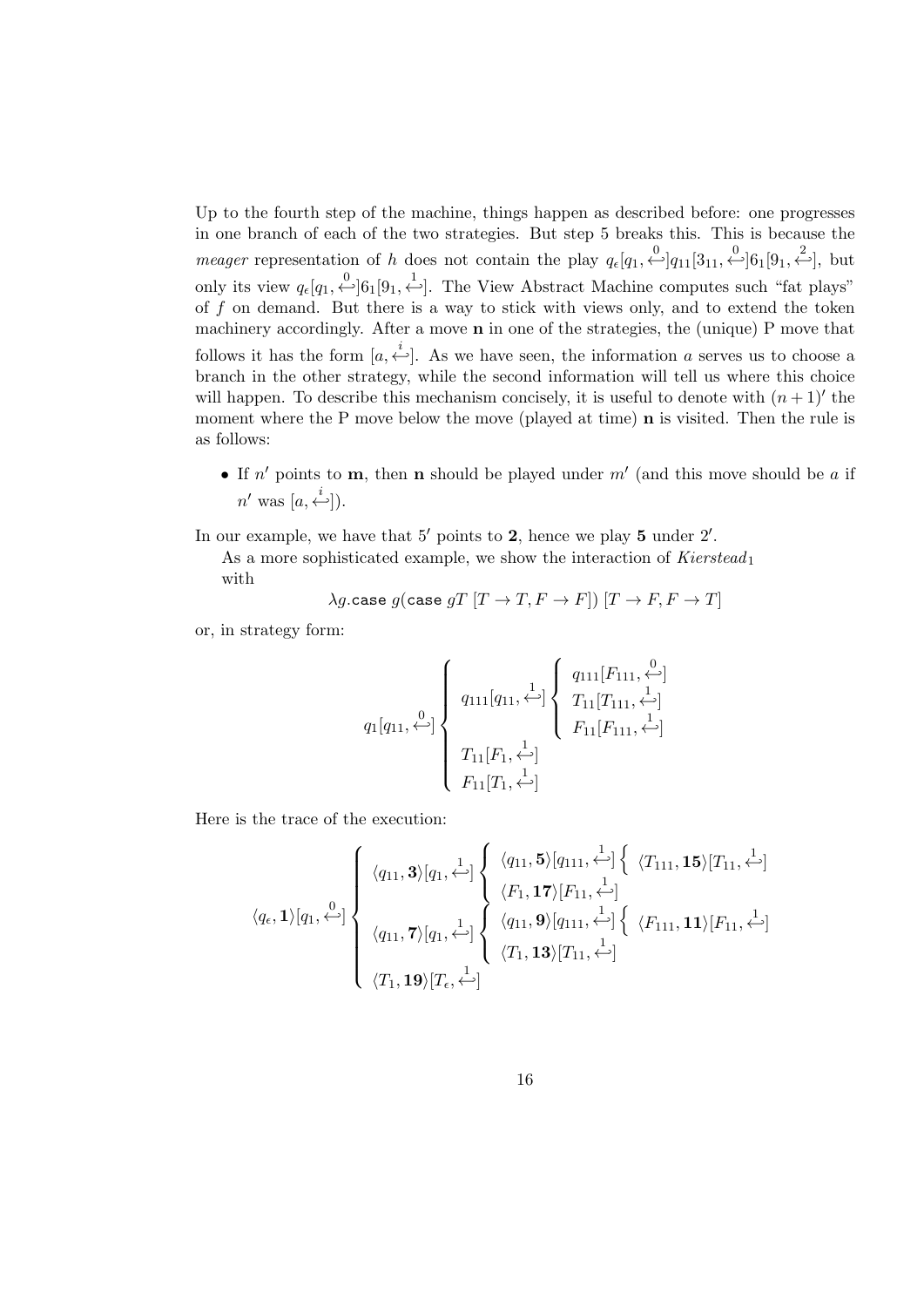$$
\begin{cases}\n\langle q_1, \mathbf{2} \rangle [q_{11}, \mathcal{L}]\n\left\{\n\begin{array}{l}\n\langle q_{111}, \mathbf{6} \rangle [q_{11}, \mathcal{L}]\n\end{array}\n\right\} \left\{\n\begin{array}{l}\n\langle q_{111}, \mathbf{10} \rangle [F_{111}, \mathcal{L}]\n\end{array}\n\right\} \\
\langle q_1, \mathbf{4} \rangle [q_{11}, \mathcal{L}]\n\left\{\n\begin{array}{l}\n\langle F_{11}, \mathbf{18} \rangle [T_1, \mathcal{L}]\n\end{array}\n\right\} \left\{\n\begin{array}{l}\n\langle T_{11}, \mathbf{14} \rangle [T_{111}, \mathcal{L}]\n\end{array}\n\right\} \\
\langle q_1, \mathbf{8} \rangle [q_{11}, \mathcal{L}]\n\left\{\n\begin{array}{l}\n\langle T_{11}, \mathbf{16} \rangle [F_1, \mathcal{L}]\n\end{array}\n\right\} \\
\langle F_{11}, \mathbf{12} \rangle [T_1, \mathcal{L}]\n\end{cases}
$$

In this example, we face a new (and the last) difficulty in the description of the token machine. A node may be visited several times, and one needs to keep track of this, by opening new copies of subtrees as the need arises. We do not describe this formally, but the reader can see what this amounts to in the above execution. The resulting machine is called the Geometric Abstract Machine. As far as we know, it is described for the first time in [30] (see [32] for a proof of equivalence with the View Abstract Machine execution).

Strong evaluation. Our computing devices (View Abstract Machine or Geometric Abstract Machine) are not sufficient for computing functional values. Consider the following term  $k$ :

$$
(\lambda xy.\mathtt{case}\ y\ [6\rightarrow \mathtt{case}\ x\ [4\rightarrow 8,2\rightarrow 1],3\rightarrow \mathtt{case}\ x\ [4\rightarrow 5,1\rightarrow 6]] )4
$$

This term reduces to

$$
\lambda y
$$
.case  $y$   $[6 \rightarrow 8, 3 \rightarrow 5]$ 

The interaction is thus between the following two strategies:

$$
q_{\epsilon}q_2\left\{\begin{array}{c}6_2q_1\left\{\begin{array}{c}4_18_{\epsilon}\\2_11_{\epsilon}\\3_2q_1\end{array}\right\}\frac{4_18_{\epsilon}}{4_15\epsilon}\right.\\0\end{array}\right.
$$

 $q_14_1$ 

When we start our machinery of moving tokens, we stop after we have read the play  $q_{\epsilon}q_2$ , because there is nobody to tell us which branch to choose on the function strategy. In order to get further plays of  $k$  we need relaunch evaluation. The hand is given back to the user after  $q_2$ : this corresponds to the head information about  $\lambda y$  case  $y$  [6  $\rightarrow$  8, 3  $\rightarrow$  5], namely " $\lambda y$ .case y [...]" (or "the result is a function that wants to look at its (unique) argument"). If you want to know more, you have to supply a specific question, say "what if  $y = 6$ ?". This prompts a new evaluation session: one extends  $q_{\epsilon}q_2$  to  $q_{\epsilon}q_26_2$ , then the interaction goes on to  $q_{\epsilon}q_26_2q_1$  and then (passing the hand to the argument 4) to  $q_{\epsilon}q_26_2q_14_1$  and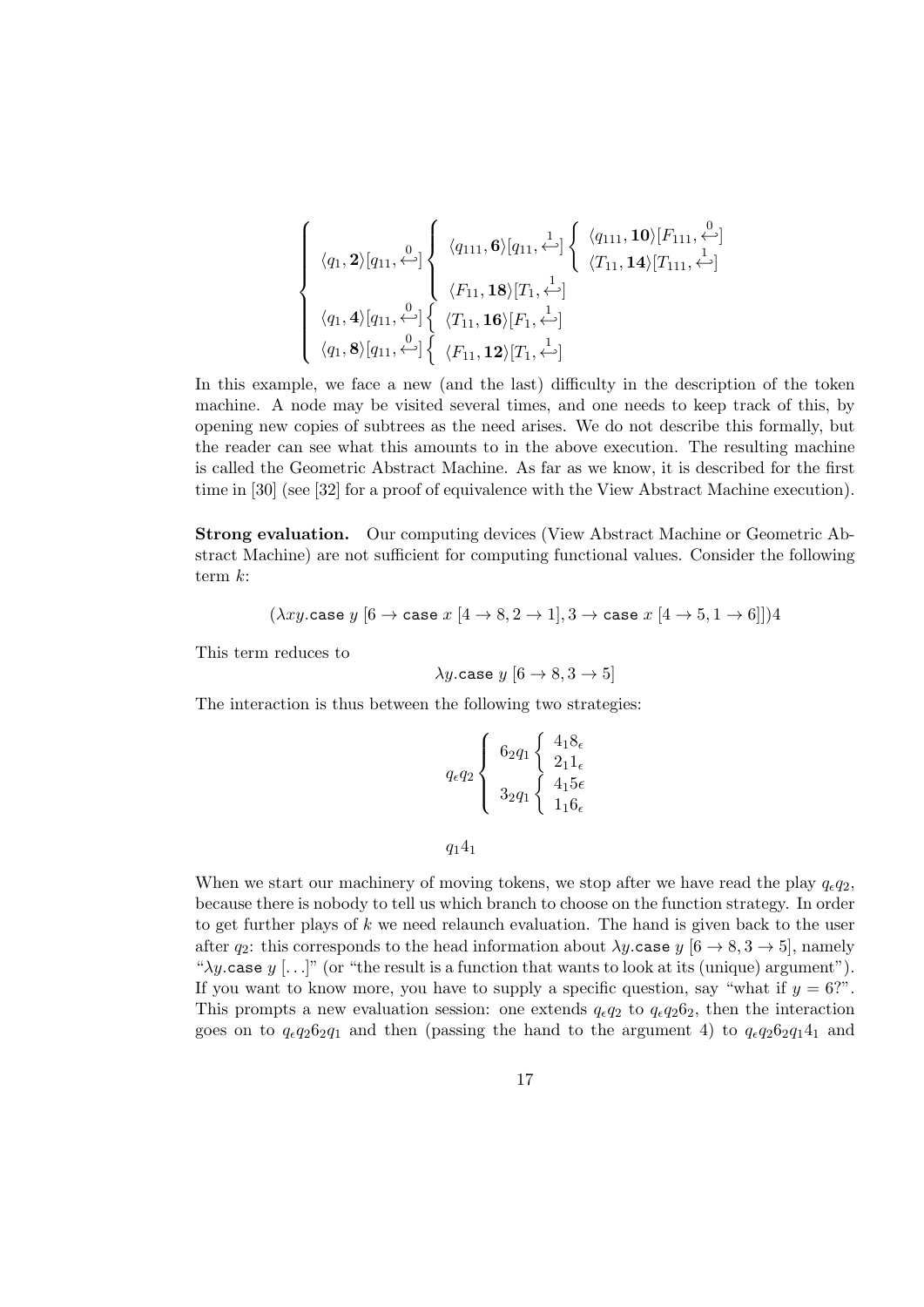finally to  $q_{\epsilon}q_26_2q_14_18_{\epsilon}$ . Hiding the intermediate type nat<sub>1</sub>, we have obtained the following view of the result:  $q_{\epsilon}q_2\delta_2\delta_{\epsilon}$ . One computes similarly the other view  $q_{\epsilon}q_2\delta_2\delta_{\epsilon}$  of the result, which is thus, as expected:

$$
q_{\epsilon}q_2\begin{cases}6_28_{\epsilon}\\3_25_{\epsilon}\end{cases}
$$

The slogan here is that strong evaluation is a lazy, stream-like loop of evaluation.

A trade-off between tags and trees. In most papers on game semantics, tags like  $_{\epsilon,1}$ , <sup>11</sup>, etc... are avoided by presenting plays using two dimensions, as in the self-explanatory table below, which is a tag-free description of  $q_{\epsilon}q_1q_{11}3_{11}6_19_{\epsilon}$ :

| $nat_{11}$    | $nat_1$          | nat |
|---------------|------------------|-----|
|               |                  | q   |
|               | $\boldsymbol{q}$ |     |
| $\frac{q}{3}$ |                  |     |
|               | 6                |     |
|               |                  |     |

This notation is pleasant, but makes it hard to have a global view on the strategy. Another disadvantage is that it takes a lot of space... In these notes, we have chosen to favour the strategy trees, taking the tags as a "mal nécessaire", which by the way is the "pain quotidien" of programmers.

**Exercise 2.1** Describe (again) the interaction between Kierstead<sub>1</sub> and

$$
\lambda g.\mathtt{case}\ g(\mathtt{case}\ gF\ [T\rightarrow T, F\rightarrow F])\ [T\rightarrow F, F\rightarrow T]
$$

expressed now in the machinery of the view abstract machine. (This exercise is important, because it shows how the pointer information from P moves to O moves in the function becomes an information from O moves to P moves from the point of view of the argument and hence becomes relevant in the computation of views of the argument, whence the difference of execution when one takes Kierstead<sub>2</sub> instead of Kierstead<sub>1</sub>.) Describe the interaction resulting from replacing Kierstead<sub>1</sub> by Kierstead<sub>2</sub>, using either machine you prefer.

**Exercise 2.2** Show that Kierstead<sub>1</sub> and Kierstead<sub>2</sub> can (also, cf. Exercise 2.1) be separated by applying them to (a version of) catch. Describe the corresponding interactions.

Exercise 2.3 Exhibit two non stuttering strategies having the same input-output behaviour as each of the above stuttering programs, respectively.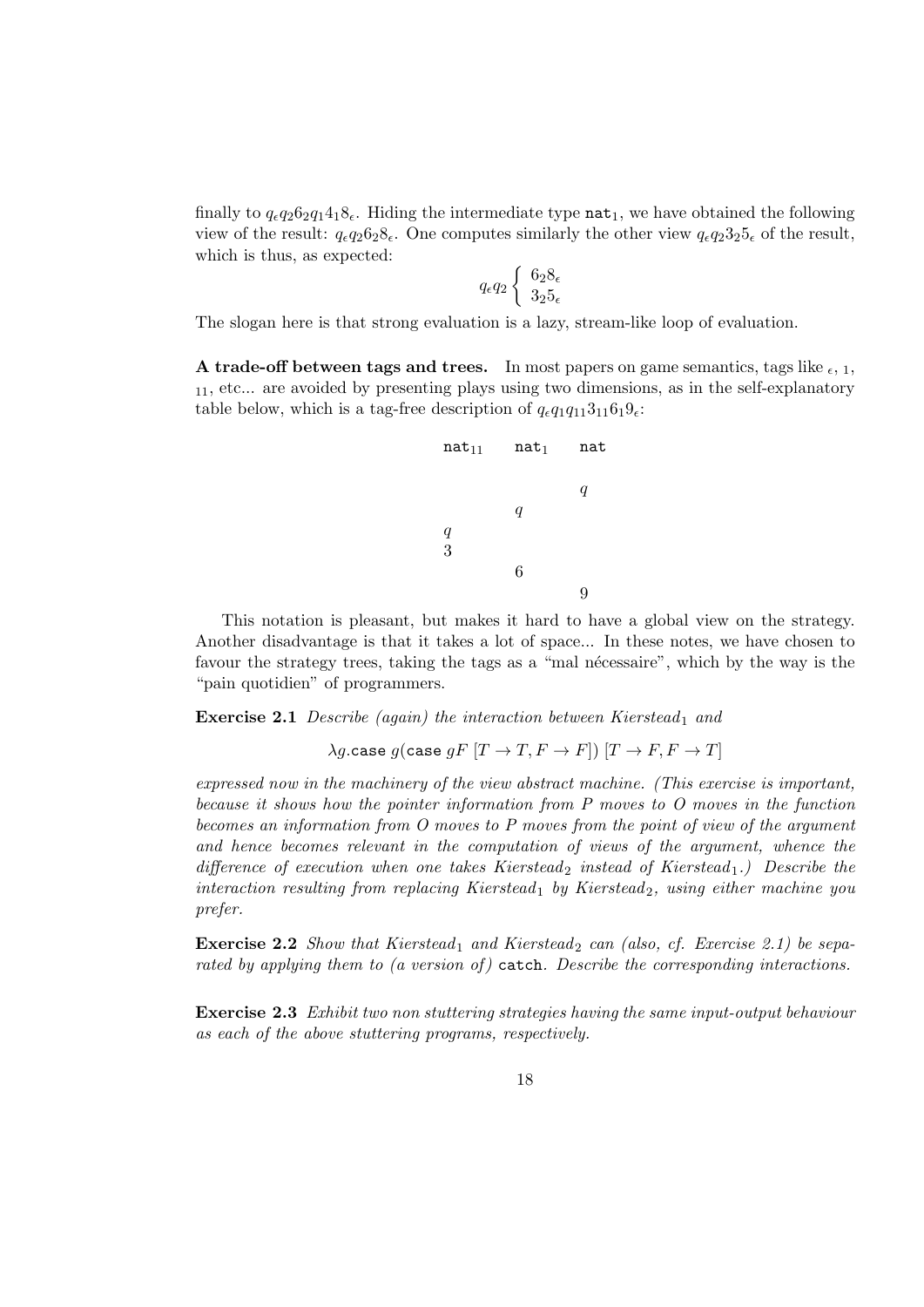## 3 PCF and extensions

We step momentarily aside from moves, strategies, etc... and study a small core functional programming language, PCF, that was defined in the first works on denotational semantics (Scott, Plotkin [96, 94]). Most of the examples of section 2 were already written in this language

We recall the use of a fixpoint operator  $Y$  for writing recursive definitions, with the corresponding self-explanatory syntactic sugar:

> let modulo $(x, y) =$  if  $x < y$  then x else modulo $(x - y, y)$  $Y(\lambda f.\lambda x.\lambda y.\texttt{if } x < y \texttt{ then } x \texttt{ else } f(x - y)y)$

Here is the complete syntax of PCF:

$$
M ::= x \mid \lambda x. M \mid MM \mid n \mid T \mid F \mid \texttt{pred} \mid \texttt{succ} \mid \texttt{zero?} \mid \texttt{case } M \mid \ldots, c \rightarrow M, \ldots] \mid Y
$$

In the case construction, the c's are all distinct, and are either all natural numbers, or all boolean values. Another notation for case  $M[T \to N, F \to P]$  is if M then N else P.

**Conventions.** We write  $M(NP) = MNP$ ,  $\lambda x.(\lambda y.M) = \lambda xy.M$ ,  $A \rightarrow (B \rightarrow C) = A \rightarrow$  $B \to C$ .

All terms must be well typed. The syntax of types is the following:

$$
A ::= \texttt{bool} \mid \texttt{nat} \mid A \rightarrow A
$$

The typing judgments have the form  $\Gamma \vdash M : A$ , where  $\Gamma$  is called the environment (or context) and consists in declarations  $x_1 : A_1, \ldots, x_n : A_n$ .

Operational semantics. The computation of terms may be specified in a variety of ways:

- Reduction, given by rewrite rules that may be applied to any appropriate subterm (or redex).
- "Small step": here, one specifies a determistic reduction strategy that says at each step how to go to the next step.
- "Big step": here, one specifies directly the final value of the program.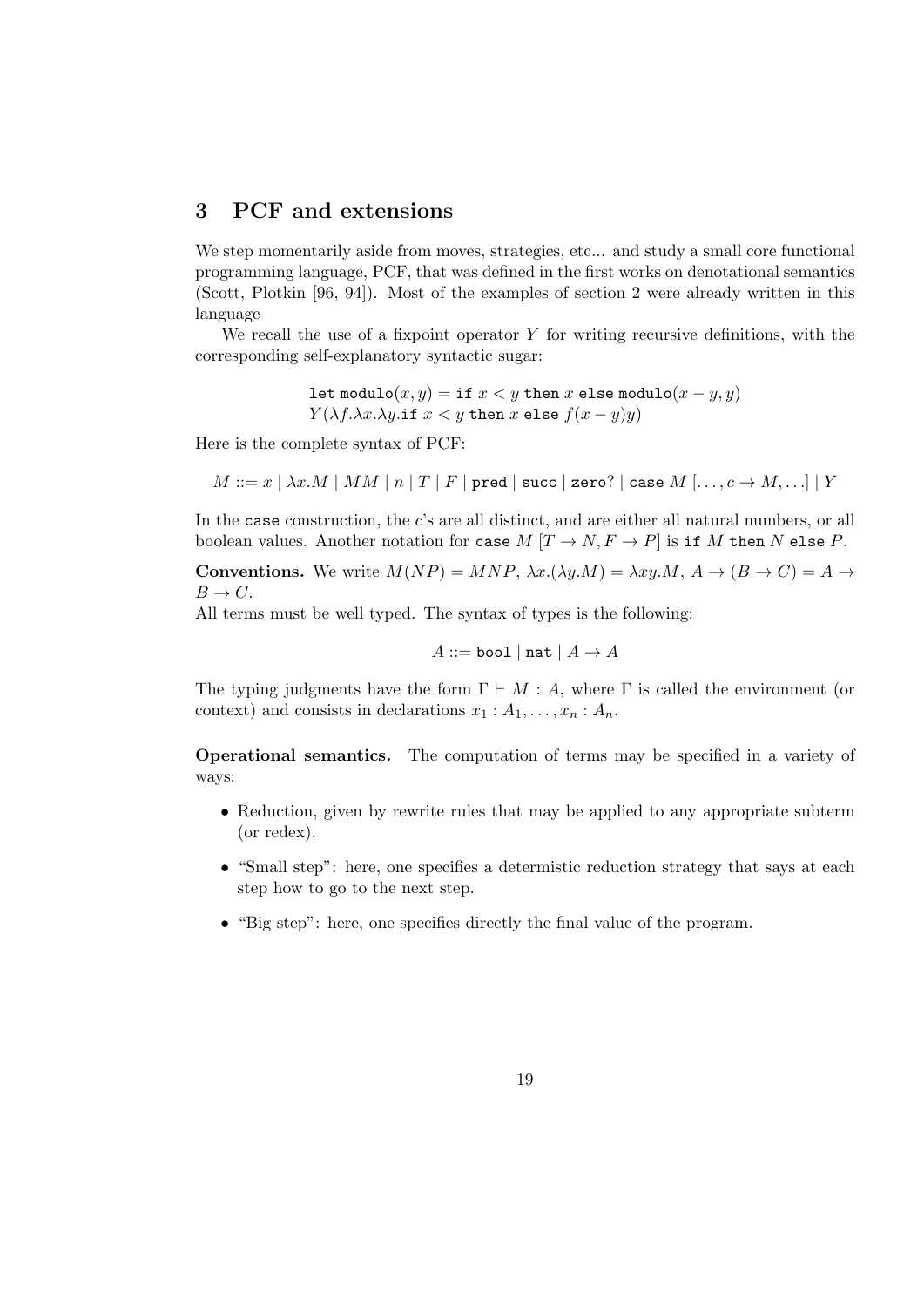In these notes, we consider reduction. Here are some of the rules:

 $(\lambda x.M)N \longrightarrow M[x \leftarrow N]$  $YM \longrightarrow M(YM)$ succ  $0 \rightarrow 1$  $pred 0 \longrightarrow 0$ pred  $1 \rightarrow 0$ zero?  $0 \longrightarrow T$ zero?  $2 \rightarrow F$ case  $c$   $[\ldots, c \rightarrow M, \ldots] \longrightarrow M$ 

Examples:

$$
(\lambda x.x + 3)4 \rightarrow 7
$$
  
\n
$$
YM32 \rightarrow M(YM) \quad (M = \lambda f.\lambda x.\lambda y.\text{if } x < y \text{ then } x \text{ else } f(x - y)y)
$$
  
\n
$$
\rightarrow^{\star} \text{if } 3 < 2 \text{ then } 3 \text{ else } YM(3 - 2)2
$$
  
\n
$$
\rightarrow^{\star} \text{if } 1 < 2 \text{ then } 1 \text{ else } YM(3 - 2)2
$$
  
\n
$$
\rightarrow^{\star} 1
$$

All the rules (or axioms) can be applied in any context C. Contexts are terms of the following syntax:

$$
C ::= \ldots |[]
$$

where the ... repeat all the constructions of PCF. Informally, a context is a term of PCF with a hole (see also Exercise 3.1). Given C, M (where M has the same type as the hole of C), C[M] is the term obtained by replacing [] by M (for example, if  $C = \lambda x$ . [], then  $C[x] = \lambda x.x$ ).

A normal form is a term M such that there does not exist N such that  $M \longrightarrow N$ . Here is a simple example of a computation:

$$
case (pred 2) [1 \rightarrow T] \rightarrow case 1 [1 \rightarrow T] \rightarrow T
$$

Denotational semantics. Here one assigns meanings to programs in some mathematical structures. Some of the traditional key features of denotational semantics are the following:

- It does not want to speak directly about computation by stepwise rewriting to a normal form. In particular, it is invariant under reduction, i.e., if  $M \implies N$ , then  $[M] = [N]$ . This property is called soundness.
- It is compositional: if  $[M] = [N]$  then  $[C[M]] = [C[N]]$ .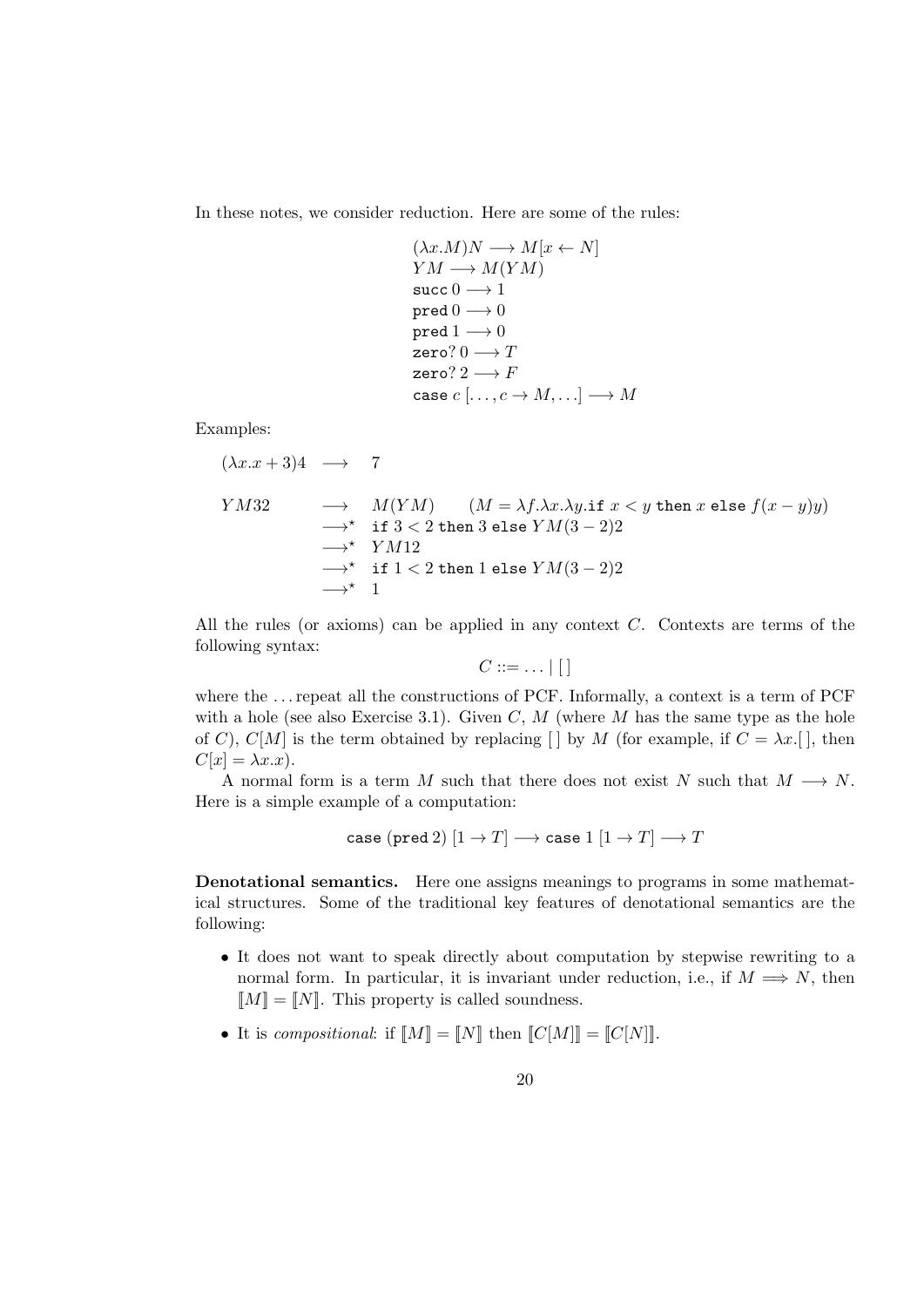The most simpe way of "thinking denotationally" is to read a statement  $\Gamma \vdash M : A$  as "M is a function (more generally a morphism) from  $\Gamma$  to  $A$ ". Base types are given an interpretation, and the  $\rightarrow$  construction is interpreted by a (categorical) exponent construction:  $[[A_1 \to A_2]] = [[A_2]^{[[A_1]}]$ , the latter being also written  $[[A_1] \to [A_2]]$ . One often writes A for  $\llbracket A \rrbracket$ .

**Computational Adequacy.** A program is a term  $P$  that is closed and of base type. Any "reasonable" or *standard* model (that interprets nat as the natural numbers etc...) satisfies the following property, called computational adequacy: for any program P,

$$
P \longrightarrow^{\star} c \quad \text{iff} \quad [P] = c
$$

The "only if" direction is an immediate consequence of the soundness of the model, while the "if" direction is proved using a logical relation technique [94].

**Observational equivalence.** We write  $M =_{obs} N$  ("M is observationally, or operationally, equivalent to  $N$ ") iff (by definition) for all C such that  $C[M]$  and  $C[N]$  are programs, we have

 $C[M] \longrightarrow^{\star} c$  iff  $C[N] \longrightarrow^{\star} c$ 

Base types and base type constants  $T$ ,  $F$ ,  $n$ , are called observable types and values, respectively.

Adequacy. We want to compare the denotational and observational equalities. One direction, called adequacy, is a consequence of computational adequacy.

**Proposition 3.1**  $[M] = [N] \Rightarrow M =_{obs} N$ .

PROOF. If  $C[M] \longrightarrow^* c$ , then  $[[C[M]] = c$ . But we have  $[[C[M]] = [[C[N]]]$  (compositionality of the denotational semantics), hence  $[[C[N]] = c$ , from which  $C[N] \longrightarrow^* c$  follows (by the difficult side of computational adequacy).  $\Box$ 

Full abstraction. A model is fully abstract when

$$
\llbracket M \rrbracket = \llbracket N \rrbracket \quad \text{iff} \quad M =_{obs} N
$$

The "if" direction is the difficult one, and corresponds to the full of full abstraction or the *complète* of "complète adéquation" (the French term used for full abstraction). A nice explanation of why this is the hard side of the equivalence comes from the theory of intersection types [23] and of "domains in logical form" [2], which recasts the denotational side of the correspondence as the side of "proofs", and the operational side as the side of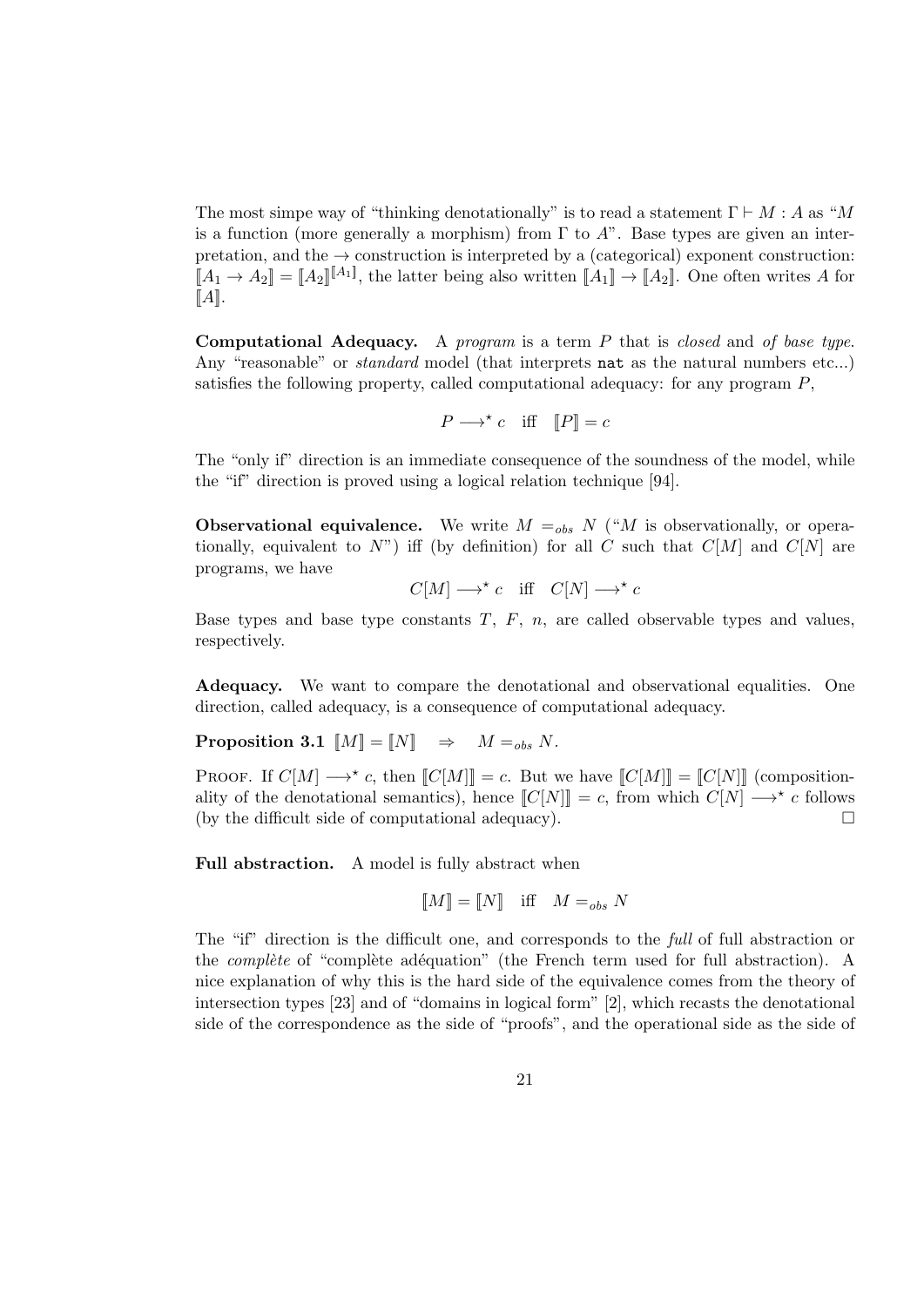"models". Then, under these glasses, fullness/completeness goes in the right direction: if  $\models M = N$  (i.e., if  $M =_{op} N$ ), then  $\models M = N$  (i.e.,  $\llbracket M \rrbracket = \llbracket N \rrbracket$ ).

Given a language and a model that is only adequate, in order to obtain a full abstraction result, one may try two directions:

- Change (enrich) the language. This is probably the most interesting from the point of view of applications, as it may lead to "semantics guided" language design. Here are two examples:
	- (Plotkin 77 [94]) The continuous model (Scott, Plotkin) of PCF is not fully abstract. But adding the "parallel or" (see below), the same model becomes fully abstract (for PCF+por, thus).
	- (Cartwright, Curien, Felleisen 92 [20]) The model of sequential algorithms [13] of PCF is not fully abstract. Adding catch (cf. section 2), the same model becomes fully abstract (for PCF+catch, thus).
- Change the model. For example, what about a fully abstract model of PCF for short (no extension!)? Milner (1977 [89]) has constructed such a model, essentially as a quotient of a model of terms. Roughly, the quotient is performed in two passes: one takes the terms modulo the above equations (for example,  $YM = M(YM)$ , etc..), and then one performs a much more "violent" quotient by identifying terms  $M, N$ such that  $M =_{obs} N$  (see examples below). Clearly, it is not terribly surprising that full abstraction is obtained in this way, because one has put on the "denotational" side what was on the operational one.

Definability, separability, extensionality. The search for a "direct" construction of a fully abstract model of PCF (that is, without making such a quotient), is at the origin of a wealth of works that have been interesting for themselves. Before we come to that, we examine general sufficient conditions that guarantee full abstraction. We assume for simplicity that there is only one base type  $o$ , but of course the same holds in presence of several base types (thus, for PCF). An element h of (the interpretation of) type  $A$  is called definable if there exists a closed term M of type A such that  $||M|| = h$ .

**Proposition 3.2** If the model is such that for every distinct f, g of the same type A (interpreting some syntactic type) there exists a definable h of type  $A \rightarrow o$  such that  $hf \neq hq$ , then it is fully abstract.

PROOF. If  $[M] \neq [N]$ , let h be given by our assumption, and let P be such that  $[P] = h$ ,  $v_1 = h(\llbracket M \rrbracket), v_2 = h(\llbracket N \rrbracket),$  and  $C = P \llbracket \cdot \rrbracket$ . Then  $C[M] \rightarrow^* v_1$  and  $C[M] \rightarrow^* v_2$ , and hence  $M \neq_{op} N.$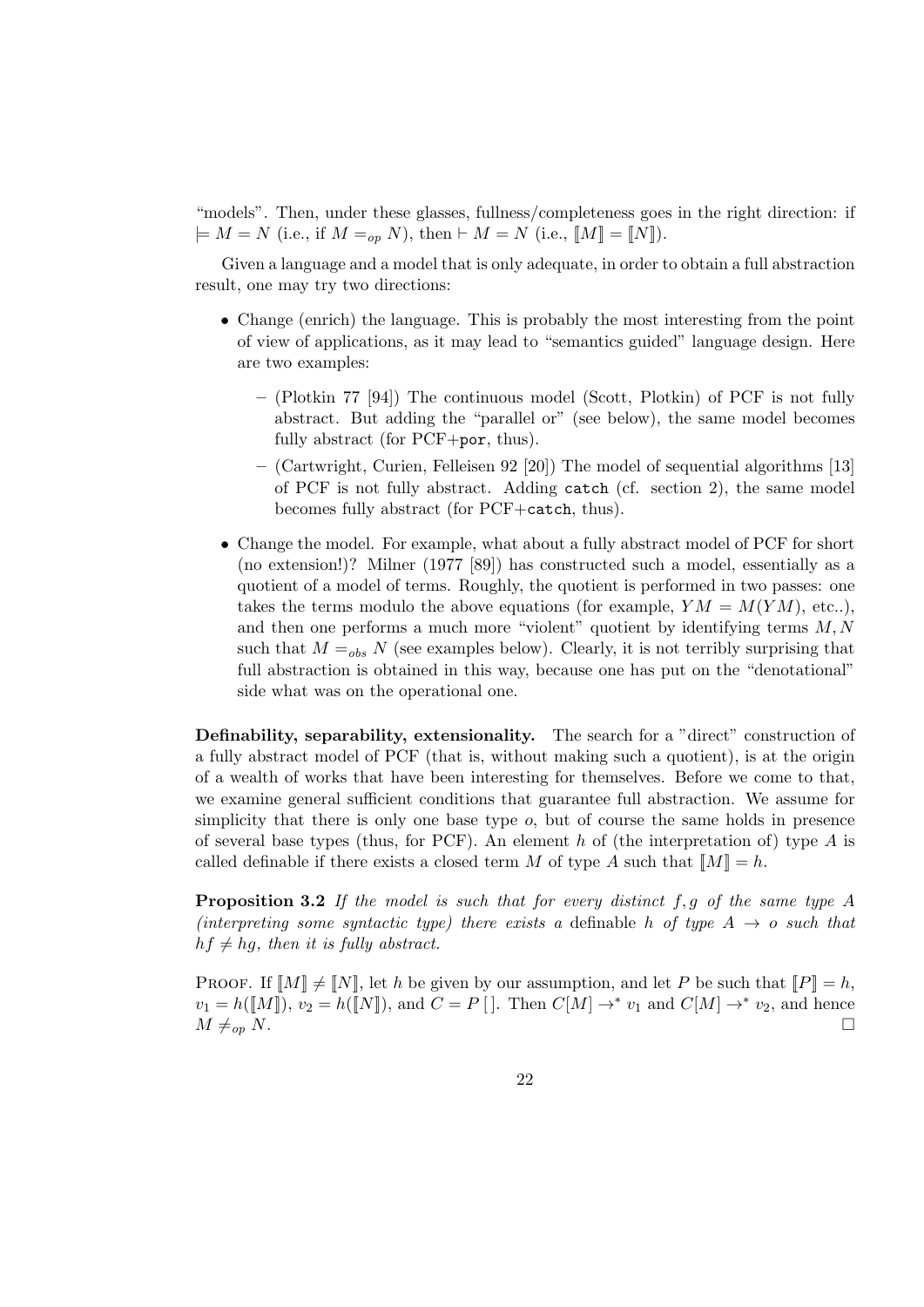We shall call this sufficient property for full abstraction the *definable separability* property. To be best of our knowledge, the first proofs of full abstraction based on definable separability were:

- (in an untyped setting) the one relating the model  $D_{\infty}$  of the untyped lambdacalculus and the notion of head normal form [59, 99] (see [31] for a concise and "interactive" account), and
- in the present typed setting, the proof of full abstraction of the model of sequential algorithms with respect to PCF+catch, already quoted above.

**Proposition 3.3** Under the assumptions that the type hierarchy is the simple type hierarchy and that the model is enriched over algebraic complete partial orders (for this notion, see e.g.  $[9]$ , a sufficient condition for definable separability (and hence for full abstraction) is the conjunction of the following two properties of the model:

- 1. compact definability: all compact elements at all types are definable, and
- 2. extensionality: the elements of the model at function types are functions (in categorytheoretical terms, the model has enough points).

PROOF. We may write an arbitrary type A as  $A_1 \rightarrow \ldots \rightarrow A_n \rightarrow o$ . Let  $f \neq g$ . By extensionality and algebraicity, there exist compact  $d_1, \ldots, d_n$  such that  $fd_1 \ldots d_n \neq$  $gd_1 \ldots d_n$ . Let  $P_i$  be such that  $d_i = [P_i]$   $(1 \leq i \leq n)$ . Let  $h = [\lambda x . x P_1 \ldots P_n]$ . Then  $hf \neq hg.$ 

Of course, one can prove directly (i.e., without going through definable separability) that an extensional model enjoying the definability property is fully abstract (in the proof above, instead of defining h, one directly defines the context  $[ | P_1 ... P_n ]$ . This is how Plotkin proved that the continuous model is fully abstract for PCF+por.

Let us make here two short digressions.

- In [94], a further extension of PCF is also presented, such that every *computable* element of the model at all types becomes definable – a property which Plotkin called universality.
- In works on the semantics of proofs, definability results are also called full completeness results (starting with [3]), or denotational completeness results [51] (see section 8).

Coming back to compact definability, Milner proved a converse to Proposition 3.3: the fully abstract model of PCF has to be (and hence is characterized by the property of being) order-extensional and to enjoy the compact definability property. (A model is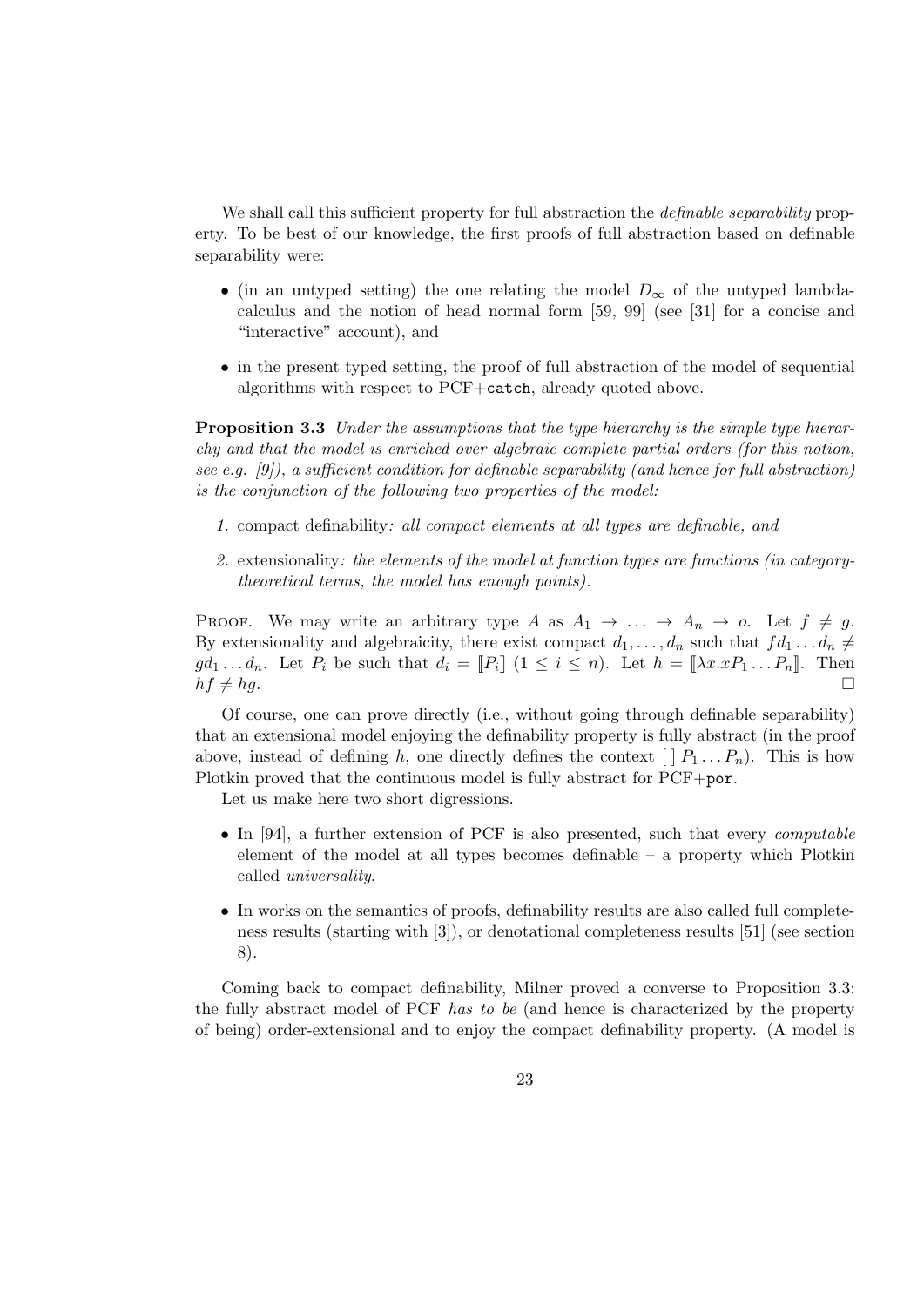called order-extensional when not only the elements of function types are functions, but also their ordering is the pointwise ordering.) The long quest for a fully abstract model started from there.

- The model of stable functions (Berry  $77 \vert 12 \vert$ ) was the first to allow to remove some functions such as the "parallel or" that are not definable in the language PCF. The stable model is extensional, but not order-extensional (as functions are ordered by the stable ordering, which is more refined than the pointwise one).
- The model of sequential algorithms [13] was the first model that presented a denotational semantics going beyond the idead of interpretating a program as a black box through which only the input-output behaviour can be observed. Instead, the model of sequential algorithms contains *lror, rlor,* catch (cf. section 2), etc... . It has been the first "interactive" model of a programming language. This model is not extensional "by design".

More importantly than the lack of (order-)extensionality, compact definability with respect to PCF fails in these two models.

• A famous counterexample witnessing the failure of compact stable functions to be all definable is the Gustave, or Berry-Kleene function f s.t.

 $f(\perp TF) = T$ ,  $f(T \perp F) = T$ ,  $f(TF \perp) = T$ ,  $f(FFF) = F$ .

• The counter-examples to compact definability for the model of sequential algorithms in [26, 27] turned out to be influential in the genesis of the AJM game model.

The works on game semantics departed quite radically from this line of work, by renouncing more decisively to extensionality. The HO/AJM game semantics for PCF (restricted to the type hierarchy of PCF) amount to syntax-free descriptions of PCF Böhm trees, which are (possibly infinite) PCF terms in normal form; more precisely, in the HO setting, the interpretation function is a bijection from PCF Böhm trees to innocent and well-bracketed strategies (see section 5).

The game models satisfy thus a fortiori the compact definability property (because the bijection between strategies and PCF Böhm trees restricts to a bijection between finite ( $=$ compact) strategies and finite PCF Böhm trees, and because the latter are essentially PCF terms in some canonical form). However, the HO and AJM models fail to be extensional, and they also fail to satisfy the definable separability property.

But there is an "abstract non sense" machinery that forces the definable separability property. One equates any f and g of type A (for all A interpreting a type of the syntax) which cannot be separated by an h, i.e., we set  $f =_{op} g$  whenever  $hf = hg$  for all h of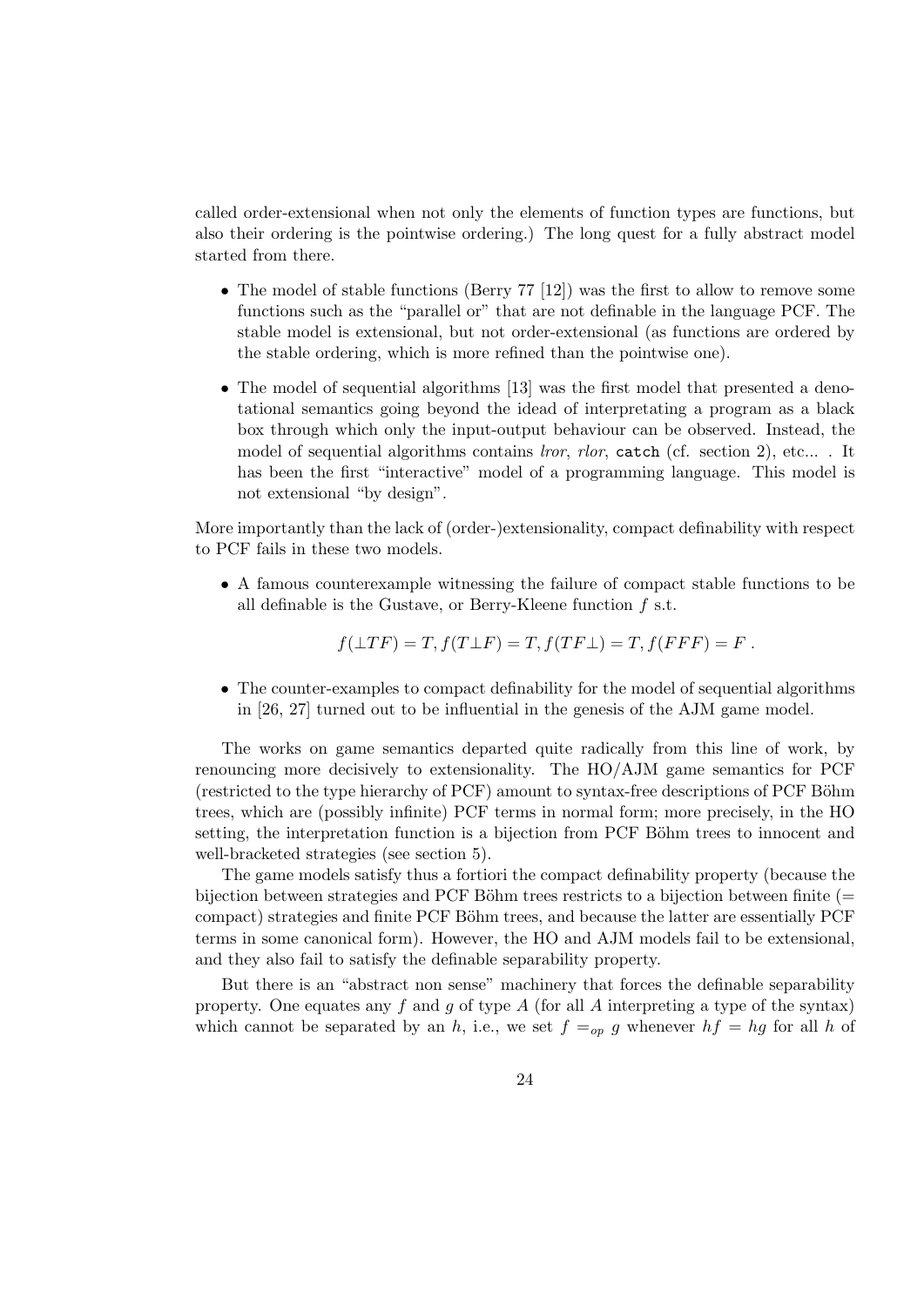type  $A \rightarrow o$ . The only delicate point is in verifying that the quotient is still a model (and can in particular interpret the fixpoint construction of PCF).

We stress here that this abstract construction does not exploit any feature of the game model, and as a matter of fact can be applied as well to the model of PCF Böhm trees (which is isomorphic to the HO and AJM models on the finite type hierarchy), yielding a version of Milner's original construction of the fully abstract model of PCF (which was also a quotient of syntax, defined in a slightly different way).

In other words, despite their title, the key contribution of each of the seminal HO and AJM papers is a definability result. In some sense, it is the best one could hope for, since it was shown by Loader [80] that the operational equivalence for PCF is not effective (and undecidable for finitary PCF, the version of PCF where the only basic type is the finite type of booleans). This negative result closed the search for a "direct", unquotiented construction of the fully abstract model of PCF, since if such a construction existed, it would surely lead to an effective presentation.

Laird's model of control, that consists of innocent (and not necessarily well-bracketed) strategies, also enjoys definability, but not definable separability, for the same reason as the original HO model: the candidate h for separating f and q is a strategy which is not innocent in general. So, his model needs quotienting, and as a matter of fact Laird has shown how to obtain the model of sequential algorithms as a quotient of his model [73].

Once innocence is removed, then (a variant of) definable separability holds. A variant is needed, as the candidate h is in general not well-bracketed either, but when f and g differ at least in one of their well-bracketed plays, then a well-bracketed h can be found. In the well-bracketed model of Idealized Algol, it holds that  $M =_{op} N$  if and only if  $\llbracket M \rrbracket$  and  $\llbracket N \rrbracket$  have the same well-bracketed (complete, in the terminology of [6]) plays (see section 6).

The following table summarizes the definability and full abstraction results discussed in this section.

| Model                                                      | Definability      | Full abstraction |
|------------------------------------------------------------|-------------------|------------------|
| Cont<br>$SA \approx (\mathbf{G}_{inn}/=_{op})$             | Yes<br>Yes        | Yes.<br>Yes      |
| $PCFBT/ =_{op}$                                            | Yes               | Yes              |
| ${\bf G}_{AJM}, {\bf G}_{HO}, PCFBT$<br>$\mathbf{G}_{inn}$ | Yes<br>Yes        | No<br>N o<br>Yes |
|                                                            | $\mathbf{G}_{wb}$ | Yes              |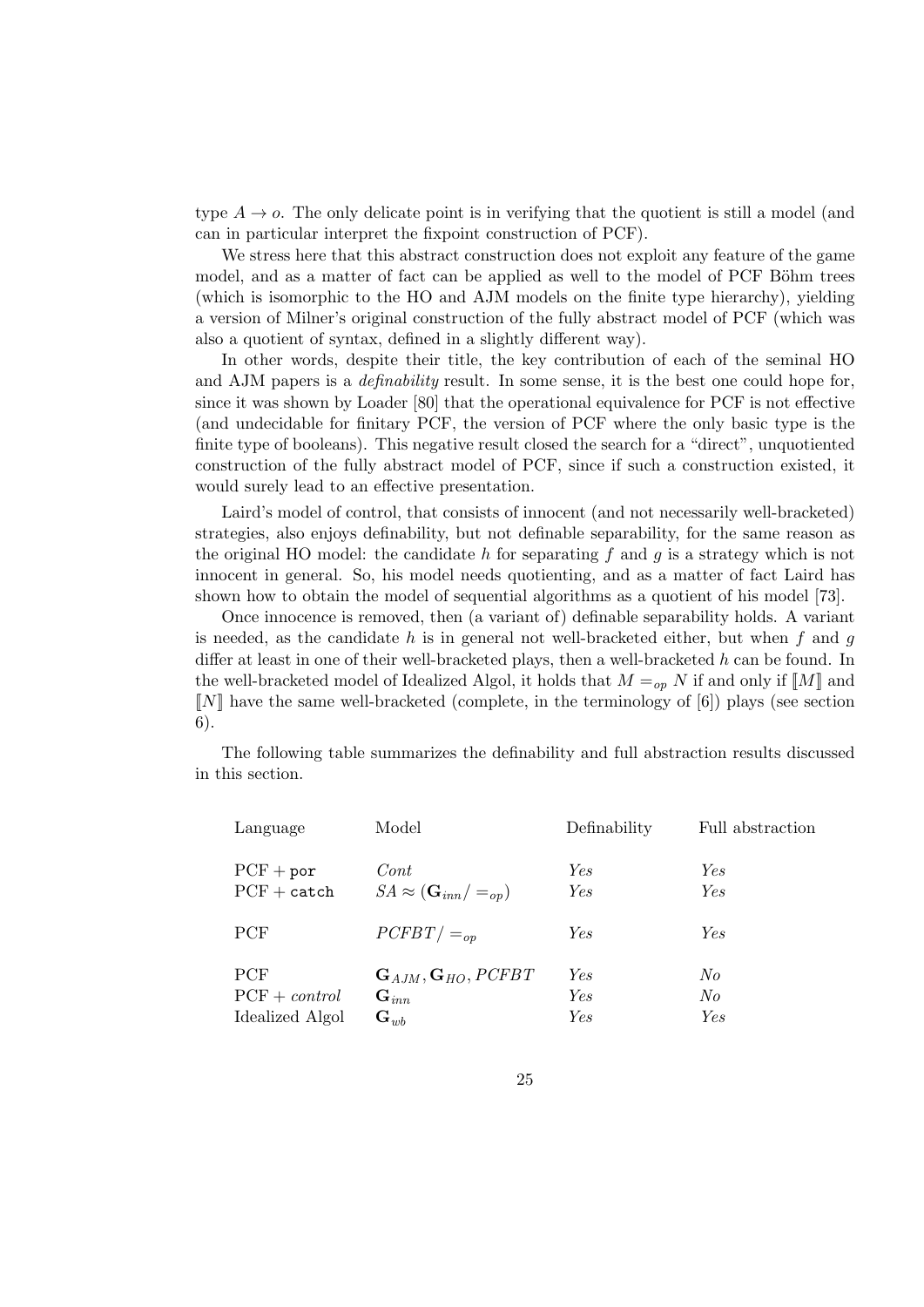where Cont, SA, PCFBT,  $\mathbf{G}_{AIM}$ ,  $\mathbf{G}_{HO}$ ,  $\mathbf{G}_{inn}$ , and  $\mathbf{G}_{wb}$  stand for the continuous model, the model of sequential algorithms, the PCF Böhm tree model, the AJM model, the HO model, the model of innocent strategies, and (up to a mild quotient) the model of wellbracketed strategies, respectively. (Recall that the three models  $PCFBT$ ,  $\mathbf{G}_{ADM}$ ,  $\mathbf{G}_{HO}$ are isomorphic when restricted to the finite type hierarchy.)

On the notion of observables. In the above table, all languages considered share the same notion of observable. We also (not exhaustively) add two other full abstraction results to the list:

- Longley's model of sequentially realizable functionals, or, equivalently, Bucciarelli and Ehrhard's model of strongly stable functions [17] – both these models coincide with the extensional collapse of the model of sequential algorithms – is fully abstract for an extension of PCF with a certain operator H [81].
- Paolini has shown that the stable model is fully abstract for an extension of PCF with some Gustave like operator and a strictness taster which is an extensional version of catch.

More generally, when varying the language, one could also think of varying the observable types and values. We mention here only one example, close enough to PCF, and however sharply differing in its properties. Unary PCF is the variant of PCF where the only basic type has only one (non bottom) element, and in which the conditional construct of PCF "degenerates" to a conjunction if  $M$  then  $N$ . Loader has shown that the operational equivalence for this language is decidable [79], in sharp constract to the (even finitary) PCF case. As a matter of fact, Laird's model of bistable functions is fully abstract for unary PCF [72].

Around full abstraction The full abstraction problem for PCF has triggered a lot of work, and is to be celebrated for its "side effects".

- The stable model, as reinvented by Girard [44], gave rise to linear logic [45], whose enormous influence in our community should be recounted elsewhere.
- The model of sequential algorithms led me to take cartesian closed categories seriously as a syntax, and from there to the categorical abstract machine [25], and then to explicit substitutions [1].
- The full abstraction problem boosted also the study of logical relations [97, 98, 91], and motivated Bucciarelli and Ehrhard's and Longley's extensional accounts of sequentiality (cf. above).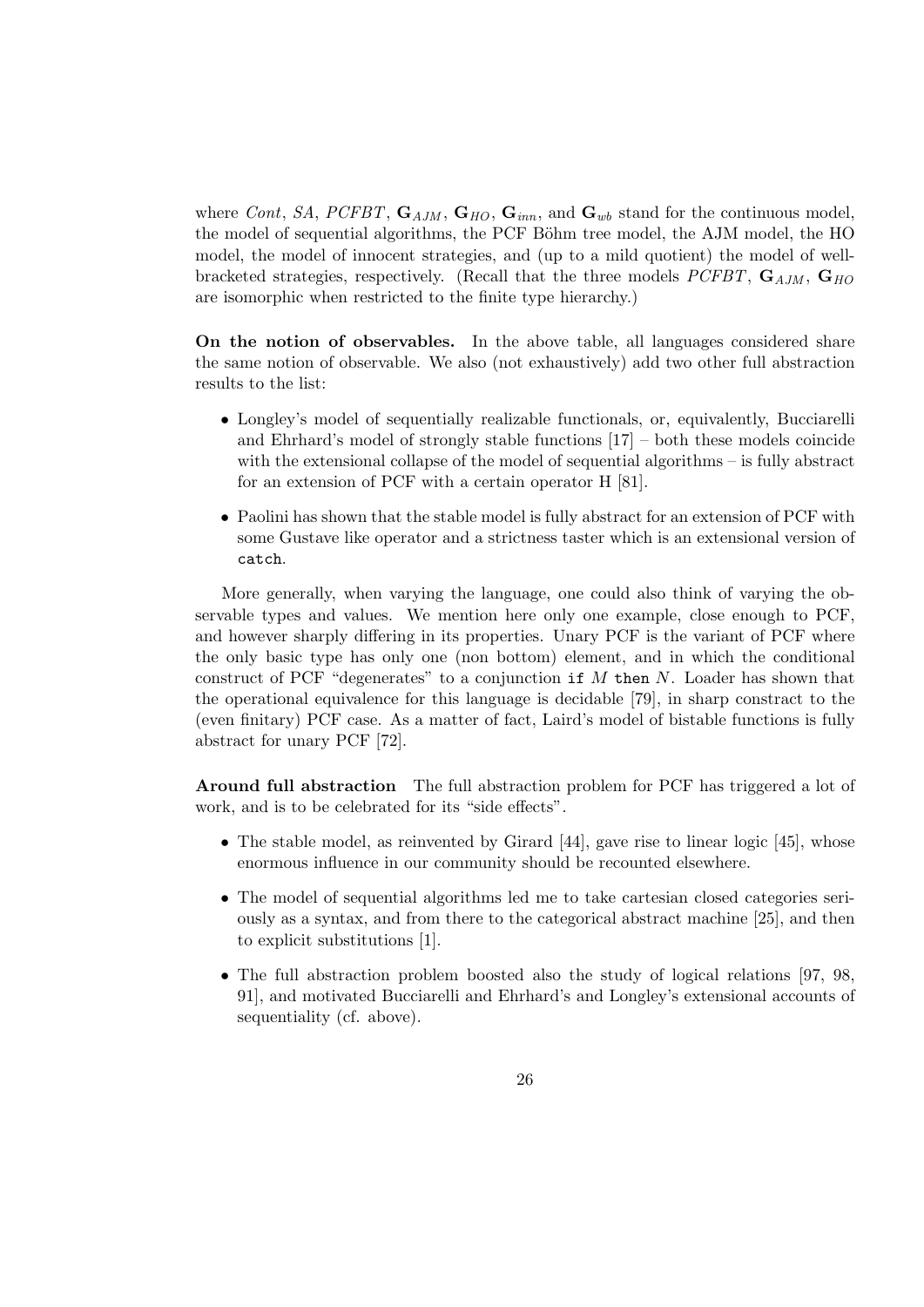- Game semantics proved remarkably flexible. Beyond control and first-order references (discussed above), game semantical accounts of a variety of programming features have been given, including subtyping [21], nondeterminism [54], probabilistic choice [36], higher-order references [7], call-by-value [58], or concurrency [43]. In fact, the value of game semantics is precisely here: varying conditions on strategies, we obtain definability results for various languages, and the whole picture establishes a dictionary classifying language constructions in terms of "geometric" properties on strategies.
- Recent (and related) extensions of game semantics concern the possibility of playing several moves together [8], of non necessarily alternating plays [86], of graph (rather than tree) strategies [62, 40, 33], and address the issue of modelling concurrent computation.
- Malacaria and Hankin applied game semantics to program analysis [82, 83, 84]. In a similar vein, applications of game semantics to effective proofs of program equivalences and inequivalences, and more generally to abstract interpretation and model-checking are being developed [42, 92, 37] under the name of algorithmic game semantics. We discuss some of these developments in section 7.

Let us mention finally that full abstraction is also of pervasive importance in the theory of process calculi. There, the notion of operational equivalence is bisimulation under many variants, and the notion of model is given by a target calculus: one thus studies fully abstract translations of a language into another, in a sense faithful to the original definition of full abstraction.

Some examples of observational equivalence We give examples of pairs of terms  $M, N$  that are observationally equivalent in PCF, but are different PCF Böhm trees, and hence not equal in the game models. The term  $\Omega$  can be considered as an abbreviation of a term such as  $Y(\lambda x.x)$  that does never produce any piece of value (i.e., does not have a head normal form, see section 5), or as a special constant that stands for "non-defined", interpreted by  $\perp$  in Scott semantics.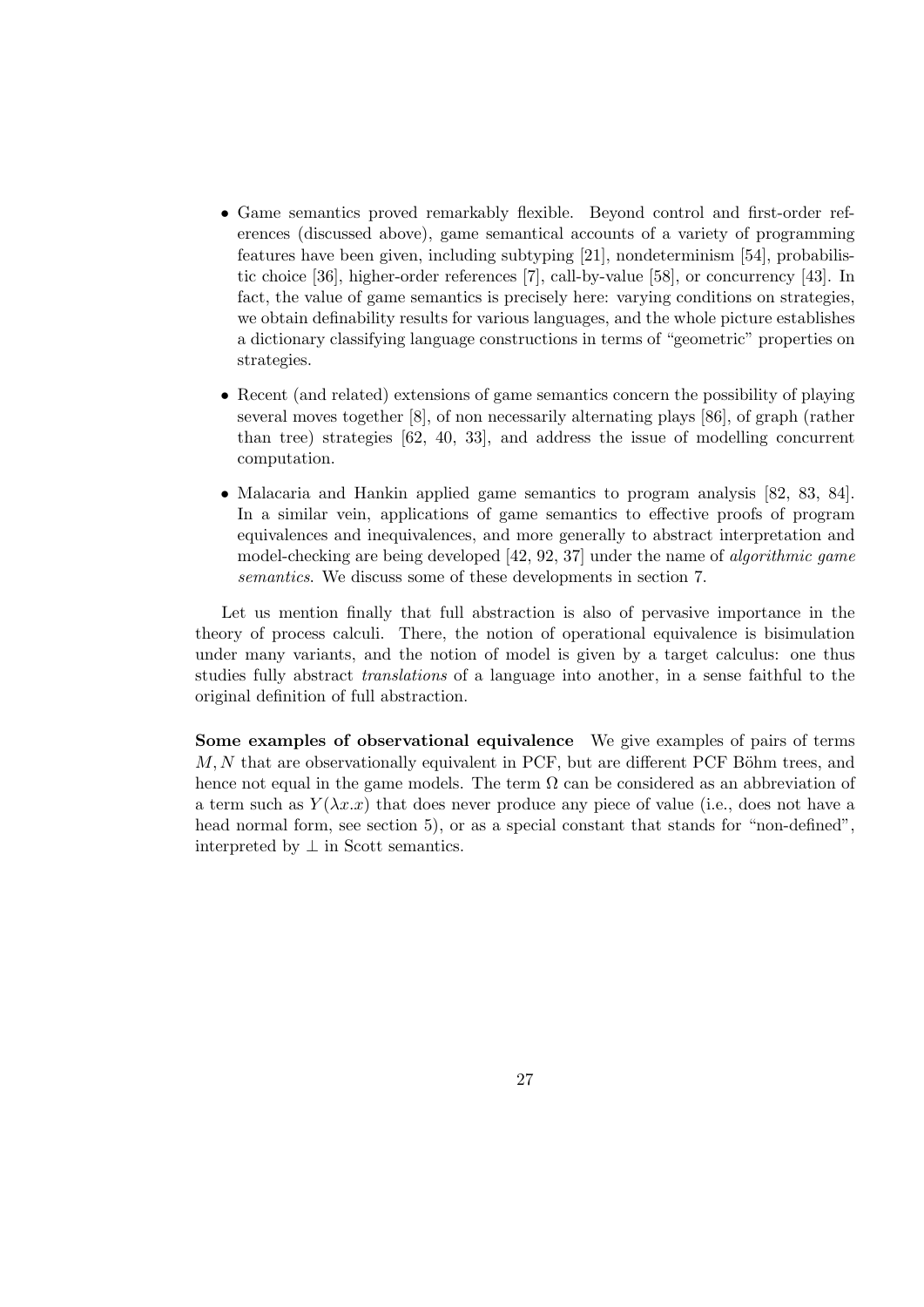```
\int \ \lambda x \cdot \text{if } x \text{ then } M \text{ else } N\left\{\begin{array}{l}\lambda x.\texttt{if }x \texttt{ then (if }x \texttt{ then }M \texttt{ else }P\end{array}\right) \texttt{else }N\int \lambda f \cdot \Omega\lambda f.if f\Omega then (\texttt{if}\;fT then \Omega else M) else \Omega\int \lambda f \cdot \Omega\lambda f.if f\Omega T then (\text{if }fT\Omega then (\text{if }fFF then \Omega else M) else \Omega else \Omega
```
The first pair illustrates a phenomenon of stuttering (cf. section 2). The second one illustrates the fact that PCF is monotonic. The third one illustrates the fact that PCF is sequential. The simplest way to prove  $M =_{obs} N$  is to prove  $\llbracket M \rrbracket = \llbracket N \rrbracket$  in a certain model (because  $M =_{obs} N$  follows using adequacy). The continuous model suffices for the two frist pairs. The stable model works for the third pair. In this model the function "parallel or" (such that  $f \perp T = T$ ,  $f \perp T = T$ , and  $f \perp F = F$ ) does not exist, and therefore the two terms, who could only differ when applied to this function, are not distinguished by the stable model.

We close the section by a a summary of the position of game semantics (and sequential algorithms) with respect to the notions introduced in this section.

- 1. In section 5, we prove that the strategies respecting two restrictions (innocence, and another, called "well-bracketing") form a model of PCF that satisfies the compact definability property. Actually, the relation between the model and the syntax is much tighter: the interpretation defines a bijective correspondence between terms (in canonical form) and such strategies. This model fails to be fully abstract, and becomes such after a quotient that mimicks the observational equivalence.
- 2. Moving from PCF to a language called Idealized Algol, and removing the constraint of innocence, we show in section 6 that we get a "true" full abstraction result (without such a quotient).
- 3. Moving from PCF to a language with control like PCF + catch, and removing the constraint of well-bracketing, one obtains a model which needs an observational quotient. On the other hand, the model of sequential algorithms, while lacking the flexibility of the HO approach, provides a "true" full abstraction result for PCF + catch, without any quotient.

Exercise 3.1 The definition of context given above does not force the hole  $\lceil \rceil$  to occur only once in a context  $C$ . Write a syntax that enforces this.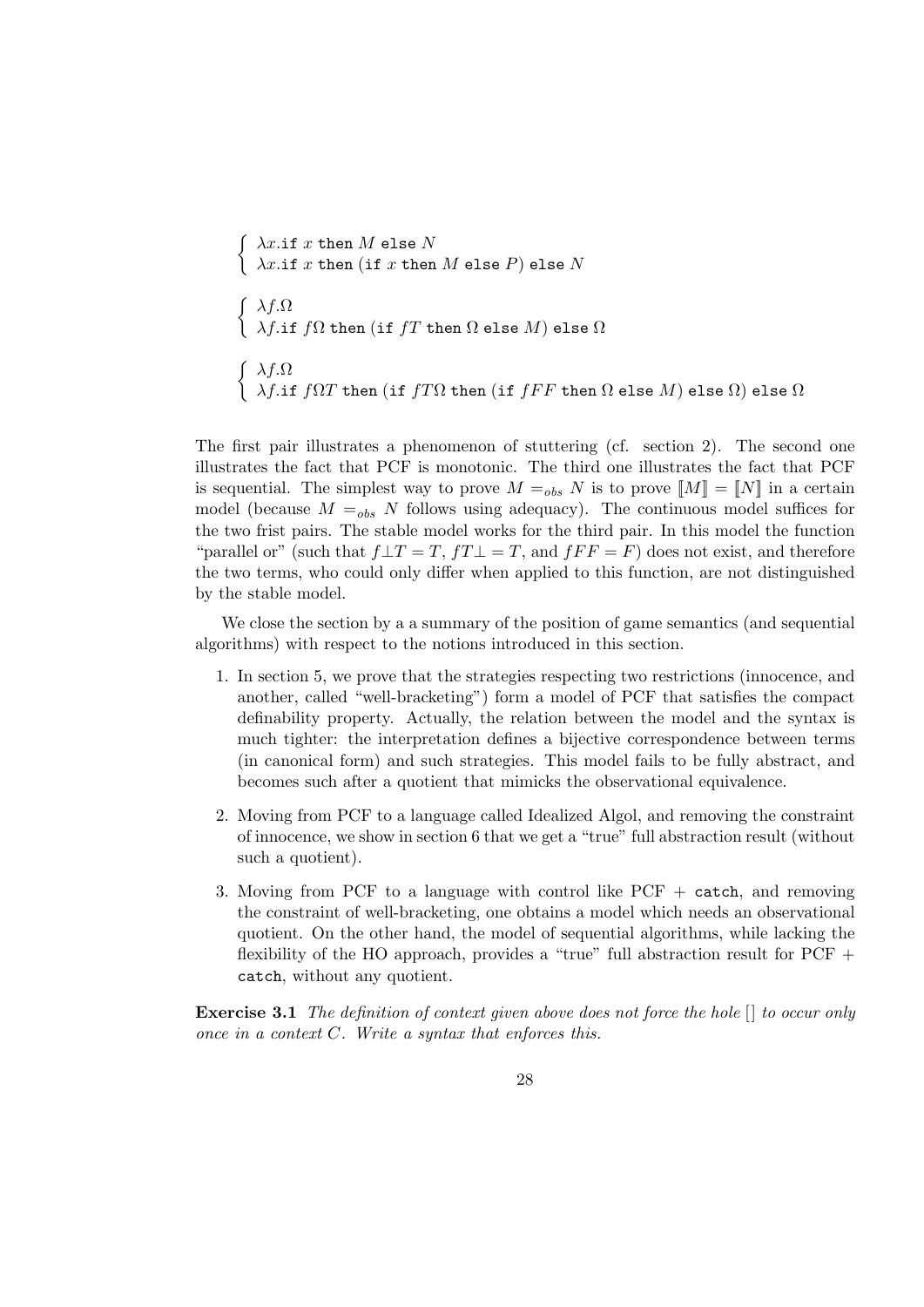Exercise 3.2 Justify informally why the function Gustave is not definable in PCF, or (anticipating section 5), why there cannot be a strategy that has this behaviour. Write a couple of terms M, N, based on this function, such that  $M \neq_{obs} N$ .

## 4 Categories of games and strategies

**Definition 4.1** An arena A is given by a set of moves M, which have a polarity O or P (formally, there is function  $\lambda_A : M \to \{O, P\}$ ) and by an enabling relation  $\vdash$ , which is the disjoint union of a subset of  $M \times M$  (one writes  $m \vdash n$ ) and of M (one writes  $\vdash m$ ). If  $m \vdash n$ , then m and n have opposite polarities, and  $\nvdash n$ . If  $\vdash m$ , then m is an opponent move.

In section 2, we met two constructions on arenas: product and function space. Here is the general definition.

**Definition 4.2** Let A and B be arenas. The arena  $A \times B$  has as moves all  $m_1$  such that m is a move of A and all moves  $n_2$  such that n is a move of B. Polarities of these moves are as in A and B. Enabling is defined as follows:

$$
\frac{\vdash_A m}{\vdash m_1} \quad \frac{\vdash_B n}{\vdash n_2} \quad \frac{m \vdash_A a}{m_1 \vdash a_1} \quad \frac{n \vdash_B b}{n_2 \vdash b_2}
$$

**Definition 4.3** Let A and B be arenas. The arena  $A \rightarrow B$  has as moves all  $m_1$  such that m is a move of A, with polarity opposite to that in A, and all moves  $n_2$  such that n is a move of B, with the same polarity as in B. Enabling is defined as follows:

$$
\frac{\vdash_B n}{\vdash n_2} \quad \frac{\vdash_A m \quad \vdash_B n}{n_2 \vdash m_1} \quad \frac{m \vdash_A a}{m_1 \vdash a_1} \quad \frac{n \vdash_B b}{n_2 \vdash b_2}
$$

We adopt a very minimalist view of strategies.

Definition 4.4 A legal play, or play for short, is a (possibly empty) sequence of moves of alternating polarity which is such that every occurrence of non-initial move is equipped with a pointer to a previous occurrence of a move justifying it. The set of legal plays over an arena A is written  $L_A$ . (Clearly, a play starts with Opponent, since only opponent moves can be initial.)

Definition 4.5 A strategy on an arena A is a non-empty set of even-length legal plays, which is closed under even-length prefixes.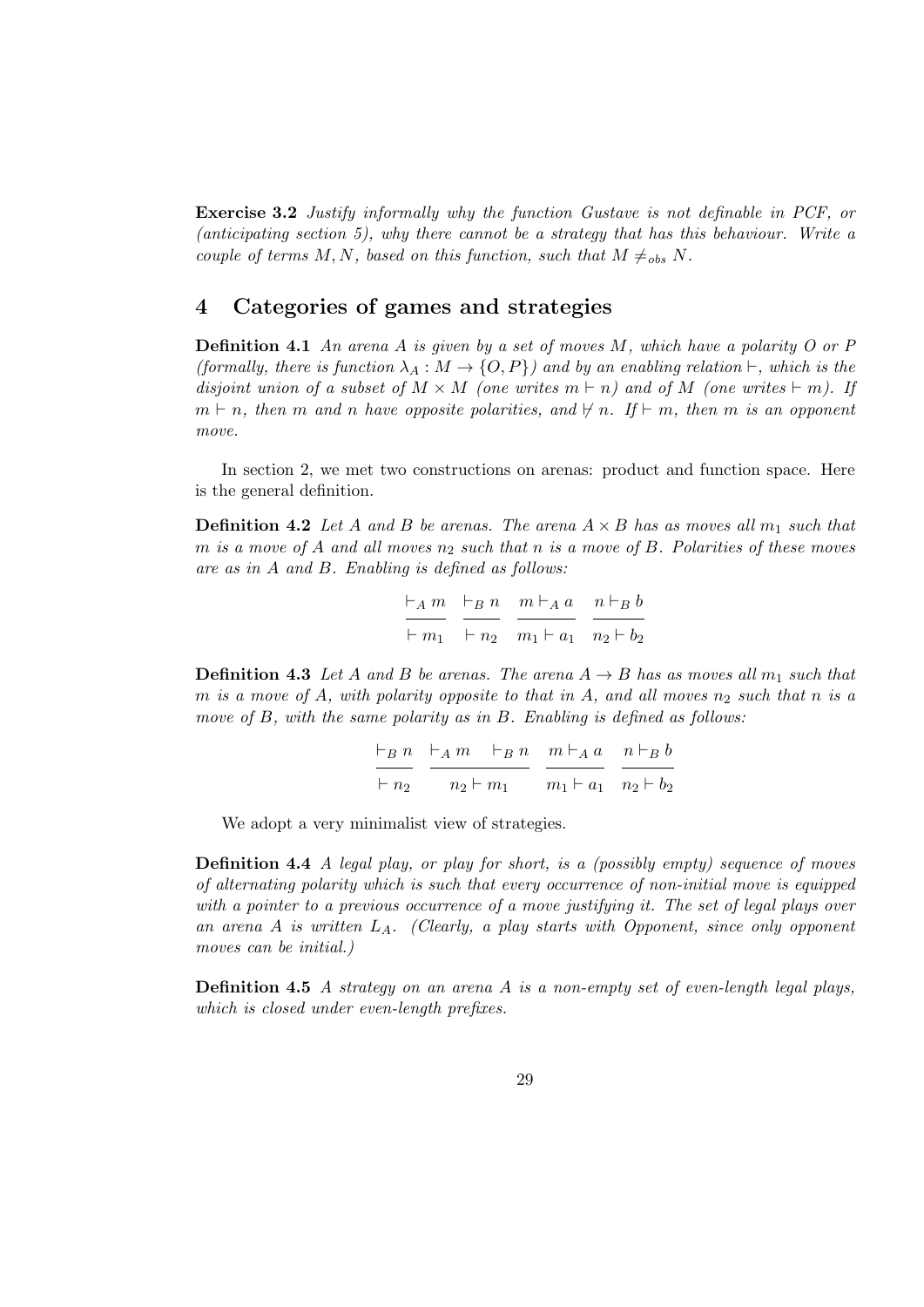Other conditions, like determinism and innocence, will be added later.

The key notion which serves to define the composition of two strategies formally is that of legal interaction. For the moment, we ignore pointers (but we shall use the fact that a play must start with an initial move).

**Definition 4.6** Let  $A, B, C$  be three arenas. A legal interaction, or interaction for short, over these arenas is a sequence u of moves from the three arenas such that  $u \nvert_{AB} \in L_{A\to B}$ , u  $B_C \in L_{B \to C}$ , and u  $A_C \in L_{A \to C}$ . We write int $(A, B, C)$  for the set of legal interactions over  $A, B, C$ .

In this definition, say,  $u \nvert_{AB}$  denotes the subsequence of u consisting only of the moves of  $A, B$ . One takes care of maintaining the moves of  $A, B, C$  all distinct by tagging them if needed.

These three constraints entail that a legal sequence obeys some discipline which one can describe by means of a finite state automaton [53]. We forget about which actual move of arena  $A, B$ , or C is played, but only retain from which arena it comes: this makes the alphabet of the automaton. As for the states, they consist of a triple indicating whether it is Opponent's or Player's turn in each of the arenas  $A \to B$ ,  $B \to C$ , and  $A \to C$ , respectively. At the beginning, we are thus in state OOO. Now, from state OOO, can we read a move from B? This is impossible because this move would have to be O in both  $A \rightarrow B$  and  $B \rightarrow C$ , and hence would have to be both O and P as a move of B. But it is not forbidden to read a move of  $C$  (which will be O in  $C$ ), and reach the state  $OPP$ (this move does not concern the arena  $A \rightarrow B$ , and hence does not change its O status). Similarly it is not forbidden to read a move of A (which will be P in A), and to reach state  $POP$ . Examining the two states  $OPP$  and  $POP$ , we make similar observations, and moreover we discover no new states, hence our automaton has only three states (other combinations in  $\{O, P\}^3$  are not reachable), and is fully descrided as follows:

$$
\begin{array}{ccc}\nOOO & \xrightarrow{C} OPP & OOO & \xrightarrow{A} POP \\
OPP & \xrightarrow{B} POP & OPP & \xrightarrow{C} OOO \\
POP & \xrightarrow{A} OOO & POP & \xrightarrow{B} OPP\n\end{array}
$$

We are now ready to define the composition of two strategies.

**Proposition 4.7** Let A, B, C be three arenas, and let  $\sigma$  (resp.  $\tau$ ) be a strategy of  $A \rightarrow B$ (resp.  $B \to C$ ). The following defines a strategy of  $A \to C$ , called the composition of  $\sigma$ and  $\tau$ :

 $\tau \circ \sigma = \{v \mid \exists u \in int(A, B, C) \ v = u \restriction_{A,C} u \restriction_{A,B} \in \sigma, v \restriction_{B,C} \in \tau \}.$ 

(we say that u is a witness of  $v$ ).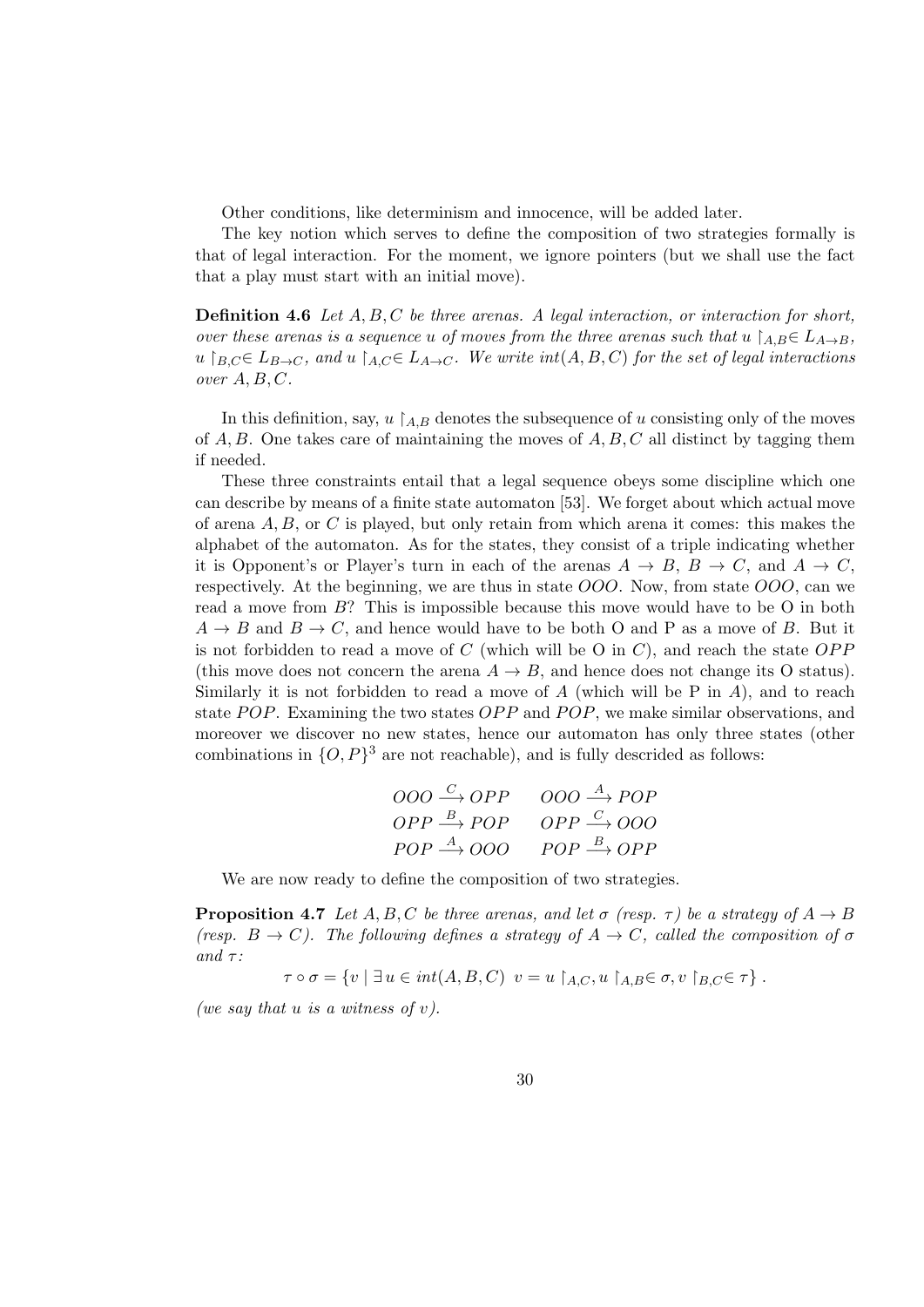PROOF. First we remark that by definition  $\tau \circ \sigma$  consists of legal plays. To say that  $u \upharpoonright_{AB} B$ is of even length amounts to say that either both  $u \nvert_A$  and  $u \nvert_B$  are of even length, or both are of odd length. Similarly, u  $\beta$  and u  $\sigma$  are of even length, or both are of odd length. It follows that  $u \nvert_A$ ,  $u \nvert_B$ , and  $u \nvert_C$  either are all of even length, or are all of odd length, and hence a fortiori that u  $A_{AC}$  is of even length. It is obvious that  $\tau \circ \sigma$  contains the empty play  $\epsilon$ . Finally, let  $s = u \restriction_{A,C} \epsilon \tau \circ \sigma$  and let s' be an even-length prefix of s. Let u' be a prefix of u such that  $s' = u' \upharpoonright_{A,C}$ . Since s' ends with a Player's move in  $A \to C$ , it is Opponent's turn to play in  $A \to C$  when u' has been read. But there is only one state with an O at the third position, namely OOO. Hence we also have that  $u' \upharpoonright_{A,B}$ and u'  $\upharpoonright_{B,C}$  are of even length. But, say, u'  $\upharpoonright_{A,B}$  is a prefix of u  $\upharpoonright_{A,B} \in \sigma$ . Hence, since  $\sigma$ is a strategy,  $u' \upharpoonright_{A,B} \in \sigma$ . Likewise we have  $u' \upharpoonright_{B,C} \in \tau$ , from which it follows by definition that  $s' \in \tau \circ \sigma$ .  $\sigma$  =  $\sigma$ .

Our next step is to show the associativity of composition. The proof relies on the so-called zipping lemma. The set of interactions  $int(A, B, C, D)$  over four arenas is the set of sequences u of moves from the four arenas such that  $u \upharpoonright_{A,B} \in L_{A\to B}$ ,  $u \upharpoonright_{B,C} \in L_{B\to C}$ ,  $u \restriction_{C,D} \in L_{C\to D}$ , and  $u \restriction_{A,D} \in L_{A\to D}$ .

**Lemma 4.8** If  $u \in int(A, C, D)$  and  $v \in int(A, B, C)$  are such that  $u \upharpoonright_{A,C} = v \upharpoonright_{A,C}$ , then there is a unique  $w \in int(A, B, C, D)$  such that  $w \nvert_{A, C, D} = u$  and  $w \nvert_{A, B, C} = v$ .

**PROOF.** We proceed by induction on the length of u  $A_{C}= v$   $A_{C}$ . It it is 0, then a fortiori u has no move from C. But then u has no moves of B either, since  $u \restriction_{BC}$  is legal, and cannot start with a move of B, since no move of B is initial in  $B \to C$ . Hence  $u = \epsilon$ , and then we can obviously take  $w = v$ . Let m be the last occurrence of u  $A_{AC} = v A_{AC}$ , hence u has the form  $u'mu''$  with  $u''$  consiting of moves from D only, and similarly v has the form  $v'mv''$  with  $v''$  consisting of moves from B only. Suppose that m is an O move in  $A \to C$ . Then the automaton for arenas A, C, D reading u reaches just after move m a state of the form  $P$ ??. But there is only one such state, namely  $POP$ , from which no moves from D are allowed. This forces  $u'' = \epsilon$ , i.e., that m is also the last symbol of u. One reasons similarly in the case that m is a P move in  $A \to C$ , using now the automaton for arenas A, B, C, and we then deduce  $v'' = \epsilon$ . Thus we have either  $u = u'm$  and  $v = v'mv''$ , or  $u = u' m u''$  and  $v = v' m$ . Suppose, say, that  $u = u' m$  and  $v = v' m v''$ . Then applying induction to u' and v' we obtain w', and we set  $w = w'mv''$ . (The other case is similar: one sets  $w = w'mu''$ .). We first check that w is an interaction. We only verify that w  $A,B$  is a legal play (the other cases are similar). Since w'  $A,B = (w' \nvert_{A,B,C})$   $A,B$  and  $v \in int(A, B, C)$ , we have:

$$
w \upharpoonright_{A,B} = (w' \upharpoonright_{A,B}) ((mv'') \upharpoonright_{A,B})
$$
  
= 
$$
(v' \upharpoonright_{A,B}) ((mv'') \upharpoonright_{A,B}) = v \upharpoonright_{A,B} \in L_{A \to B}
$$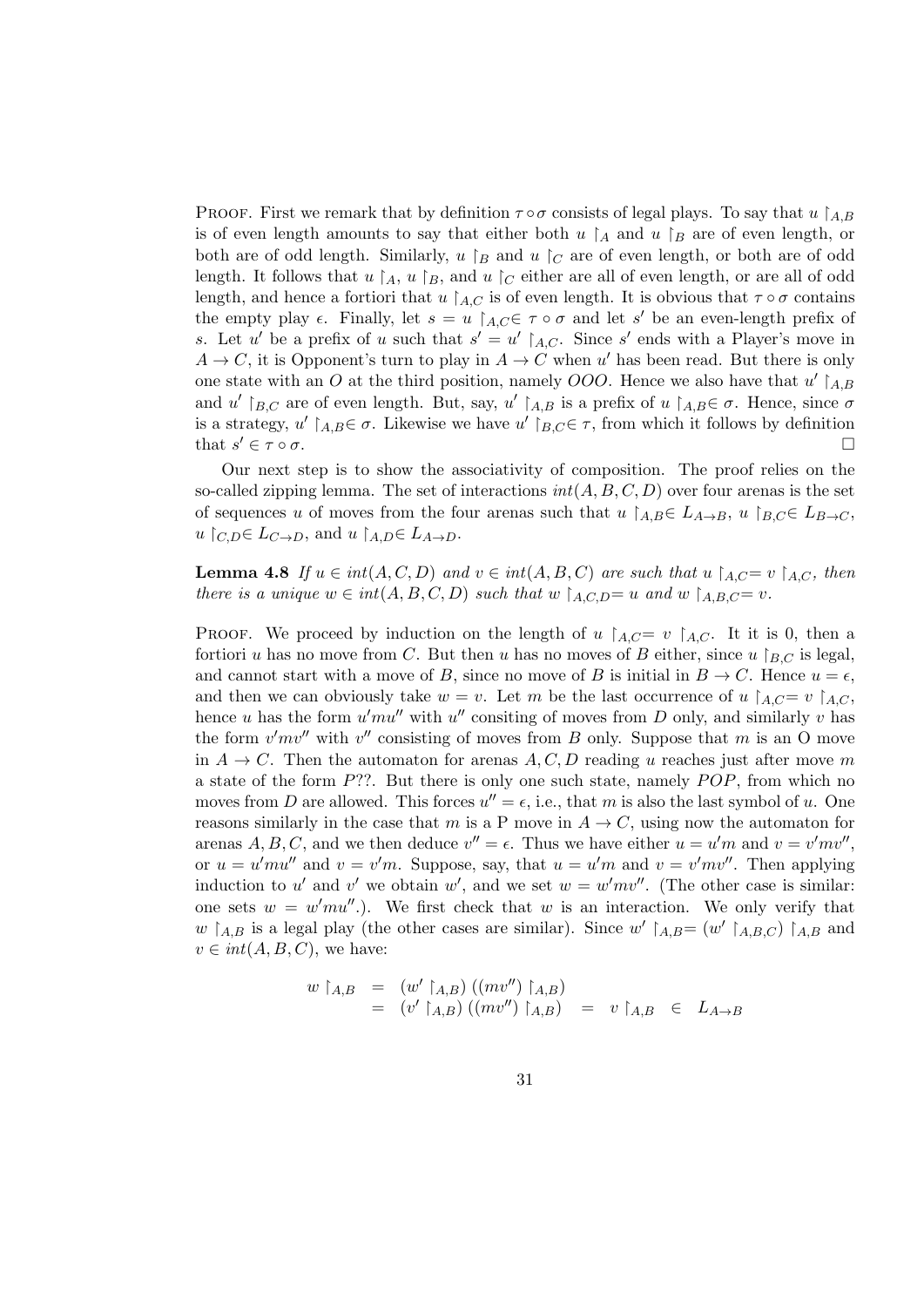Next we check that  $w$  satisfies the specification in the statement:

$$
w \restriction_{A,C,D} = (w' \restriction_{A,C,D})m = u'm = u
$$
  

$$
w \restriction_{A,B,C} = (w' \restriction_{A,B,C})mv'' = v
$$

Finally, we prove that w is unique. Since  $w \nvert_{A,C,D} = u'm$ , we can write  $w = w'mw''$  with w'' consisting of moves from B only. Let us compute w'  $|_{A,C,D}$  and w'  $|_{A,B,C}$ . From w  $\upharpoonright_{A,C,D} = u$  and w  $\upharpoonright_{A,C,D} = (w' \upharpoonright_{A,C,D})m$ , we get immediately w'  $\upharpoonright_{A,C,D} = u'$ . From  $w \upharpoonright_{A,B,C} = v$  and  $w \upharpoonright_{A,B,C} = (w' \upharpoonright_{A,B,C})m w''$  we get the equality  $v'mv'' = (w' \upharpoonright_{A,B,C})m w''$ . We notice that  $v''$  cannot be a strict prefix of  $w''$  (nor vice-versa) since this would force m to be a move from B, but m is a move of  $A \to C$  (note here that we use an assumption that  $A,B$ , and  $C$  are disjoint arenas – we shall come back to this when we shall define the identities). Hence  $w'' = v''$  and  $w' \upharpoonright_{A,B,C} = v'$ . But we know by induction that  $w'$  is unique. Moreover, we have also proved that  $w''$  is determined (and equal to  $v''$ ). Hence w is completely determined.

**Proposition 4.9** If  $\sigma, \tau, \nu$  are strategies of  $A \rightarrow B, B \rightarrow C$ , and  $C \rightarrow D$ , respectively, then  $v \circ (\tau \circ \sigma) = (v \circ \tau) \circ \sigma$ .

PROOF. Let  $s \in v \circ (\tau \circ \sigma)$ , and let u be a witness of s, i.e.,  $u \in int(A, C, D)$ ,  $s = u \upharpoonright_{A,D}$ , u  $\lceil c_D \in v$ , and u  $\lceil_{A,C} \in \tau \circ \sigma$ . Let v be a witness of u  $\lceil_{A,C}$ , i.e.,  $v \in int(A, B, C)$ , u  $A, C = v$   $A, C, v$   $A, B \in \sigma$ , and v  $B, C \in \tau$ . By Lemma 4.8, we get  $w \in int(A, B, C, D)$ such that w  $A, C, D = u$  and w  $A, B, C = v$ . We claim that w  $A, B, D = u'$  is a witness of s as a member of  $(v \circ \tau) \circ \sigma$ . We have indeed:  $u' \upharpoonright_{A,D} = w \upharpoonright_{A,D} = u \upharpoonright_{A,D} = s$  and u'  $A, B = v$   $A, B \in \sigma$ , and we are left to check that u'  $B, D \in \sigma$   $\tau$ . This follows from the fact that  $w \nvert_{B,C,D}$  is a witness of  $u' \nvert_{B,D}$ :

$$
(w |_{B,C,D}) |_{B,D} = w |_{B,D} = u' |_{B,D}
$$
  

$$
w |_{B,C} = v |_{B,C} \in \tau
$$
  

$$
w |_{C,D} = u |_{C,D} \in v
$$

We have thus proved that  $v \circ (\tau \circ \sigma) \subseteq (v \circ \tau) \circ \sigma$ . The converse inclusion is proved similarly.  $\Box$ 

Let us remark that the uniqueness of  $w$  in Lemma 4.8 has not served here.

We next define the identity strategies, which are often called copy-cat strategies. We first meet a delicate point, namely that we deal with the arena  $A \rightarrow A$ . How can we make sure that a move comes from the left  $A$  or the right  $A$ ? This difficulty actually appears above too. When defining the composition of two strategies  $\sigma$  of  $A \rightarrow B$  and  $\tau$ of  $B \to C$ , we have used explicitly in our proofs that the moves from the three arenas are disjoint. This difficulty can be (and must be) solved by temporarily "fattening" the moves of the relevant arenas to ensure their disjointness. (Note that we have done this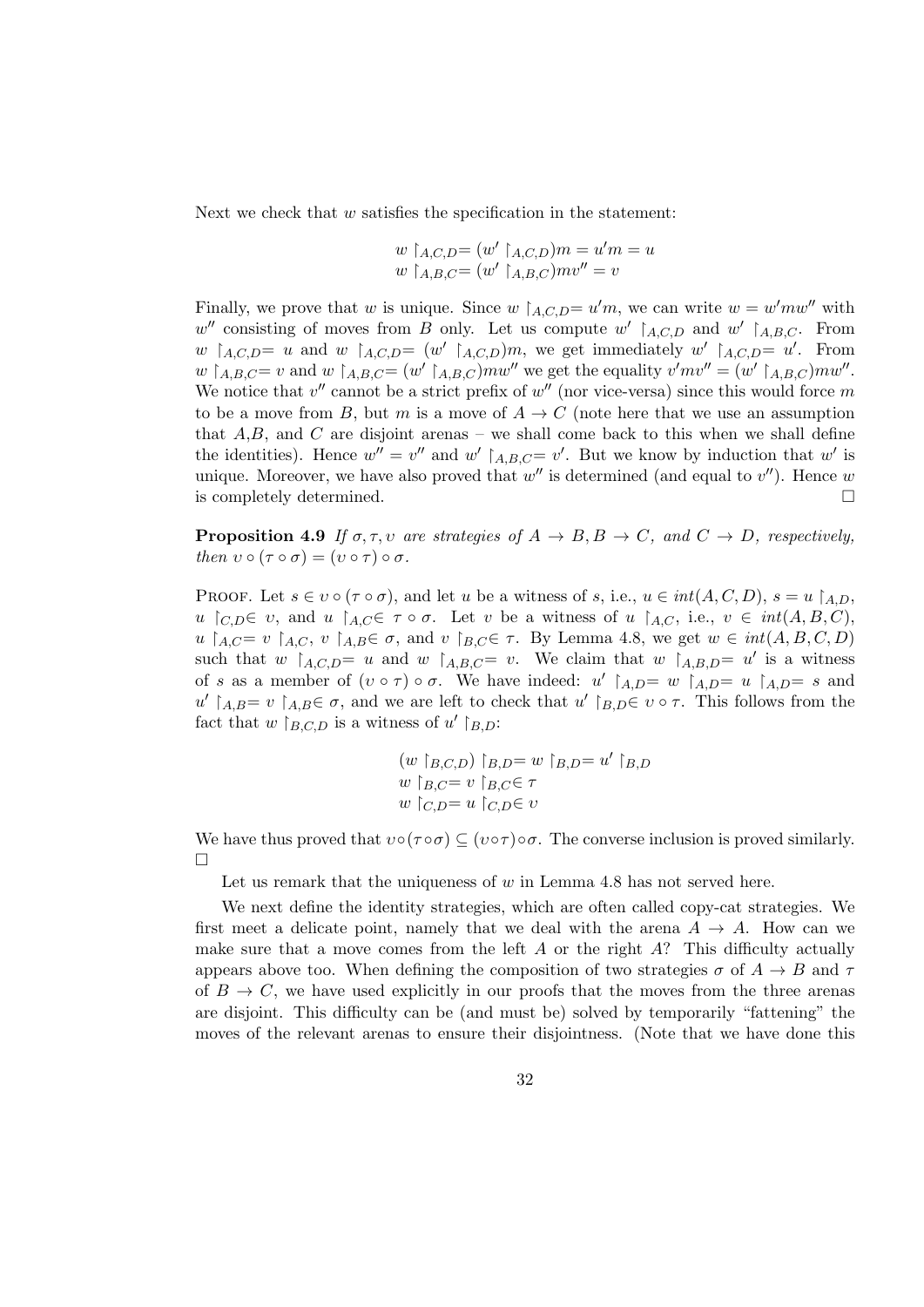all the way through in section 2.) Here is a more correct definition of composition. Given three arenas A, B, C and strategies  $\sigma$ ,  $\tau$  of  $A \to B$  and  $B \to C$ , respectively, take the three arenas  $A_1$ ,  $B_2$ ,  $C_3$ , where, say,  $A_1$  is the arena obtained from A by transforming each move a to  $a_1$ . Take  $\sigma'$  and  $\tau'$  be the obvious renamings of  $\sigma$  and  $\tau$ , apply the above definition to  $\sigma'$  and  $\tau'$ , and then perform the obvious inverse renaming on the composition. But wait, this is not yet quite right, because even the definition of  $\sigma$  or  $\tau$  may involve a need for renaming. Our constructions of the arena  $A \rightarrow B$  is based on a disjoint union of (the moves of) A and B. Hence  $\sigma$  itself is given in fact through a prior tagging of A and B, say,  $A_{\alpha}$  and  $B_{\beta}$  (with  $\alpha \neq \beta$  – similar assumptions are implicit below). Similarly, τ is given through taggings  $B_γ$  and  $C_δ$ . The procedure is to rename σ and τ through any tagging, say  $A_{\lambda}$ ,  $B_{\mu}$ , and  $C_{\nu}$  (in such a way that the two occurrences of B now have the same tagging), then to compose, and then to rename to whatever tagging of A, C is needed. The important point of this construction is that if we compose in this way, then the result does not depend on the choice of the intermediate tags  $\lambda, \mu, \nu$ . Morever, the following also yields identical results:

- to express the composition with respect to, say,  $A_{\sigma}$  and  $C_{\tau}$  and then rename it according to, say,  $A_{\sigma'}$  and  $C_{\tau'}$ ,
- or to express it directly with respect to  $A_{\sigma'}$  and  $C_{\tau'}$ .

We can come back to the identity strategies. We are looking for a morphism from, say,  $A_1$  to  $A_2$ .

Proposition 4.10 Let A be an arena. We are considering words u over the alphabet  $A_1 \cup A_2$ . We write, say, u \ i for the result of removing the tags i in u \ \ A<sub>1</sub>. We define

 $id' = \{u \in L_{A\to A} \mid v\upharpoonright_1 = v\upharpoonright_2 \text{ for all even prefixes } v \text{ of } u\}$ 

We define  $id''$  as the smallest set of plays closed under the following rules:

$$
\frac{v \in id'', a O \; \text{move}}{v a_2 a_1 \in id''}
$$
\n
$$
\frac{v \in id'', a P \; \text{move}}{v a_1 a_2 \in id''}
$$

We have  $id' = id''$  (id for short), and id is a strategy.

PROOF. We note that  $id''$  is a strategy by construction (the plays are legal by the assumptions on a). It is obvious by induction on the definition of  $id''$  that  $id'' \subseteq id$ . We prove the converse inclusion by induction on the length of  $u \in id'$ . First we note that u is of even length, since  $u \upharpoonright_1 = u \upharpoonright_2$ . We can thus write  $u = vmn$ , and we can apply induction to v, which belongs to id' by definition of id'. Hence  $v \in id''$ . On the other hand, the constraints u  $\vert_1= u \vert_2$  and v  $\vert_1= v \vert_2$  entail that m and n have the same underlying move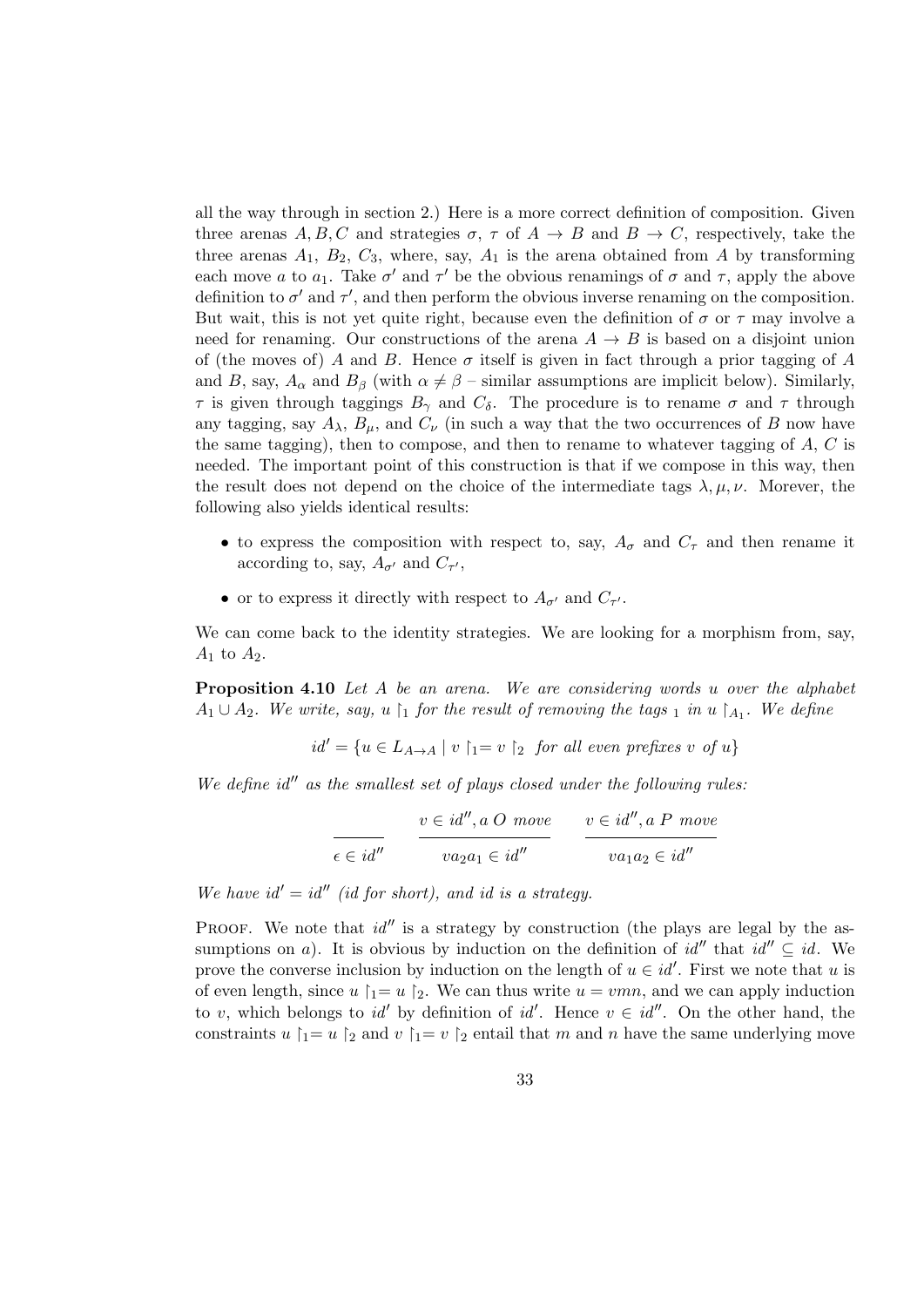of A, i.e., either  $m = a_2$  and  $n = a_1$ , or  $m = a_1$  and  $n = a_2$ . In the first (resp. second) case, because u is legal, then a must be an O move (resp. P move). It follows that  $u \in id''$ .  $\Box$ 

For example, the identity morphism  $id = \text{comm}_1 \rightarrow \text{comm}_c$  consists of all the finite even prefixes of the infinite word

$$
((\mathtt{run}_\epsilon\mathtt{run}_1)^+(\mathtt{done}_1\mathtt{done}_\epsilon)^+)^\infty\;.
$$

As another instance,  $id : (\text{comm}_{11} \to \text{comm}_{1}) \to (\text{comm}_{2} \to \text{comm}_{\epsilon})$  contains the play

 $run_{\epsilon}run_1run_1run_2done_2done_{11}done_1done_1$ 

(this word is obtained by merging  $\text{run}_{\epsilon} \text{run}_{2}$ done<sub>2</sub>done<sub> $\epsilon$ </sub> and  $\text{run}_{1} \text{run}_{11}$ done<sub>11</sub>done<sub>1</sub>).

We now show that the identity is indeed an identity morphism. The following lemma gives us some inductive handle.

**Lemma 4.11** Let  $A, B, C$  be three arenas and let  $u \in int(A, B, C)$ . Then u is a sequence of blocks of the form  $mb_1 \dots b_k n$  where m is an  $O(A \rightarrow C)$  move, the  $b_i$ 's are B moves, and n is a P  $(A \to C)$  move. Moreover, if u is a witness for  $\tau \circ \sigma$  (i.e., u  $A \in \mathcal{B}$ , u  $B \subset \tau$ ), and if  $u = u' m b_1 ... b_k n$  where  $m b_1 ... b_k n$  is as above, then u' is also a witness.

PROOF. We first notice that because  $u \nvert_{A,C}$  is legal, u has the form  $\dots m_1 \dots m_2 \dots m_3 \dots$ where the ... are B moves and the  $m_i$ 's are  $A \to C$  moves, where  $m_1$  is an O move,  $m_2$ a P move,  $m_3$  an O move, etc... Just after a P  $(A \rightarrow C)$  move, the automaton must be in the state  $OOO$ , from which it follows that no B move is allowed. Hence the ... between  $m_2$  and  $m_3$  (and more generally between  $m_{2k}$  and  $m_{2k+1}$ ) are empty. The initial ... before  $m_1$  must be empty, since the B moves are not initial in  $B \to C$ . The first part of the statement follows easily. For the second part, we just have to check that  $u' \upharpoonright_{A,B}$  and  $u'$  [ $_{B,C}$  are of even length, and this follows readily from the fact that just before reading m, the automaton is in state OOO and from the fact that u'  $A, B$  and u'  $B, C$  are legal.  $\Box$ 

**Proposition 4.12** We have always id  $\circ \sigma = \sigma$  and  $\sigma \circ id = \sigma$ .

PROOF. We prove only the first equality (the second is proved similarly). We consider that id goes from  $B_1$  to  $B_2$ . Let  $v \in \sigma$ , considered as going from A to  $B_2$ . We shall show  $v \in id \circ \sigma$ . by exhibiting a witness u. We proceed by induction on the length of v Let  $v = v'mn$ , and let u' be a witness for v'. To be precise, our induction load (L) is:

$$
u' \upharpoonright_{A,B_2} = v' \qquad u' \upharpoonright_{B_1,B_2} \in id \qquad u' \upharpoonright_{A,B_1} = u' \upharpoonright_{A,B_2}
$$

There are four cases: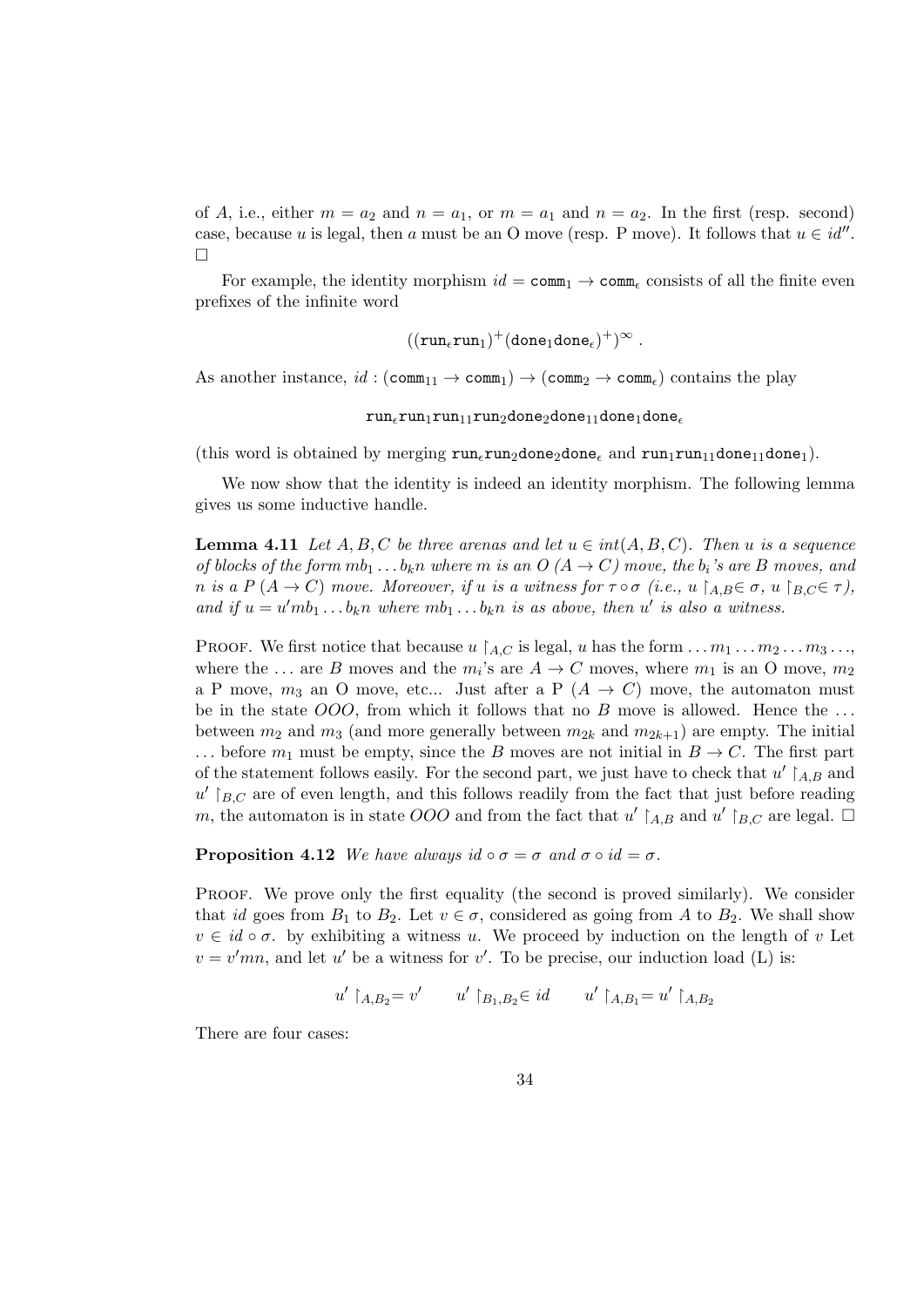- 1. *m* is P *A* and  $n = b_2$  is P  $B_2$ . Then take  $u = u' m b_1 b_2$ .
- 2. *m* is P *A* and *n* is O *A*. Then take  $u = u'mn$ .
- 3.  $m = b'_2$  is O  $B_2$  and  $n = b_2$  is P  $B_2$ . Then take  $u = u'b'_2b'_1b_1b_2$ .
- 4.  $m = b'_2$  is O  $B_2$  and n is O A. Then take  $u = u'b'_2b'_1n$ .

The definition is tailored to ensure that u satisfies (L). As a consequence we have:  $u \upharpoonright_{A,B_1} =$  $u \upharpoonright_{A,B_2} \in \sigma$ , hence u is a witness.

We next show that every witness u is such that  $u \restriction_{A,B_1} = u \restriction_{A,B_2}$ . The converse inclusion will follow immediately, since if  $v \in id \circ \sigma$ , then  $v = u \upharpoonright_{A,B_2}$  for some witness u, and we have  $v \in \sigma$  since  $u \restriction_{A,B_1} \in \sigma$  and  $u \restriction_{A,B_1} = u \restriction_{A,B_2}$ . We proceed by induction, our unit being the blocks identified in Lemma 4.11. Let  $u = u' m b_1^1 \dots b_1^k n$   $(k \ge 0)$  where m is  $O \nmid A \rightarrow B_2$ , n is  $P \nmid A \rightarrow B_2$ , and the  $b^i$ 's are B moves. There are two cases:

- 1.  $m = b_2$  is an O  $B_2$  move. Then since  $u' \upharpoonright_{B_1, B_2} \in id$ , and by the definition  $id''$  of id (cf. Definition 4.10), we have  $k \geq 1$  and  $b^1 = b$ . There are two subcases:
	- (a)  $k = 1$ , i.e.,  $u = u'mb_1^1n$ . After  $b_1^1$ , the automaton is in a state ?*OP*, which must be  $POP$ , out of which no  $B_2$  move is allowed. Hence n is an O A move. It follows that  $u \upharpoonright_{A,B_1} = u' \upharpoonright_{A,B_1} b_1 n = u' \upharpoonright_{A,B_2} b_2 n = u \upharpoonright_{A,B_2}$ .
	- (b)  $k > 1$ . By definition of id,  $b^2$  is P B, and  $b_1^2$  must be followed by  $b_2^2$ . It follows that  $k = 2$  and  $n = b_2^2$ . Altogether we have  $u = u'b^2b^1b_1^2b_2^2$ , and the conclusion follows immediately.
- 2.  $m$  is P  $A$ . There are again two subcases:
	- (a)  $k = 0$ . Then  $u = u'mn$  and after m the automaton is in state POP. This forces again *n* to be in A. Then  $u \upharpoonright_{A,B_1} = u' \upharpoonright_{A,B_1} mn = u' \upharpoonright_{A,B_2} mn = u \upharpoonright_{A,B_2}$ .
	- (b)  $k > 0$ . Then by definition of id  $(b_1, 1)$  must be P  $B_1$  and must be followed by  $(b_1, 2)$  in u  $b_{1, B_2}$ , which forces  $k = 1$  and  $n = (b_1, 2)$ , i.e.,  $u = u'm(b_1, 1)(b_1, 2)$ and the conclusion follows immediately.  $\Box$

Altogether, we have obtained a category. Next, when we shall impose a condition on strategies, we shall make sure that it is stable under composition and that the copy-cat strategy respects it, so as to obtain a subcategory.

**Definition 4.13** A strategy  $\sigma$  is called deterministic when the following implication holds, for all  $s, m, n_1, n_2$ :

$$
smn_1, smn_2 \in \sigma \ \Rightarrow \ n_1 = n_2
$$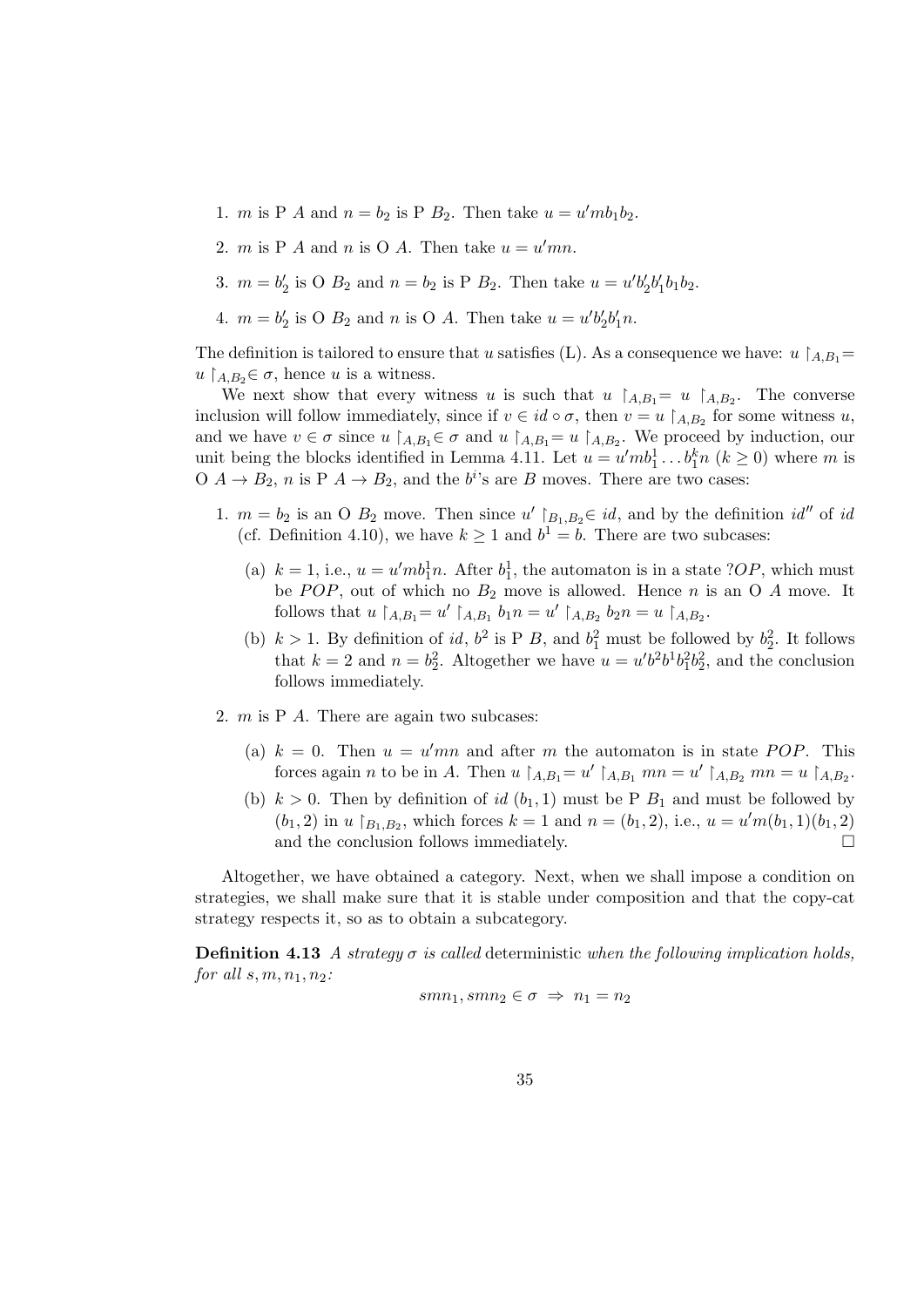**Definition 4.14** The P view  $\lceil s \rceil$  of a play s is defined as follows:

| $\lceil \epsilon \rceil = \epsilon$              |                                  |
|--------------------------------------------------|----------------------------------|
| $\Gamma_{S} n^{\square} = \Gamma_{S} \Gamma n$   | $(n \; P \; move)$               |
| $\lceil sm \rceil = m$                           | $(m \text{ initial})$            |
| $\sqcap$ sns'm $\sqcap$ = $\sqcap$ sn $\sqcap$ m | $(m\ O\ move, m\ points\ to\ n)$ |

Definition 4.15 A deterministic strategy is called innocent if the following equivalence holds, for all s:

$$
s\in\sigma\Leftrightarrow\ulcorner s\urcorner\in\sigma
$$

Theorem 4.16 Arenas and strategies form a category. It contains as subcategories the categories of arenas and deterministic strategies, and of arenas and innocent strategies.

Fat and meager. We have thus defined composition "mathematically" (or "denotationally"), i.e., without reference to a computing device (although such a device is immediately behind, in the form of the automaton that we have described). How does this compare with the operational definitions of composition that have been explained on examples in section 2? It can be shown that, *for innocent strategies*, the *view function* (i.e., the set of views) of the composition of two strategies as defined in this section coincides with the view function obtained by composing the view functions of the two strategies, using the View Abstract Machine or the Geometric Abstract Machine. The fat representation is wellsuited for a quick and synthetic definition of composition, while the meager representation has a closer fit to syntax, including in operational aspects.

Exercise 4.1 Prove the second part of Theorem 4.16.

Exercise 4.2 Check that all the examples given in section 2 are innocent strategies.

### 5 PCF Böhm trees and their HO characterization

**Convention.** We observe that any PCF type can be written as  $A^1 \rightarrow \cdots \rightarrow A^n \rightarrow$  base (where base is nat or bool). We write PCF types as trees, and we individuate every node by the path that connects it to the root, and that is codified by a word (the empty word  $\epsilon$  for the root, the word 1 for the first son, etc...) For example,  $(bool_{11} \rightarrow bool_1) \rightarrow$  $\text{bool}_2 \rightarrow \text{bool}_\epsilon$ , or, as a tree:

$$
\texttt{bool}_\epsilon \left\{ \begin{array}{c} \texttt{bool}_1 \left\{ \begin{array}{c} \texttt{bool}_{11} \\ \texttt{bool}_2 \end{array} \right.
$$

We want to bring closer to each other the syntax of PCF on one hand and the strategies on PCF arenas on the other hand, to the point of getting a bijective correspondence: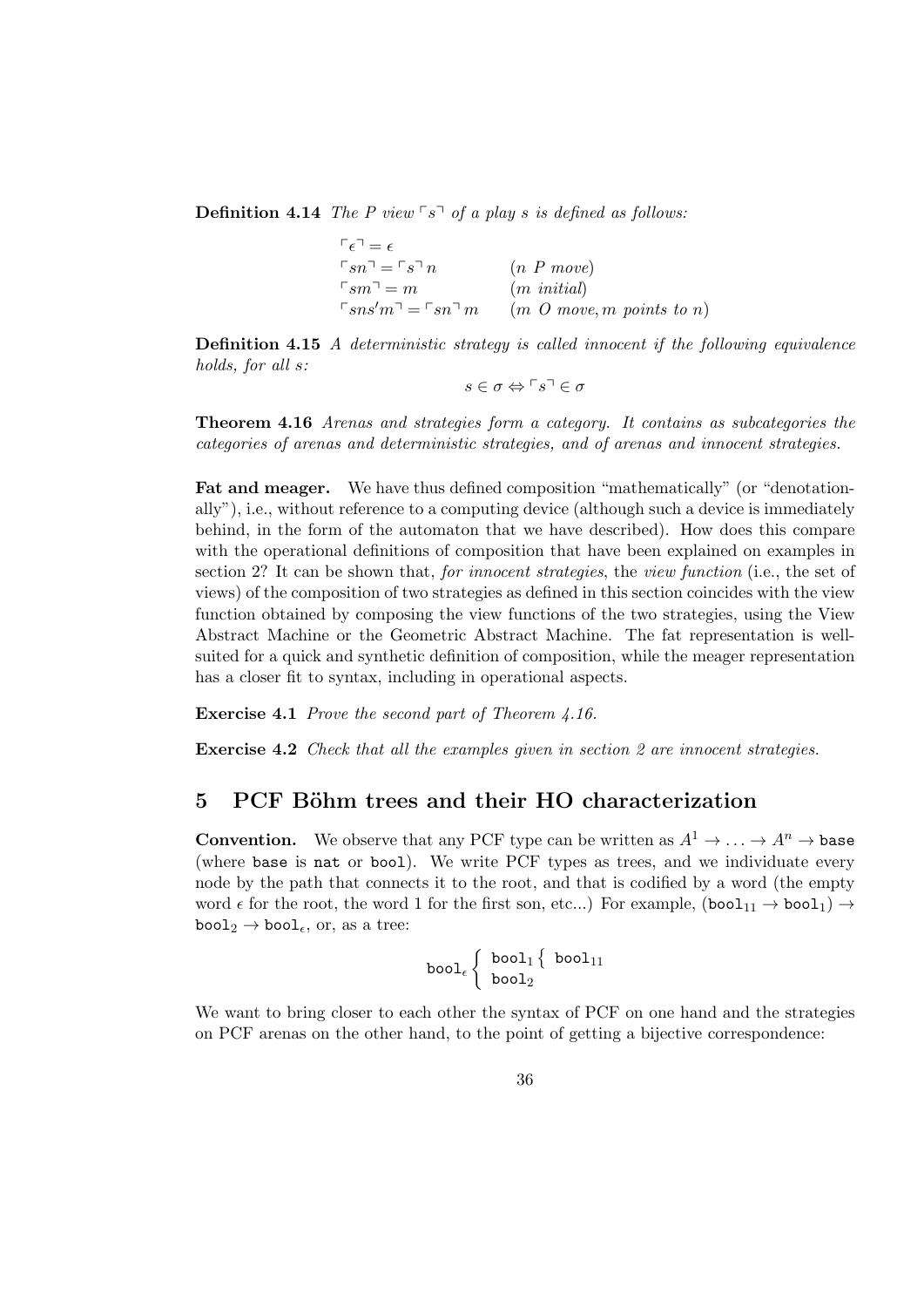1. We add a constant  $\Omega$  at all types to the syntax of PCF (cf. section 3):

$$
M ::= \ldots | \Omega
$$

The constant  $\Omega$  is a bit like  $[$ , with the additional idea that the hole waits for a value that has not yet been computed (and that may never arrive, if the computation does not converge). We take only the terms in  $(\eta$ -long, see below) normal form of M of PCF (see Exercise 5.2):

- (a) The normal forms are possibly infinite (in depth): this is due to the presence of  $Y$ , that allows to program any recursive function (see Exercise 5.1).
- (b) If M has type  $A^1 \to \ldots \to A^n \to$  base, we compute the normal form, not of  $M$ , but of its so-called  $\eta$ -long form

 $\lambda x_1 \ldots x_n$ .case  $(Mx_1 \ldots x_n)$   $[\ldots, c \rightarrow c, \ldots]$ 

We observe that if base  $=$  nat, we now also have trees that are infinite in width.

We have seen through examples (cf. section 2) that any such term, called *PCF*  $B\ddot{o}hm$  tree, can be read directly as a strategy (more precisely, as a view function): the transformation is textual and one-to-one.

2. To turn the correspondence into a bijection, it remains to characterize the image of this transformation. It consists in the strategies that satisfy two conditions (see below).

PCF Böhm trees are made of elementary bricks, called head normal forms:

$$
M = \lambda x_1 \dots x_n.W
$$
  
 
$$
W = \text{case } xM_1 \dots M_p \, [\dots, v_i \to W_i, \dots].
$$

One should look at  $\lambda x_1 \ldots x_n$  as an Opponent move, and to case x as a Player move. The idea is that in a normal form of PCF, all the configurations  $(\lambda x.M)N$  and all the occurrences of Y (by repeated unfolding of the recursive definitions, using the rules  $YM =$  $M(YM)$ ) disappear; the other constants except n, T, F also disappear (think that succ5 = 6, etc...).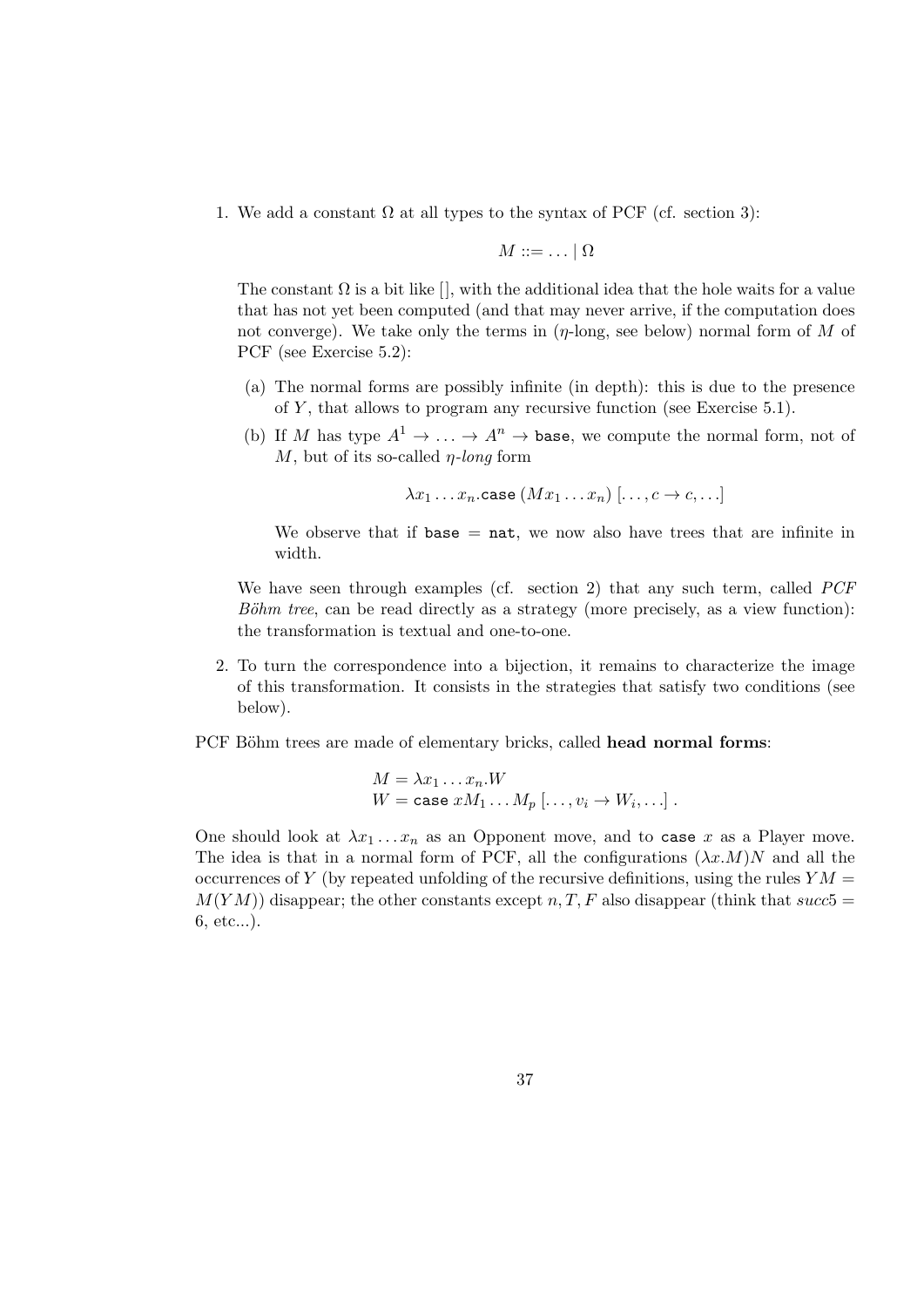A PCF Böhm tree is a term that is hereditarily in head normal form:

$$
\lambda x_1 \dots x_n \text{.case } x\n\begin{cases}\nM_1 \\
\vdots \\
\lambda y_1 \dots y_p \text{.case } y\n\begin{cases}\nN_1 \\
\vdots \\
N_q \\
\vdots \\
w \to \dots \\
\vdots \\
\vdots\n\end{cases}
$$
\n
$$
\lambda x_1 \dots x_n \text{.case } x\n\begin{cases}\nN_1 \\
\vdots \\
\vdots \\
w \to \dots\n\end{cases}
$$

We illustrate on lor, of type  $Bool_1 \rightarrow Bool_2 \rightarrow Bool_6$  (cf. section 2), how a PCF Böhm tree can be viewed as a strategy:

$$
\left\{\begin{array}{l}\lambda xy.\texttt{case }x\left\{\begin{array}{l}T\to T\\F\to\texttt{case }y\left\{\begin{array}{l}T\to T\\F\to F\end{array}\right.\end{array}\right.\right.\right.\left.\left\{\begin{array}{l}q_\epsilon\,q_1\left\{\begin{array}{l}T_1\,T_\epsilon\\F_1\,q_2\left\{\begin{array}{l}T_2\,T_\epsilon\\F_2\,F_\epsilon\end{array}\right.\end{array}\right.\right.\right.
$$

Here are the two conditions characterizing the interpretations of PCF Böhm trees:

- 1. Innocence. Cf. Definition 4.15. A way of looking at innocence is to say that a strategy contains only "views". In a view, every move of the opponent must point to the immediately preceding move. In particular, an initial move of the arena can occur only as the first move in a view.
- 2. "Well-bracketing". We observe that the arenas of PCF are made of copies, or occurrences, of the base arenas. All the moves that are occurrences of  $q$  are called questions, and all the moves that are occurrences of  $n, T, F$  are called answers. A view (more generally a play) is called "well-bracketed" when every answer points to the last open question. The strategy catch does not respect the condition of well-bracketing, because it contains the view  $q \, q_1 \, q_{11} \, T$ , where the T answers to  $q$ while  $q_1$  and  $q_{11}$  are still open.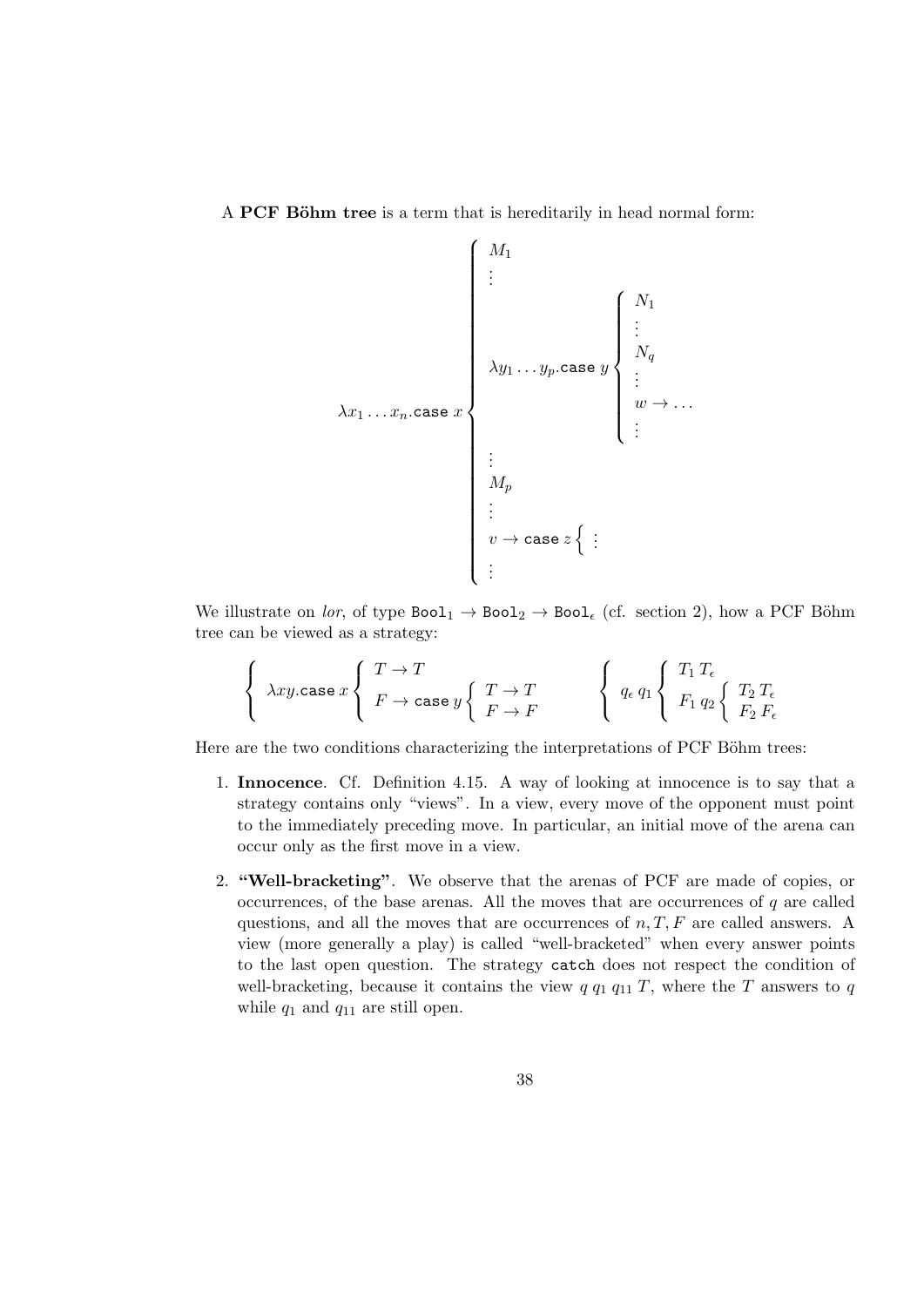**Theorem 5.1** Every innocent and well-bracketed strategy  $\sigma$  that belongs to the arena interpreting some type  $A = A^1 \rightarrow A^2 \rightarrow \ldots \rightarrow A^n \rightarrow$  base, of PCF, considered as a set of views, can be read as (is the interpretation of) a term of PCF (in normal form).

PROOF. •  $\sigma$  contains only the empty view. Then  $\sigma = \Omega$ .

•  $\sigma$  contains the view  $q_{\epsilon} v_{\epsilon}$ . Then  $\sigma = [\![\lambda x_1 \ldots x_n v]\!]$ . Indeed, we have  $[\![\lambda x_1 \ldots x_n v]\!] =$  $\{\epsilon, q \, v\}$  on one hand, while, on the other hand, if  $q \, v \in \sigma$ , then  $\sigma$  cannot contain other views, because a move that would follow  $v$  should be justified by  $v$ , by the innocence condition, and there is no such move (easily proved by induction on PCF types).

•  $\sigma$  contains the view  $q_{\epsilon} q_i$ . If  $A^i = B^{i1} \rightarrow \ldots \rightarrow B^{im} \rightarrow \text{base}_i$ , we wish to write

$$
\sigma = [\![\lambda x_1 \ldots x_n.\texttt{case } x_i M^1 \ldots M^m \; [\ldots, v \to W, \ldots ]\!]\!]
$$

where every  $\lambda x_1 \ldots x_n M^j$  belongs to (the interpretation of)  $A^1 \rightarrow \ldots \rightarrow A^n \rightarrow B^{ij}$  and  $\lambda x_1 \dots x_n$ . W belongs to A. Indeed, we obtain strategies  $\sigma^j$  and  $\tau$  with these types, as follows:

$$
\sigma^{j} = \{q_{\epsilon'}s' \mid q_{\epsilon}q_{i}q_{ij}s \in \sigma\}
$$

$$
\tau = \{q_{\epsilon}s \mid q_{\epsilon}q_{i}vs \in \sigma\}
$$

The definition of  $\sigma^j$  takes into account the fact that in the type  $A^1 \to \ldots \to A^n \to B^{ij}$ ,  $B^{ij} = C^{ij1} \to \dots C^{ijl} \to \texttt{base}_{ij}$  still occurs as subtype of  $A^i$ , but now also occurs as the type to the right of  $A^n$  (in terms of linear logic, we are taking a copy of the type  $B^{ij}$ , and this corresponds to the equation  $B^{ij} = B^{ij} \otimes (B^{ij})$ ). Precisely, s' is s, modified as follows:

- every move  $n_{ij}$  pointing to the first occurrence of  $q_{ij}$  in  $q_{\epsilon}q_iq_{ij}s$  becomes  $n_{\epsilon'}$  and points to  $q_{\epsilon'}$ ;
- every move  $m_{i\bar{i}l}u$  hereditarily justified by the first occurrence of  $q_{ij}$  in  $q_{\epsilon}q_{i}q_{ij}s$  becomes  $m_{(n+l)u}$ , and  $m_{n+l}$  is made to point to  $q_{\epsilon'}$ ;
- all the question moves that were pointing to  $q_{\epsilon}$  in s are made to point now to  $q_{\epsilon'}$  in  $q_{\epsilon'}s';$
- all the other moves remain the same.

This transformation is "well-typed", since, in  $q_{\epsilon'}s'$ ,  $q_{\epsilon'}$  is the initial move in the arena

$$
A^1 \to \ldots \to A^n \to B^{ij} = A^1 \to \ldots \to A^n \to C^{n+1} \to \ldots C^{n+l} \to \text{base}_{\epsilon'},
$$

where we have renamed  $C^{ij1}, \ldots C^{ijl},$  base $_{ij}$  as  $C^{n+1}, \ldots, C^{n+l},$  base $_{\epsilon'}$ . Hence  $q_{\epsilon'}$  enables moves  $q_i$   $(i \leq n)$  as well as moves  $q_{n+l}$   $(l \leq k)$ . It may be helpful to look at the respective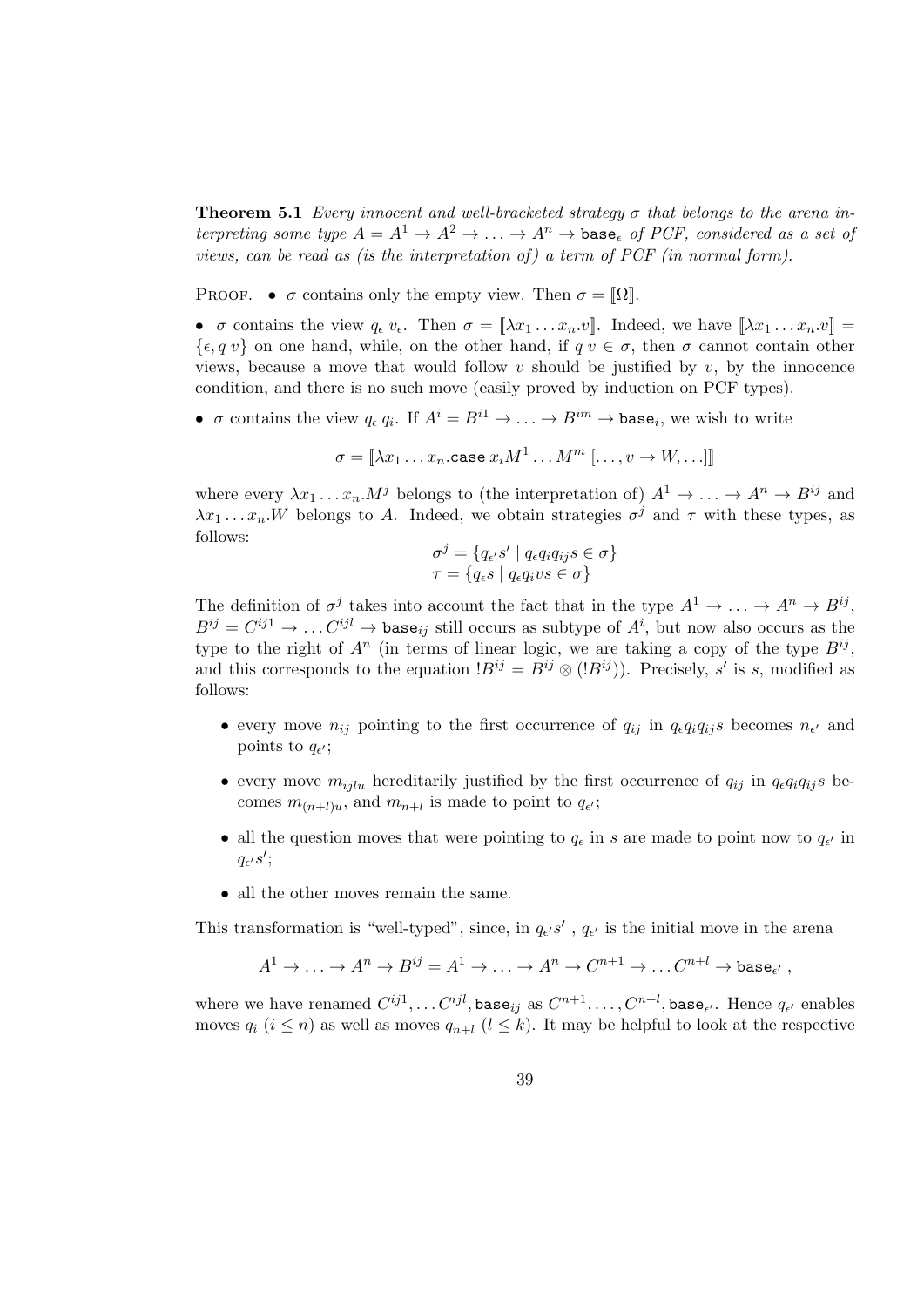tree structures of A and of  $A^1 \rightarrow \dots \rightarrow A^n \rightarrow B^{ij}$ :



The redirected pointers originate from moves of the first kind, while the moves of the second kind (and the moves they justify) are the renamed ones.

Then we can find terms  $\lambda x_1 \ldots x_n M^j$  and  $\lambda x_1 \ldots x_n W$  whose interpretation are  $\sigma^j$ and  $\tau$ , respectively, by induction on the size of  $\sigma$ , i.e., the number of nodes in the tree representation of  $\sigma$  (In the infinite case, one reasons by coinduction.)

We are left to show that  $\sigma^j$  and  $\tau$  are innocent and well-bracketed strategies, of the right type. In the following arguments we use the fact that  $\sigma$  contains only views.

- $\sigma^j$ . Consider a view  $q_{\epsilon'} s' \in \sigma^j$ . We have to prove that it is safe to replace the prefix  $q_{\epsilon}q_iq_{ij}$  of  $q_{\epsilon}q_iq_{ij}s$  by the prefix  $q_{\epsilon'}$  of s', which given the definition of s' amount to show that no move of s points to  $q_i$  and that no answer move v of s points to  $q_{\epsilon}$ . By definition of a view, a move justified by  $q_i$ , being an O move, can only be the move immediately following  $q_i$  in  $q_{\epsilon}q_iq_{ij}s$ , namely  $q_{ij}$ , which establishes the first property. As for the second, suppose that a move  $v$  of  $s$  points (is the answer) to the first move  $q_{\epsilon}$ . Then, by well-bracketing, there should be a move v' that answers the question  $q_i$ . But, as we have seen,  $q_{ij}$  is the only move pointing to  $q_i$ , and it is a question.
- $\tau$ . Here we have to convince ourselves that we can cut the subsequence  $q_i v$ . It is enough to prove that no move of s points to  $q_i$  nor to v.
	- $q_i$ . If w in  $q_{\epsilon}q_ivs$  points to  $q_i$ , then, by definition of a view, it must follow  $q_i$ immediately.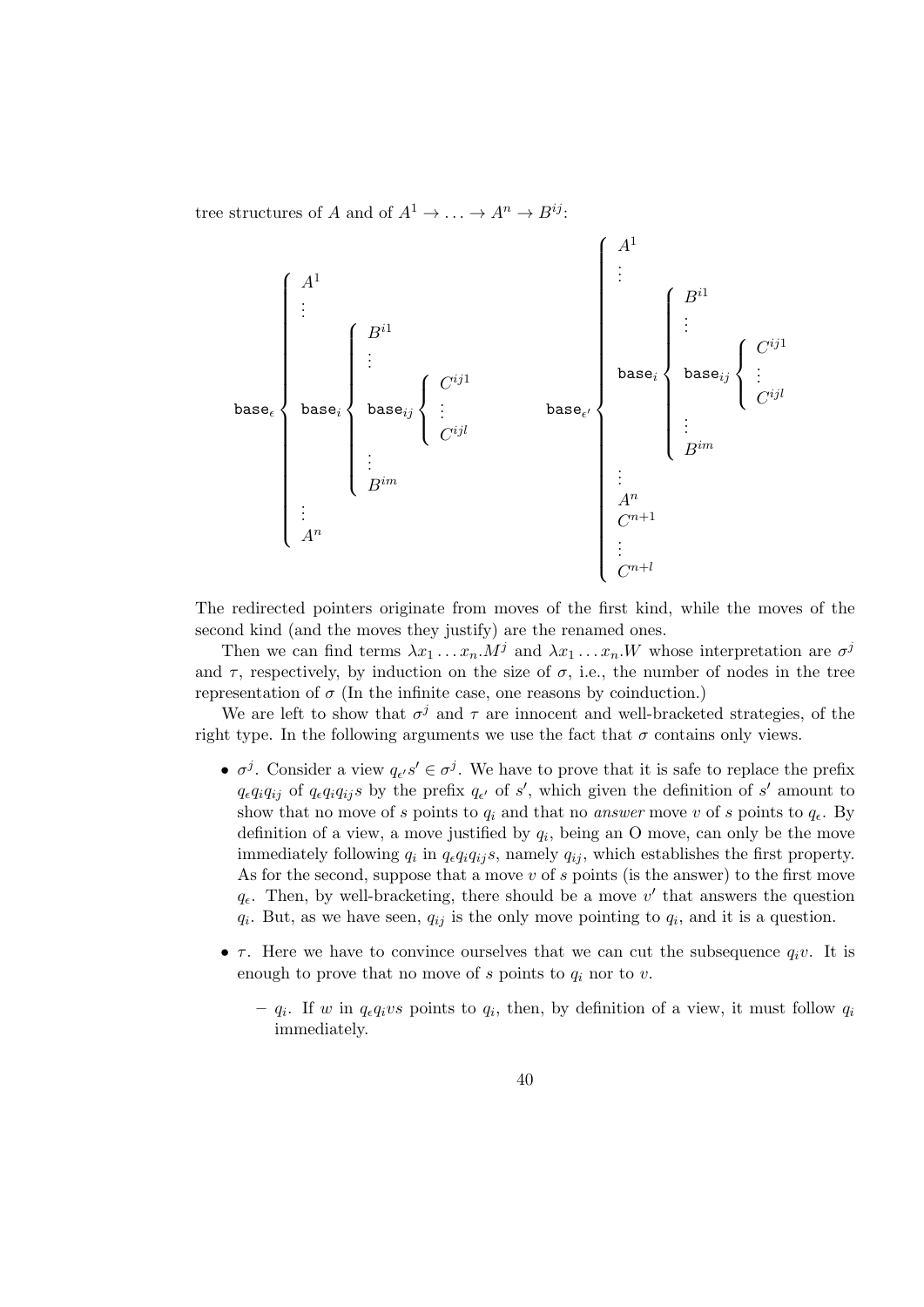$- v$ . As noted above, an answer never justifies another move.  $\Box$ 

**Exercise 5.1** (Example of a Böhm tree of infinite depth.) Compute the infinite normal form of  $Y(\lambda fxy.x(fy))$ .

Exercise 5.2 Figure out which rewriting rules must be added to those given above in order to achieve that starting from any term M of PCF and reducing

$$
\lambda x_1 \ldots x_n
$$
.case  $(Mx_1 \ldots x_n)$   $[\ldots, c \rightarrow c]$ 

with a call-by-name strategy, i.e., always reducing the leftmost redex, the computation is not blocked before reaching a head normal form as above. For example,

 $\lambda x$ .case (succ x)  $[\ldots, v \rightarrow v, \ldots]$ 

is in normal form (according to the rules of section 3) but is not of the form

$$
\lambda x.\mathtt{case}\;x\;[\ldots,v\to v,\ldots]
$$

hence one should add a rule, etc...

**Exercise 5.3** (On the difference play/view.) Enumerate all the possible views of type Bool<sub>1</sub>  $\times$  Bool<sub>2</sub> (cf. section 2). Express the couple (F,T) as a set  $\sigma$  of views, and also as a strategy  $\sigma'$  with all the possible plays (i.e.,  $\sigma' = \{s \mid \ulcorner s \urcorner \in \sigma\}$ ). Which play corresponds to the interaction of lor with  $(F, T)$ ?

**Exercise 5.4** Give examples of sequences of moves relative to the arena (bool<sub>11</sub>  $\rightarrow$  $\text{bool}_1$ )  $\rightarrow$   $\text{bool}_2$   $\rightarrow$   $\text{bool}_\epsilon$  that are not alternating, not justified, are not a view, are not well-bracketed, respectively. Enumerate all the well-bracketed views of this type, and all the innocent and well-bracketed strategies, and verify Theorem 5.1 on this type.

**Exercise 5.5** Describe the interaction between the term / strategy  $\lambda f.f(fT\Omega)(f\Omega T)$  and the strategy lor and with the strategy ror.

Exercise 5.6 Consider now a base type unit with only one constant ∗. Define a variant of the strategy catch of type (unit  $\rightarrow$  unit  $\rightarrow$  unit)  $\rightarrow$  nat and a strategy / term of the form  $\lambda f$  case catch(f)  $[0 \to \ldots, 1 \to \ldots, 2 \to \ldots]$ , where the terms ... do not have nested occurrences of f, behaving in the same way as  $\lambda f.f(f \ast \Omega)(f\Omega^*),$  in the sense that the two strategies applied to every strategy produce the same result.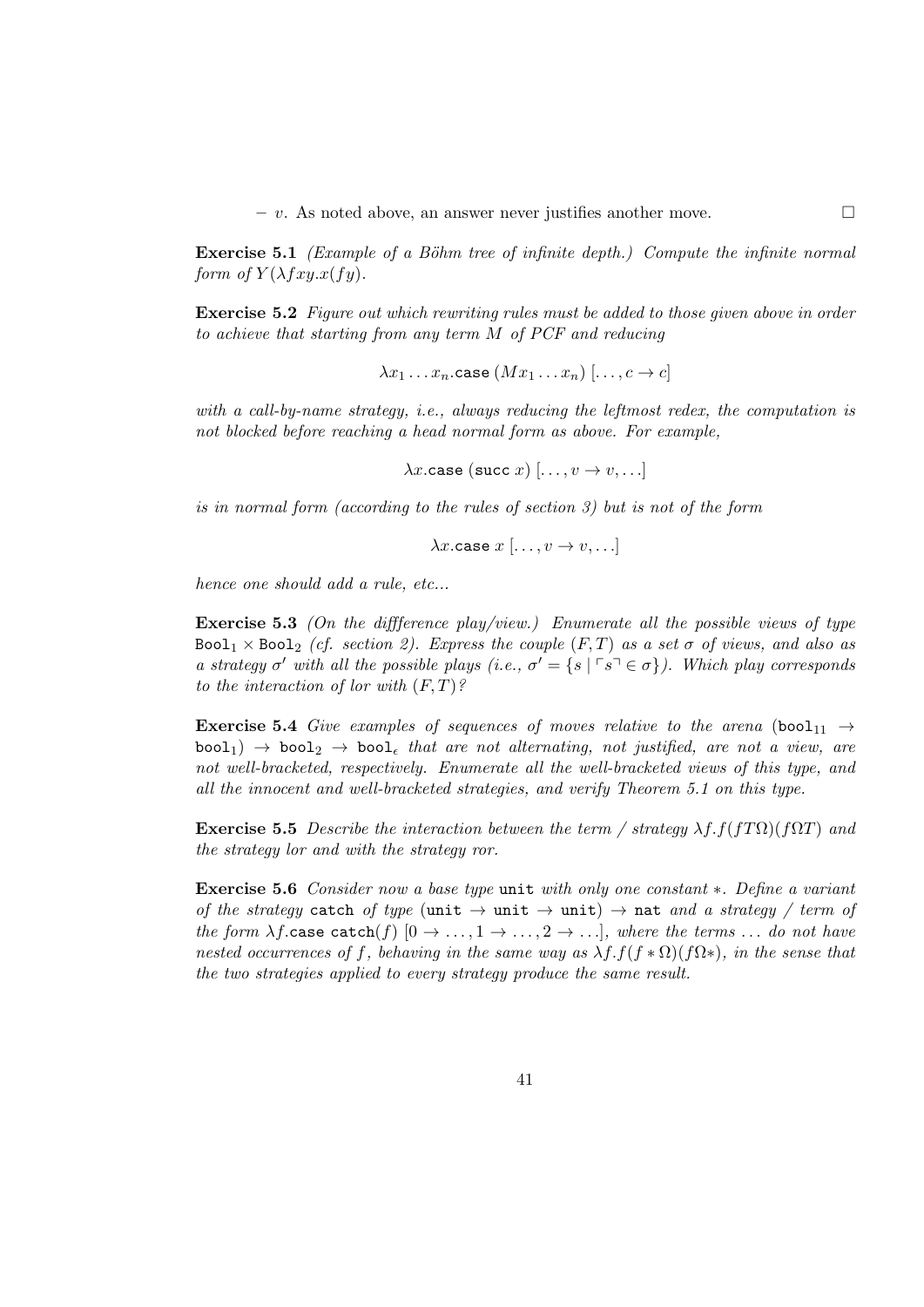**Exercise 5.7** In this exercise (which follows  $[77]$ ), we limit ourselves to the  $\lambda$ -calculus (no n, T, F, case), typed with only one base type, let us call it q (without even constants of this base type). Prove that the normal forms  $(B\ddot{\rho}h\dot{m})$  trees), i.e., the terms of type  $A_1 \rightarrow \ldots \rightarrow A_n \rightarrow q$  that have (hereditarily) the (η-long) form  $\lambda x_1 \ldots x_n.xM_1 \ldots M_p$ , are in bijective correspondence with the innocent strategies of the arena  $A_1 \rightarrow \cdots \rightarrow A_n \rightarrow q$ , interpreting q as the arena having q as unique move. (In other words, the distinction between questions and answers, and the well-bracketing condition, concern PCF, not the underlying  $\lambda$ -calculus.)

### 6 Imperative features

In this section (based on [6, 5], but see also [95]), we model commands (or instructions) and cells. The arena comm has only two moves: run and done, that are respectively O and P. In imperative mode, all the computation occurs as side effects (memory updates), hence the unique thing that matters for a command is when it is initiated (run) and when it ends (done). The sequencing of two commands is modelled by the following strategy of  $comm_1 \times comm_2 \rightarrow comm_{\epsilon}$ :

 $run_{\epsilon}$  run<sub>1</sub> done<sub>1</sub> run<sub>2</sub> done<sub>2</sub> done<sub> $\epsilon$ </sub>

whose role is to initiate its first argument, then to wait for the end signal of this argument, in order to initiate the second argument, and finally to give the hand back (to the context) when the second argument has finished its job.

Now we model a cell. The arena var (or nat ref in a language like ML) has the following moves:

> O moves read write $(n)$   $(n \in \omega)$ P moves OK  $n \ (n \in \omega)$

The move  $\alpha$ K signals that a writing request has been satisfied, while n is the current value that is given in responce to a reading request. The dependencies are  $write(n) \vdash OK$  and read  $\vdash n$  ( $n \in \omega$ ). We define the strategy cell as the smallest strategy closed under the following rules:

|                              | $u \in \texttt{cell}$         | $u \in \text{cell}$ $\text{cv}(u) = m$ |
|------------------------------|-------------------------------|----------------------------------------|
| $\epsilon \in \texttt{cell}$ | $u$ write $(n)$ OK $\in$ cell | u read $m \in \text{cell}$             |

where  $cv$  (current value) is (partially) defined by the following rules:

$$
\text{cv}(u) \text{ defined}
$$
  
 
$$
\text{cv}(u \text{ read } m \in \text{cell}) = \text{cv}(u)
$$
  
 
$$
\text{cv}(u \text{ write}(m) \text{ OK}) = m
$$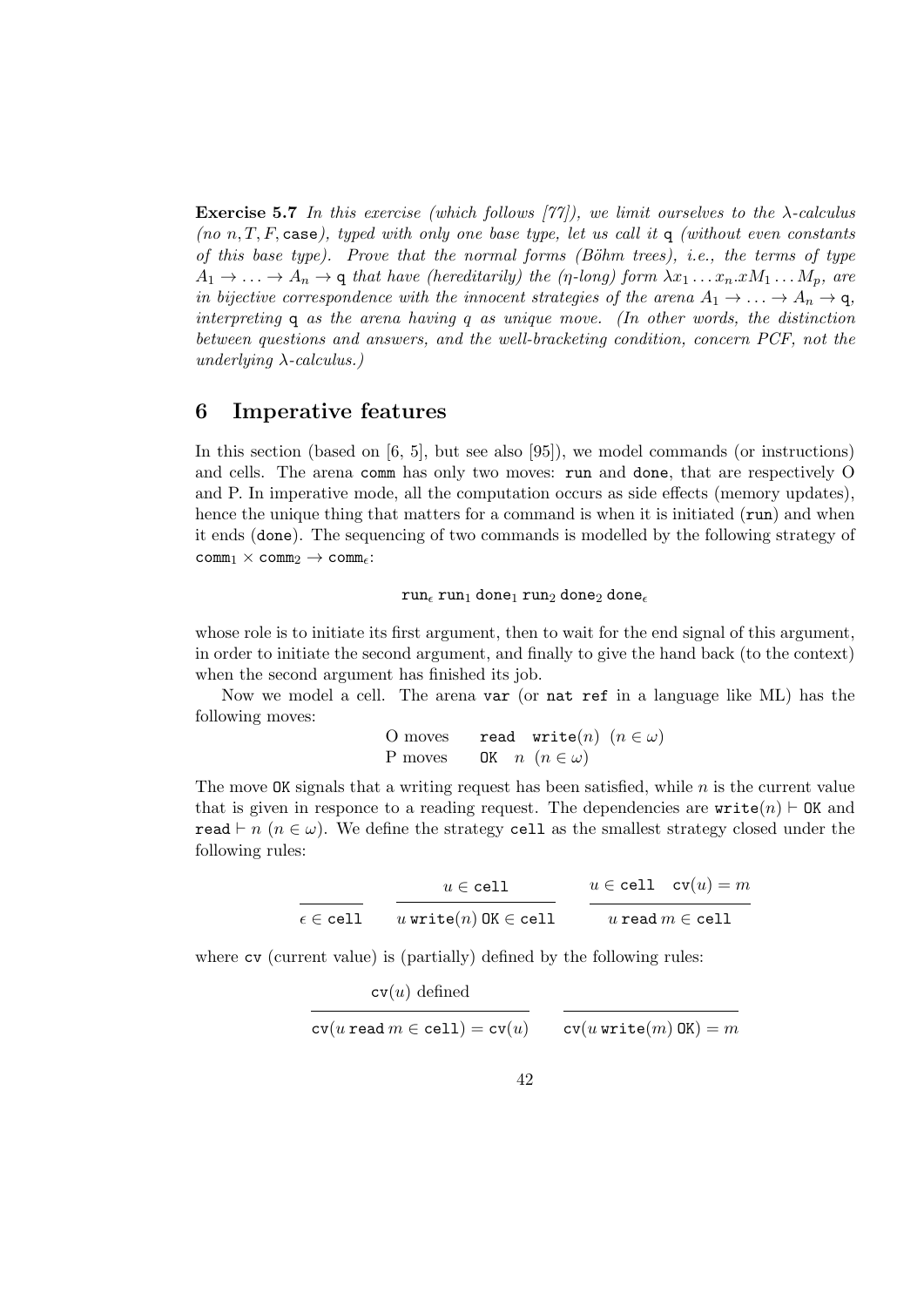In particular, cv is not defined on the empty play  $\epsilon$ , hence read m is not a play of cell. This is because a cell cannot satisfy a request read until at least one write has been performed. But the most important thing is that the rest of the specification of cell says that a a request read is always answered with the last written value.

Then comes an important observation: the strategy cell is not innocent. For example, it contains  $write(0)$  OK read 0 and  $write(2)$  OK read 2, but

```
write(0) OK read and write(2) OK read
```
have the same view, that is read (remember that read is an initial move).

Now we give the semantics of assignment, say  $x := 2$ . We interpret this command as the following strategy of type  $var_1 \rightarrow \text{comm}_{\epsilon}$  (because it depends on a free parameter x of type var):

```
run, write(2)_1 OK<sub>1</sub> done,
```
A slightly more complicated example is  $x := y + 2$ , whose interpretation is the following strategy of  $var_1 \times var_2 \rightarrow comm_{\epsilon}$ :

$$
\texttt{run}_{\epsilon}\ \texttt{read}_{2}\left\{\begin{array}{l}\vdots\\ n_2\ \texttt{write}(n+2)_1\ \texttt{OK}_1\ \texttt{done}_{\epsilon}\\ \vdots\end{array}\right.
$$

But we have been too rapid. There is typing problem in  $y + 2$ , because y is of type var, not of type nat. We should consider an explicit coertion  $y$ , where  $\ell$  (dereferencing) has type  $var_1 \rightarrow nat_{\epsilon}$  and is interpreted by the strategy that contains

$$
\epsilon
$$
\n
$$
q_{\epsilon} \text{ read}_1 n_1 n_{\epsilon}
$$
\n
$$
q_{\epsilon} \text{ read}_1 n_1 n_{\epsilon} q_{\epsilon} \text{ read}_1 p_1 p_{\epsilon}
$$
\n
$$
\vdots
$$

The strategy interpreting  $x ::= y + 2$  is obtained by composing a strategy  $::=$  of type var  $\times$  nat  $\rightarrow$  comm with the strategy  $id \times ((-2) \circ!)$  of type (var  $\times$  var)  $\rightarrow$  (var  $\times$  nat), where  $(-+2)$  is the strategy  $[\lambda x.x + 2]$  (see Exercise 6.2).

Then we combine sequencing and assignment. Here is the interpretation of

$$
(x := 0); (x := x + 1)
$$

as a strategy of  $var_1 \rightarrow \text{comm.}$ 

$$
\operatorname{run}_{\epsilon} \operatorname{write}(0)_1 \operatorname{OK}_1 \operatorname{read}_1 \left\{\begin{array}{l}\vdots\\ n_1 \operatorname{write}(n+1)_1 \operatorname{OK}_1 \operatorname{done}_{\epsilon} \\ \vdots\end{array}\right.
$$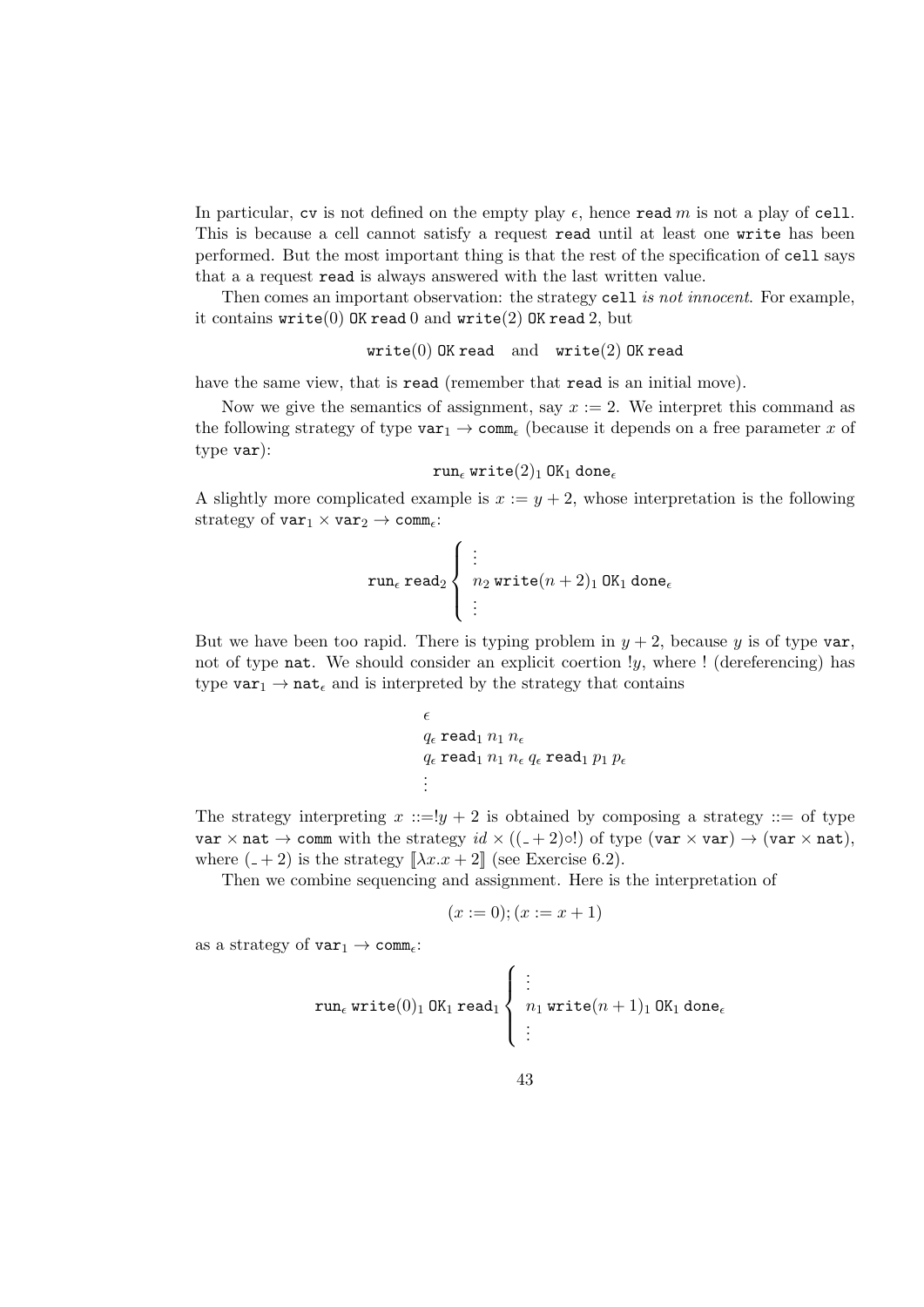We observe that the interpretation of  $(x := 0)$ ;  $(x := x + 1)$  does not respect the discipline of a cell. The move  $n_1$  can be arbitrary, it is not forced to be 0. In fact, this command could be inserted in a context causing an interference. For example, it could be part of a distributed system sharing the resource  $x$ , as in

$$
((x := 0); (x := x + 1)) \parallel (x := 2)
$$

where || places its two arguments in parallel. Since the two arguments share the global variable  $x$ , they are not independent. The "atomic" (or unbreakable) pieces of program that have to access x are  $(x := 0)$ ,  $(x := x + 1)$  and  $(x := 2)$ , call them  $P_1$ ,  $P_2$ , and  $P_3$ , respectively. Atomic means that while executed, no other piece of program can interfer with its access to x (either for reading or for writing). A possibility is that  $P_3$  be scheduled after  $P_1$  and before  $P_2$ , in which case, executing  $x := x + 1$ , the value read is not 0 but 2. Hence the above "liberal" semantics for  $(x := 0); (x := x + 1)$  is appropriate.

But a programmer may want to enforce the atomicity of the whole command  $f =$  $((x := 0); (x := x + 1))$ . This effect can be obtained using a "block declaration", that makes x local to f. Here is an ALGOL-like syntax for such a declaration:

$$
new x.((x := 0); (x := x + 1)) .
$$

In this program  $Q$ , x is bound. Hence Q must be interpreted, not as a strategy of var  $\rightarrow$ comm, but as a strategy of comm, obtained by applying  $f$  to cell. But such a strategy can only be run done. Frustrating? No, because what is interesting is the interaction (hiding = side effect!). In fact it can be verified that the interaction of  $f = ((x := 0); (x := x + 1))$ with cell results in the following play:

#### run, write $(0)_1$  OK<sub>1</sub> read<sub>1</sub>  $0_1$  write $(1)_1$  OK<sub>1</sub> done,

In particular, the interaction forces a path in  $f$  that obeys the cell discipline.

Non innocent full abstraction. Our goal is to show that the well-bracketed (but not necessarily innocent) model enjoys the definability property as well as (a variant of) the definable separability property with respect to IA, and hence is also fully abstract (modulo a very reasonable quotient).

The method used for proving definability is a factorization method. Every wellbracketed strategy  $\sigma$  of type A can be written as  $\tau$  cell, where  $\tau$  is a well-bracketed and innocent strategy of type var  $\rightarrow A$ . The definability follows, exploiting the definability property relative to PCF, adapted to the present language (without the new construct): there exists a term M of this sublanguage such that  $\tau = \llbracket M \rrbracket$ . If  $A = \text{comm}$ , we have  $\sigma = \ln w x.Mx$  (for other types, see Exercise 6.7).

The factorization tells us that the essence of non-innocence is concentrated on the strategy cell. The factorization method has been used to prove the definabillity property for other languages (and other variations of game models):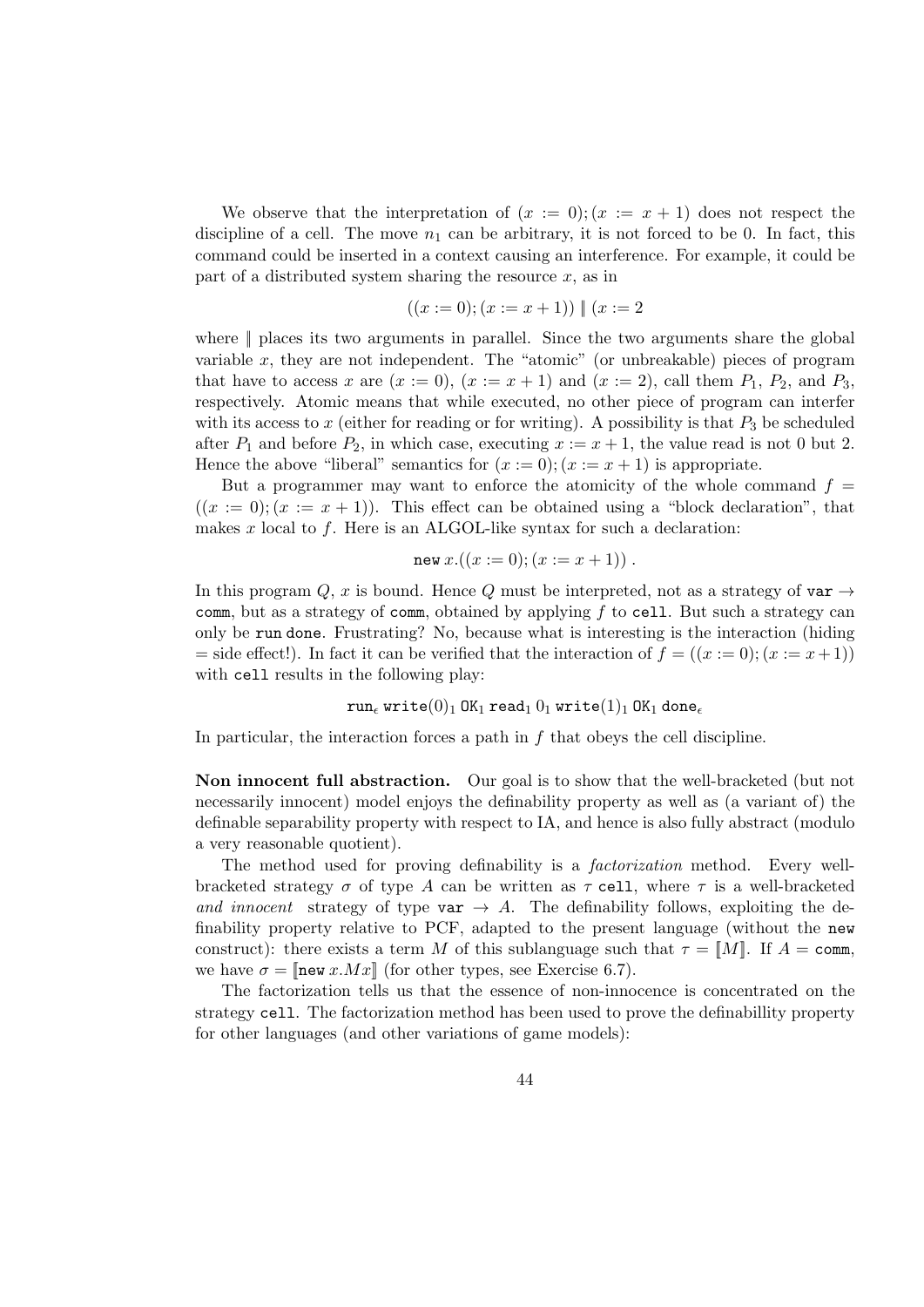- Relaxing well-bracketing but not innocence, one obtains (Laird 97 [71]) the definability property with respect to a language called  $\mu PCF$  (a language closely related to PCF+catch, cf section 3). Unfortunately, this game model does not satisfy definable separability, hence it is not fully abstract. It remains that the factorization property is interesting for itself and tells us that the essence of non well-bracketing is concentrated on the strategy catch (see for example [5]).
- Relaxing determinism leads to yet another factorization result: all the nondeterminism can be concentrated on a strategy called "dice" [54, 36].

The factorization that interests us here is based on a one-to-one codification of the plays s of A as (natural) numbers  $code(s)$ . From  $\sigma$ , we construct the following set  $\tau$  of even-length plays on  $\texttt{var} \rightarrow A$ , generated by the following rule:

 $t \in \tau$  sab  $\in \sigma$ t a read  $code(s)$  write $(code(sab))$  OK  $b \in \tau$ 

(with of course also t a read  $\in \tau$  and t a read  $code(s)$  write( $code(sab)$ )  $\in \tau$ ). To see that this yields a (well-bracketed) deterministic and innocent strategy, note that the nondeterminism in the rule is only on the O moves a and  $code(s)$  (which belong to the P view  $\lceil ta \rceil$  read  $code(s)$  of t a read  $code(s)$ , while the P move write( $code(sab)$ ) is entirely determined by the previous O moves a and  $code(s)$  and by the determinism of  $\sigma$ .

We are only left with checking that  $\tau$  cell =  $\sigma$ . The interaction consists in the development of an even play t of  $\tau$  such that the restriction t  $\int_{var}$  of t to var belongs to cell. The idea is that while s and t have a priori no relation one with the other in the assumption of the above rule, the cell discipline will force t to follow  $\sigma$ , much like the cell discipline enforced non interference in the example above.

We show the following properties *together*:

- 1.  $t \upharpoonright_{A} \in \sigma$ , and
- 2. the last value written in t is (the codification of)  $t \upharpoonright_A$ ,

by induction on  $t = t'$  a read  $code(s)$  write( $code(sab)$ ) OK b. We have  $t \upharpoonright_A = t' \upharpoonright_A a b$ . The inductive hypothesis (2) applied to t' and the cell discipline force  $s = t' \restriction_A$ , and the hypothesis  $sab \in \sigma$  of the rule reads as  $t \upharpoonright_A \in \sigma$ , hence we have proved (1) for t. Moreover, (the codification of) t  $A$  is the last value written in t, i.e., property (2) holds for t. Hence we have proved that  $(\tau \text{ cell}) \subseteq \sigma$ .

Conversely, if  $s \in \sigma$ , it is possible to follow  $s = s'ab$ , inserting

$$
\verb"read" code(s')\;\verb"write" (code(s'ab))\;\verb"OK"
$$

between a and b: we obtain  $t \in \tau$  such that  $t \upharpoonright_{A} = s$ , and hence we have  $\sigma \subseteq (\tau \text{ cell})$ .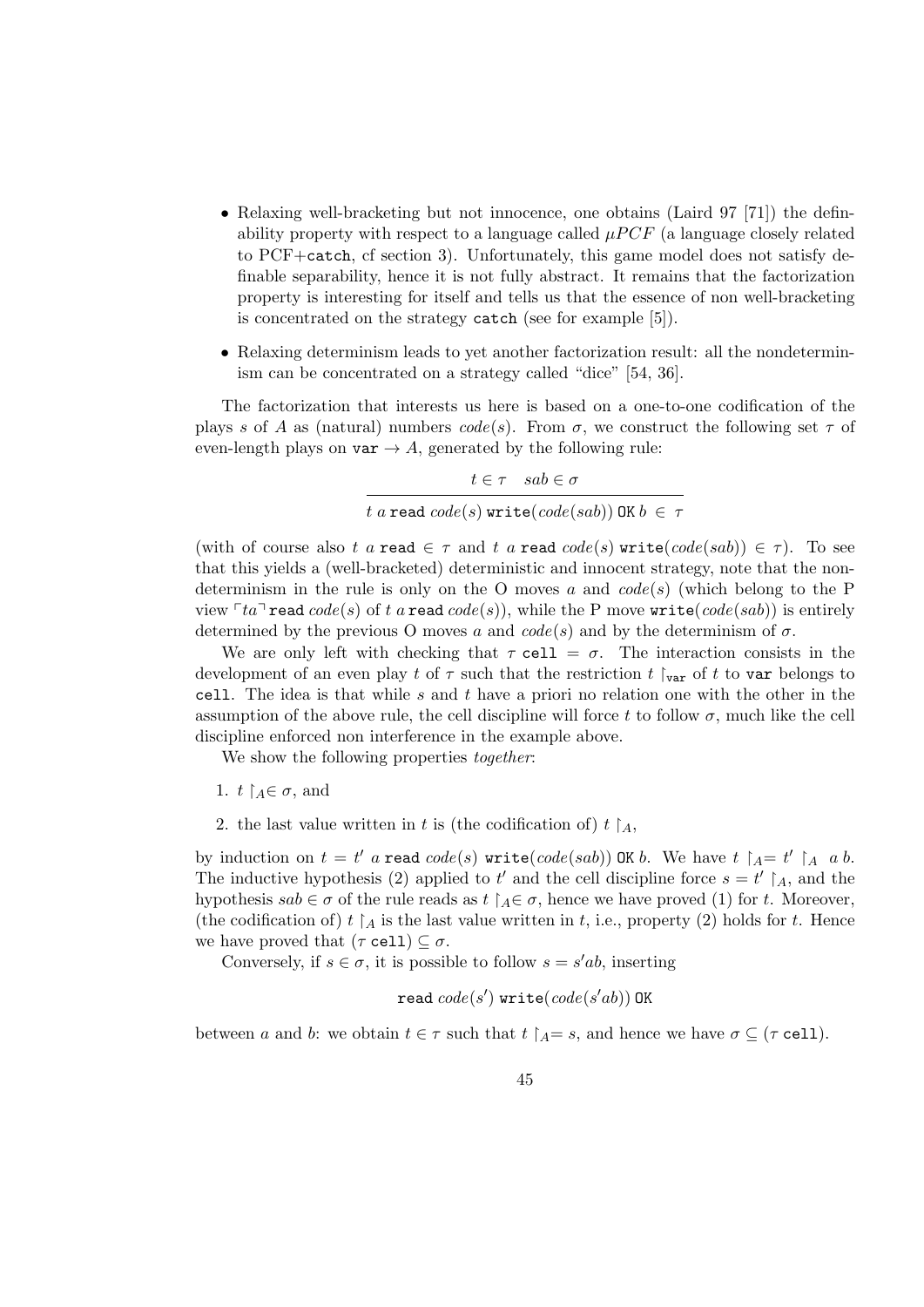Now that we have the definability property, let us see if we can have the separation property. The answer is: "quasi". We shall call complete a play in which all the questions have been answered. A typical play that is not complete is  $q_{\epsilon} q_1$ . Let  $comp(\sigma)$  be the set of the complete plays of a strategy  $\sigma$ . We shall prove the following separation property.

**Proposition 6.1** For all strategies  $\sigma_1, \sigma_2$  of the same type A, the following equivalence holds:

$$
comp(\sigma_1) \neq comp(\sigma_2) \quad \Leftrightarrow \quad \exists \tau : A \rightarrow \mathtt{nat} \ (\tau \sigma_1 \neq \tau \sigma_2)
$$

PROOF. Let, say,  $m_1 \ldots m_{2n} \in comp(\sigma_1) \setminus comp(\sigma_2)$ . We define  $\tau$  as the strategy that contains only

$$
q\ m_1\ \dots\ m_{2n}\ 0
$$

and its even prefixes. A strategy defined in this way is not innocent in general (even if  $m_1 \ldots m_{2n}$  was a view,  $q m_1 \ldots m_{2n}$  0 would not be a view in general). But  $\tau$  is wellbracketed (thanks to the hypothesis that  $m_1 \ldots m_{2n}$  is a complete play). It is clear that  $\tau\sigma_1 = 0$  and  $\tau\sigma_2 = \bot$  (for the second equality, note that  $\tau\sigma$  ends with an answer to q if and only if  $m_1 \ldots m_{2n} \in \sigma$ ).

Conversely, if  $\tau \sigma_1 \neq \tau \sigma_2$ , then we have, say,  $\tau \sigma_1 = 0$  and  $\tau \sigma_2 \neq 0$ . The interaction underlying  $\tau \sigma_1$  is of the form  $q m_1 \ldots m_{2n} 0$ , where  $m_1 \ldots m_{2n}$  belongs to  $comp(\sigma_1)$  and cannot belong to  $comp(\sigma_2)$  because this would contradict  $\tau \sigma_2 \neq 0$ .

This separation property, together with the definability property and computational adequacy (we refer to [6] for the proof of this property) implies the following characterization of the observational equivalence:

$$
\forall M, N : A \ (comp([M]) = comp([N])) \Leftrightarrow (M =_{obs} N)
$$

with respect to IA and to the model of well-bracketed strategies (see Exercise 6.8).

All of this is nice, but we have thrown a small "uglyness" under the carpet. As the strategies are not innocent anymore, it is not true anymore that the only strategies of nat are the natural numbers plus  $\perp$ . For example, as things stand, q 0 q 0 and its prefixes form a strategy, different from the strategy formed from  $q0$  and its prefixes (observe that neither of these strategies is innocent, because the innocence forces to have  $q \, 0q \, 0$ , but also  $q0q0q0$ , etc..., as soon as there is q0). But we don't want to have other strategies than ⊥ and  $n (n \in \omega)$  in type **nat**. For guaranteeing this, we introduce an additional component in the definition of arena. In addition to the enabling relation, the specification of an arena contains now a (prefix-closed) set  $P_A$  of authorized plays, called *valid* plays. For the arena nat, we set

$$
P_{\text{nat}} = \{\epsilon\} \cup \{q\} \cup \{q \mid n \mid n \in \omega\}
$$

For comm, we set likewise  $P_{\text{comm}} = {\epsilon, \text{run}, \text{run} \text{ done}}$ . But for the arena var, we place all the possible plays in  $P_{\text{var}}$ . We refer to Exercise 6.11 for the definition of  $P_{A\rightarrow B}$ . The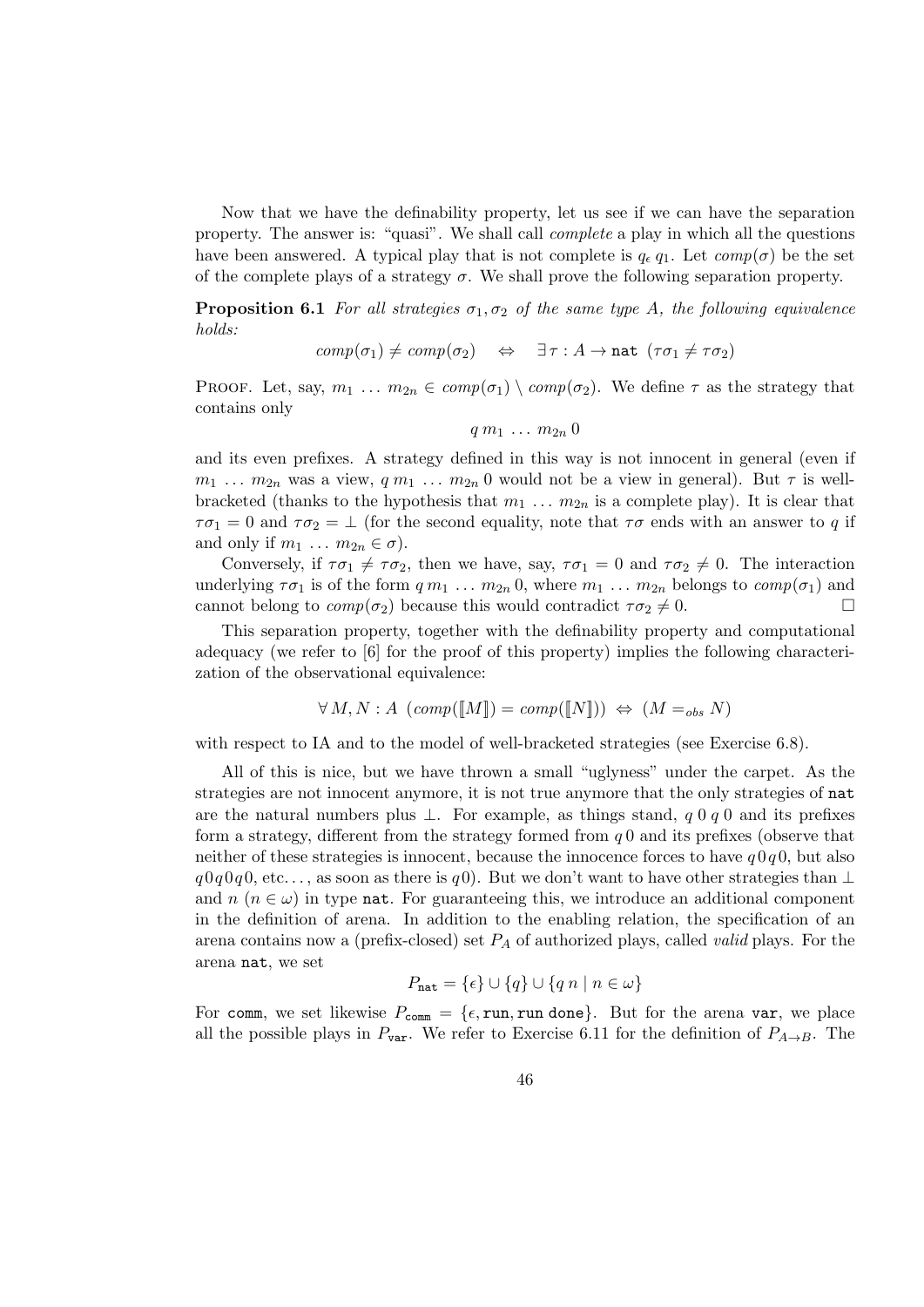component  $P_A$  is used to limit the definition of strategy. A strategy  $\sigma$  is as before, and in addition it must consist only of valid plays, i.e.,  $\sigma \subseteq P_A$ . It should be clear now that we have restored the fact that the strategies of nat are  $\perp$  and  $n$  ( $n \in \omega$ ).

Exercise 6.1 Enumerate and justify all the possible values of x after the execution of  $((x := 0); (x := x + 1))|| (x := 2).$ 

**Exercise 6.2** Verify in detail that  $[x ::= !y + 2] = (::=) \circ (id \times ((\_ + 2) \circ !))$ .

**Exercise 6.3** Describe step by step the interaction of  $((x := 0); (x := x + 1))$  and cell.

Exercise 6.4 The proof of factorization given above does not take initialization into account: as written, the definition of  $\tau$  is not conform to the definition of cell that we have given. Modify either the definition of  $\tau$  or the definition of cell in order to remedy to this discrepancy.

**Exercise 6.5** Show in detail that  $\tau$  is deterministic, innocent, and well-bracketed.

**Exercise 6.6** Describe a strategy of type  $(\texttt{nat}_{11} \rightarrow \texttt{comm}_1) \rightarrow \texttt{nat}_2 \rightarrow \texttt{var}_\epsilon$  that formalizes the idea that an imperative variable is an abstract data type with reading and writing capabilities.

**Exercise 6.7** Given a strategy  $\sigma$  of type A, discuss how in general one can deduce from  $\sigma = [M]$  cell the existence of a term N of the language IA such that  $\sigma = [N]$ . (In the case A = var, use a constant mkvar : (nat  $\rightarrow$  comm)  $\rightarrow$  nat  $\rightarrow$  var interpreted as the strategy of Exercise 6.6).

**Exercise 6.8** Prove the equivalence  $(\text{comp}(\llbracket M \rrbracket) = \text{comp}(\llbracket N \rrbracket)) \Leftrightarrow (M =_{obs} N)$  (adapting the proof of Proposition 3.2).

**Exercise 6.9** Prove that the PCF terms  $M_1$  and  $M_2$  corresponding to lror and rlor are observationally equivalent in PCF, but are not observationally equivalent when viewed as terms of IA (find an IA context separating them).

Exercise 6.10 Show, as in Exercise 6.9, that the non stuttering programs of Exercise 2 are observably equivalent in PCF, and not observationally equivalent in IA, to the respective stuttering ones.

**Exercise 6.11** We want to prove that the addition of the component  $P_A$  is "conservative" over the innocent model of PCF, in the sense that for what regards the interpretation of PCF, this component is superfluous. More acurately, the interpretation of a term M of PCF is the same in the model without the component P and in the model with the component P.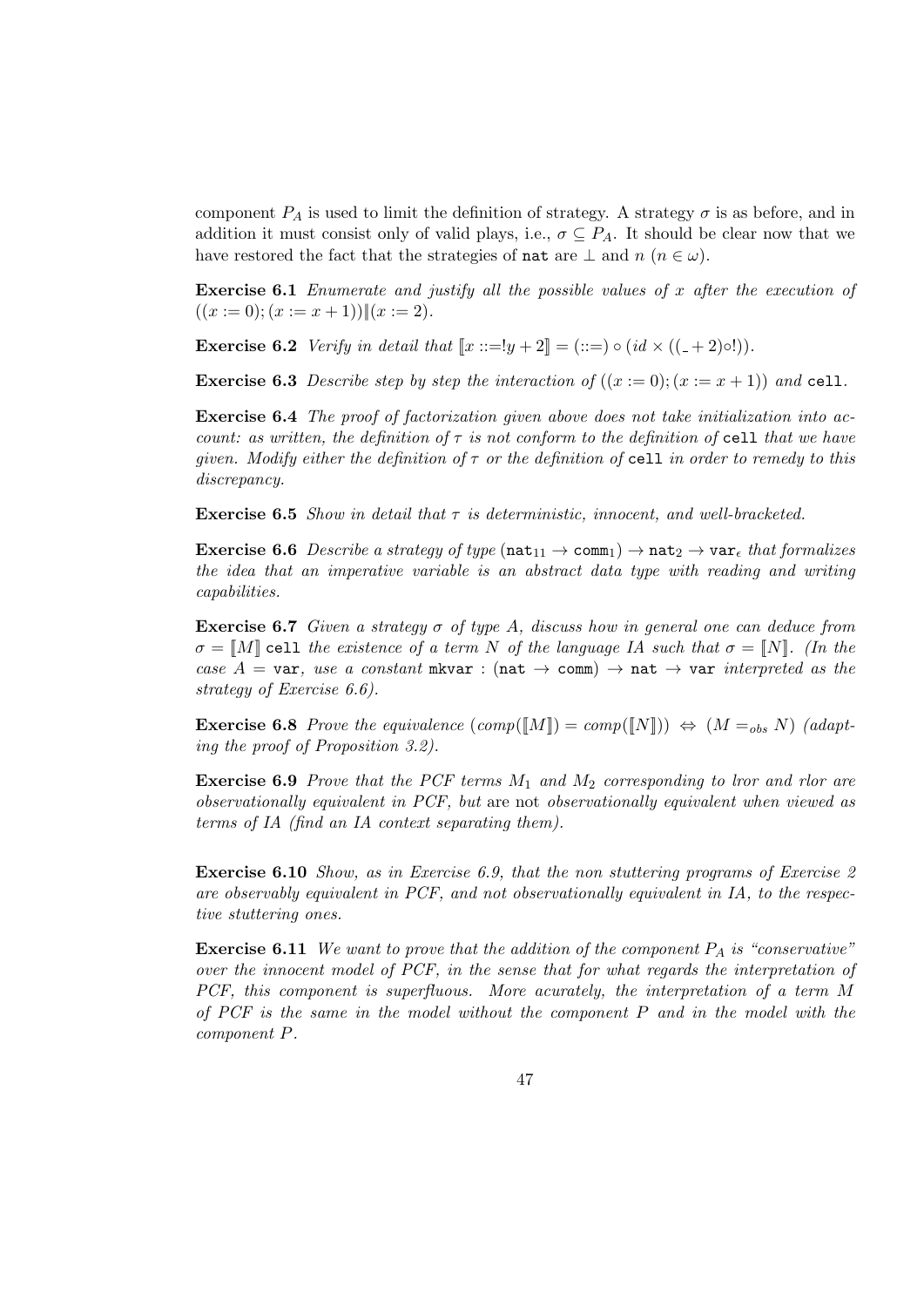- 1. Justify the fact that for this to hold it is enough to prove that at any PCF type, all views belong to PA.
- 2. Prove that this latter property holds. The definition of  $P_{A\rightarrow B}$  is the following:  $s \in$  $P_{A\rightarrow B}$  iff s  $\upharpoonright_B \in P_B$  and s  $\upharpoonright_m \in P_A$  for all initial move m of A, where s  $\upharpoonright_m$  is the subsequence of s that contains all the moves of s that are hereditarily justified by m (in particular,  $s \mid_m$  consists only of moves of A). (This definition is easier to grasp if one thinks of  $A \rightarrow B$  as  $(|A| \rightarrow B$  in the sense of linear logic.)

**Exercise 6.12** Enumerate all the strategies of comm  $\rightarrow$  comm.

1. Prove that there exists a bijective correspondence between these strategies and the "lazy" natural numbers , given by the following syntax:

$$
l ::= \Omega \mid 0 \mid S(l)
$$

to which one adds the unique infinite term  $S(S(S \ldots \text{ that can be obtained from this}))$ syntax. Describe the partial order structure on these "numbers" inherited from the inclusion of strategies. (In order to get some intuition on "lazy" numbers, think of  $S(S(0))$  as 2, and a  $S(S(\perp))$  as a number that is not yet defined but that will be  $\geq 2$ when it will be defined.)

- 2. For every strategy  $\sigma$  of comm  $\rightarrow$  comm, give a term M of IA (possibly using  $\Omega$  and  $Y$ ) that defines it.
- 3. Prove that for these terms we have  $M =_{obs} N$  iff  $[M] = [N]$  or

$$
\exists m, n \, \llbracket M \rrbracket = S^m(\bot) \text{ and } \llbracket N \rrbracket = S^n(\bot)
$$

 $(where m, n \in \omega \cup {\infty}, S^{0}(\perp) = \perp, S^{m+1}(\perp) = S(S^{m}(\perp)), and S^{\infty}(\perp) =$  $S(S(S(\ldots)).$ 

## 7 Applications to abstract interpretation

This section is based on [42, 37]. Ghica and McCusker made the following observations. When the types are at most second-order, pointers are useless, i.e., they can be reconstructed uniquely. Morevover, the strategies (more precisely, their underlying sets of complete plays) interpreting IA terms, considered as sets of words (a play without pointers is just a word of moves) are regular languages. It follows that observational equivalence is decidable for this second-order fragment of IA, since the equality of regular languages (or of regular expressions) is decidable.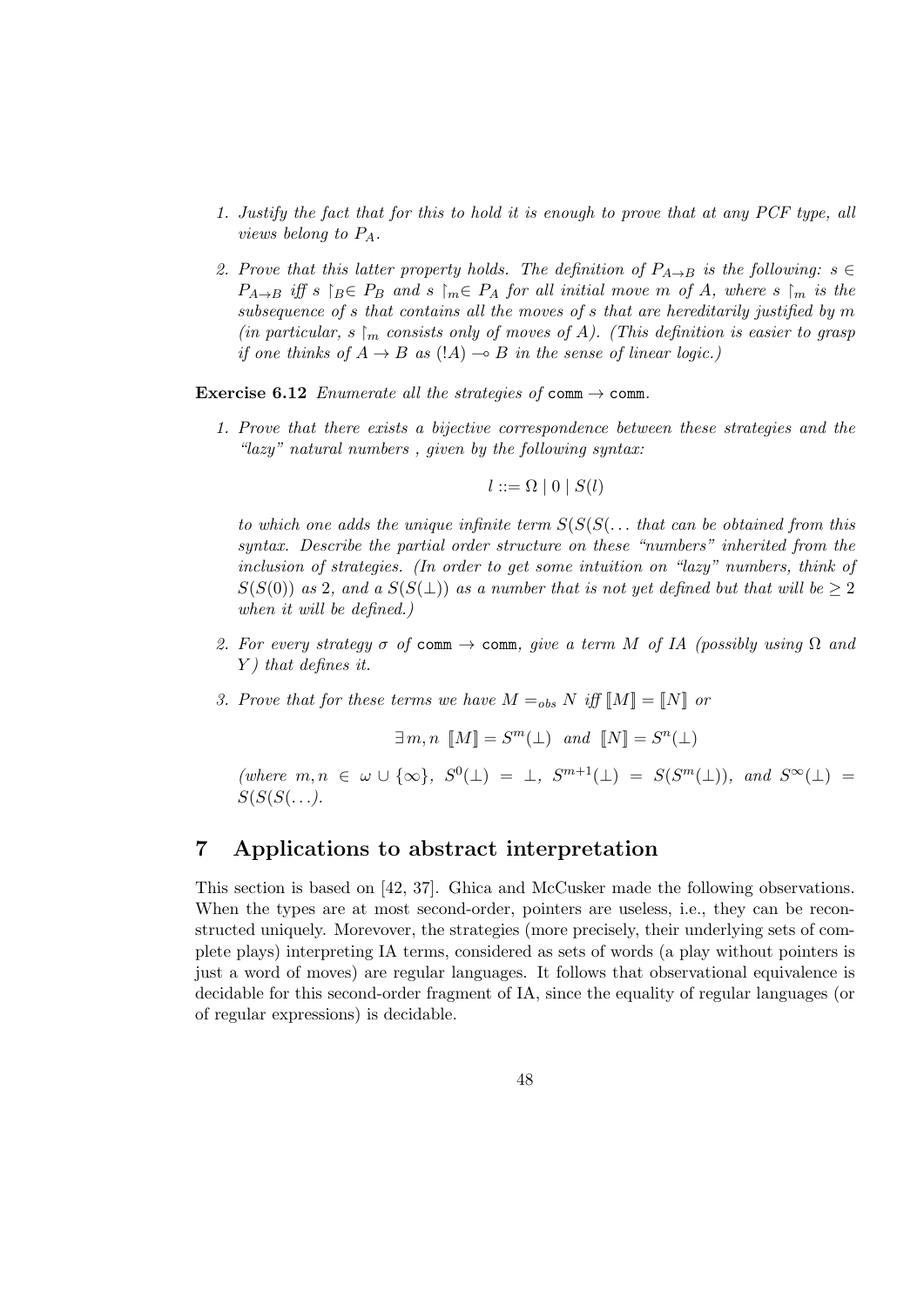We show here how to (re-)express the meaning of some programs in terms of regular languages. An auxiliary notation will be useful. For every term  $M$  of type comm,  $comp([M])$  is a set of words that all begin with run and end with done. Therefore, it is natural to write

$$
comp(\llbracket M \rrbracket) = \texttt{run} \cdot (\llbracket M \rrbracket) \cdot \texttt{done}
$$

The simplest example is the command skip (whose execution does not change the state):  $(|\text{skip}|) = \epsilon$ . Sequencing becomes just ... sequencing:

$$
(M;M') = (M) \cdot (M')
$$

In the same spirit, for a term of type nat (or bool), we write  $comp([M]) = \sum_{n \in \omega} q \cdot (M)_n \cdot n$ with

$$
\langle n \rangle_m = \begin{cases} \epsilon & \text{if } m = n \\ \emptyset & \text{if } m \neq n \end{cases}
$$

The semantics of the classical while and if then else command constructs are quite elegant in this setting:

$$
\begin{array}{l} \left( \text{while }M \text{ do }N \right) = (\left( M \right)_{T} \cdot (\left| N \right|)^{*} \cdot (\left| M \right|)_{F} \\ \left( \text{if }M \text{ then }N \text{ else }P \right) = (\left| M \right|_{T} \cdot (\left| N \right) + (\left| M \right|_{F} \cdot (\left| P \right|) \end{array}
$$

(recall that in regular expressions + denotes union, and if L is a language, then  $L^*$  =  $L + L \cdot L + L \cdot L + ...$ ). The \* construction is also useful to describe copycat strategies (in "fat" form, cf. section 2):

$$
\llbracket f : \mathtt{comm} \rightarrow \mathtt{comm} \vdash f : \mathtt{comm} \rightarrow \mathtt{comm} \rrbracket = \\ \mathtt{run}_\epsilon \cdot \mathtt{run}_2 \cdot (\mathtt{run}_{21} \cdot \mathtt{run}_1 \cdot \mathtt{done}_1 \cdot \mathtt{done}_{21})^* \cdot \mathtt{done}_2 \cdot \mathtt{done}_\epsilon
$$

In this setting, application becomes substitution of languages for strings. For example, we have

$$
comp([\![\lambda x.x + 1]\!]) = \sum_{n \in \omega} q_{\epsilon} q_1 n_1 (n + 1)_{\epsilon}
$$

and for every  $M$  of type nat,

$$
comp(([\![\lambda x.x+1]\!])M) = (\Sigma_{n\in\omega}q_{\epsilon}q_1n_1(n+1)_{\epsilon})[\ldots,(q_1n_1) \leftarrow (\![M]\!)_n,\ldots]
$$

We leave the reader check that for, say  $M = 7$ , this computation gives indeed  $q_e8_e$ . Here is the regular expression for cell:

$$
(\Sigma_{n\in\omega}\texttt{write}(n)\cdot\texttt{OK}\cdot(\texttt{read}\cdot n)^*))^*
$$

In the exercises, we list some examples of observationally equivalent programs. In each case, the exercise amounts to compute (the set of complete plays of) the interpretation of each of the two terms and to show that they are equal.

We now prove that we can dispense with pointers. The proof relies on some invariants that we did not consider so far, because they can be left implicit in the meager (view function) setting.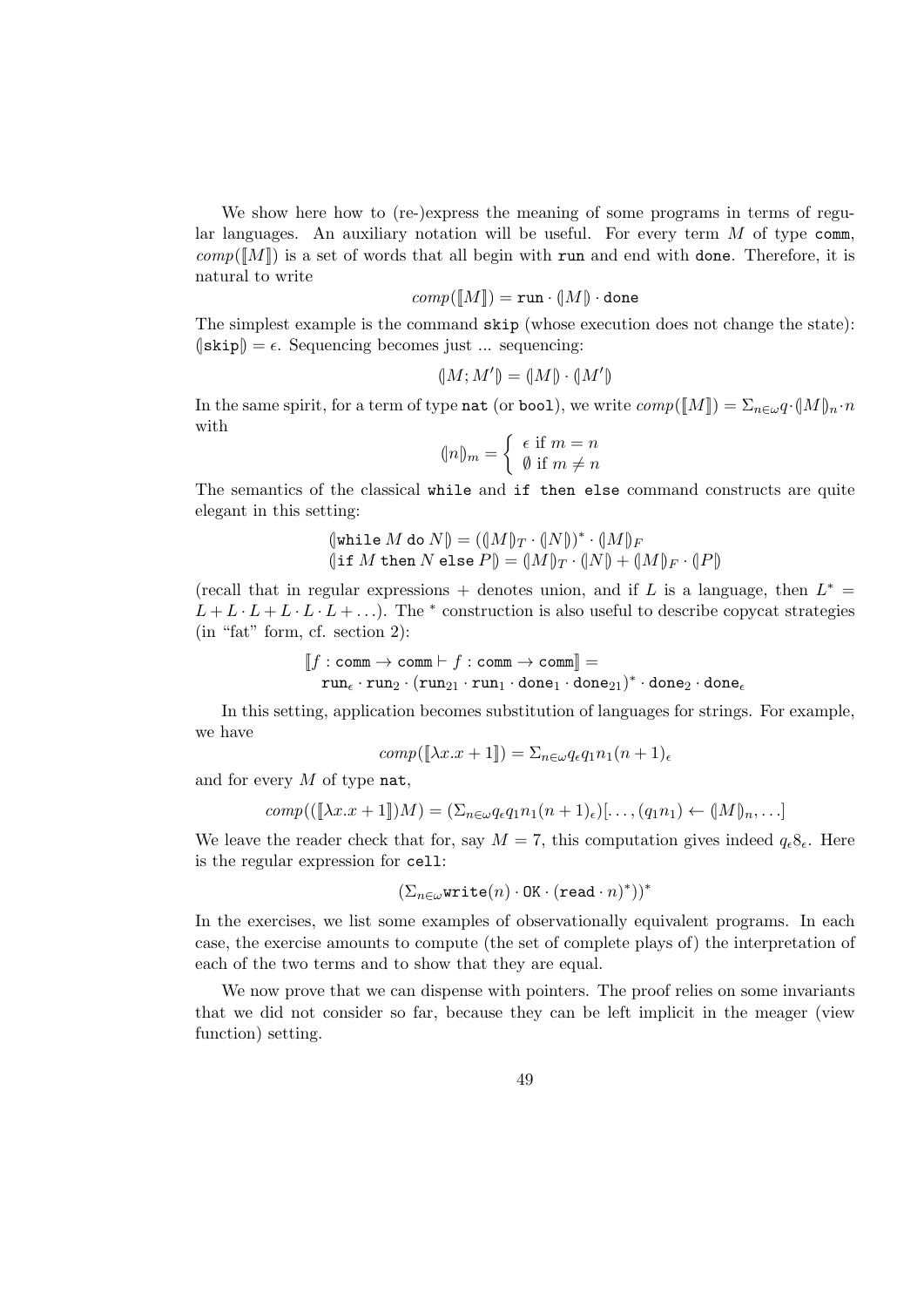Visibility. It can be shown by induction on IA types that all the plays in  $P_A$  (for all arenas A interpreting an IA type) respect the following so-called visibility conditions:

- For all even-length  $sm \in P_A$ , m points to a move that belongs to  $\lceil s \rceil$ .
- A dual condition holds for all odd-length plays  $sn \in P_A$ , namely, n points to a move that belongs to the O view of s (whose definition is quite symmetric to that of  $P$ view).

It is easy to check that P views satisfy these conditions vacuously.

Well-opened games. It can also be shown by induction on IA types that all the plays in  $P_A$  contain at most one occurrence of each initial move. A game with this property is called well-opened [85]. Again, views always satisfy this property.

**Proposition 7.1** Let  $A = A_1 \rightarrow \ldots \rightarrow A_n \rightarrow$  base, where  $A_i = \text{base}_{i1} \rightarrow \ldots \rightarrow$ base<sub>ili</sub>  $\rightarrow$  base<sub>i</sub> for all i, be a second-order IA type, and let  $\sigma$  be a well-bracketed strategy. Then all the pointers of all the plays of  $\sigma$  are uniquely determined.

Proof. By well-bracketing, all the answer moves must point to the closest occurrence of their justifying move. Therefore we concentrate on the question moves:

- 1.  $q_{\epsilon}$  is an initial move of A and hence has no pointer.
- 2.  $q_i$  points to  $q_{\epsilon}$ . Then the pointer of  $q_i$  is uniquely determined, since  $q_{\epsilon}$  occurs only once in the play by well-openedness.
- 3.  $q_{ij}$  points to  $q_i$ . Since  $q_{ij}$  must point in its O view by visibility, it is enough to examine the O view of a play  $sq_{ij}$  of  $\sigma$ . In an O view,  $q_i$  must occur immediately after q, and therefore occurs uniquely. It follows that the pointer from  $q_{ij}$  is uniquely determined.  $\square$

There is still a problem with using the regular language semantics to prove program properties effectively: the decidability of equivalence of regular expressions holds only for finite alphabets. But the arena nat has an infinite number of moves. Whence the idea of using abstract interpretation, and to replace in typing judgments all occurrences of the type nat (and of the type var) by finite approximations, while the syntax of IA terms remains the same.

A finite approximation of nat or var (notation nat<sub>π</sub>, var<sub>π</sub>) is specified by a partition  $\pi$  of  $\omega$  into a finite number of equivalence classes. For example, [0, 5] denotes the partition

$$
\{0\} , \{1\} , \ldots , \{5\} , \{n \mid n > 5\}
$$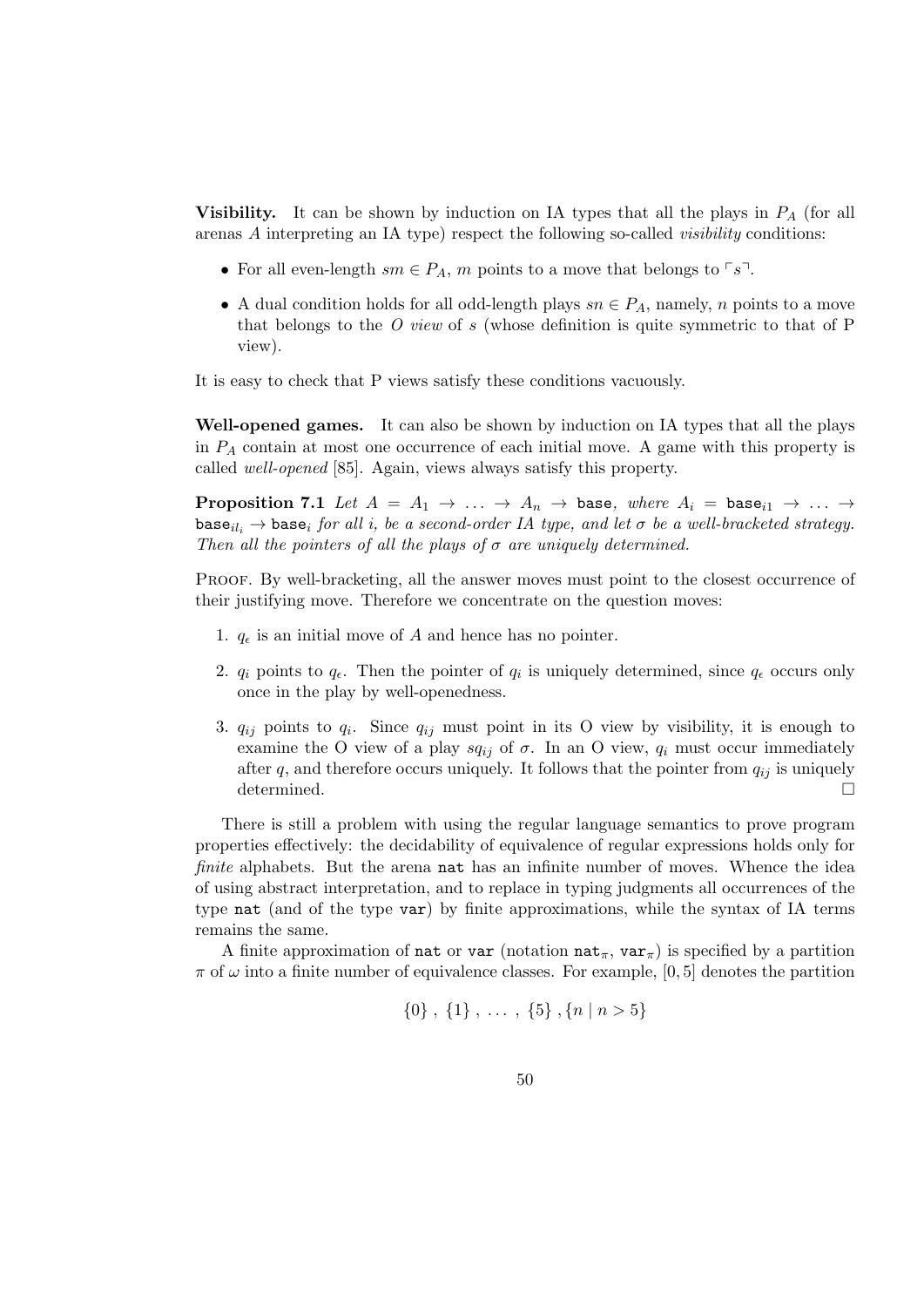and  $\parallel$  denotes the rawest partition consisting of one class only. We say that  $\texttt{nat}_{\pi}$  refines  $\texttt{nat}_{\pi}$  (or that  $\texttt{nat}_{\pi}$  abstracts  $\texttt{nat}_{\pi}$ ) when each  $\pi'$  equivalence class is included in some  $\pi$  equivalence class. The arenas for nat<sub>π</sub>, var<sub>π</sub> are the same as the arenas for nat, var, except that the moves n, write(n) are now  $[n]_\pi$ , write( $[n]_\pi$ ) (where  $[n]$  is the equivalence class of n with respect to  $\pi$ ). What about operations on numbers or reading and writing instructions? Each occurrence of them is interpreted according to its type. For example, when := receives the type  $var_{\pi'} \times nat_{\pi} \rightarrow$  comm, its interpretation contains all the plays

$$
\verb"run"\ q\ [n]_\pi\ \verb"write"([n]_{\pi'}\text{)}\ 0\texttt{K}\ \verb"done"
$$

Note that this is a *nondeterministic strategy* in general! For example, if  $\pi = \parallel$  and  $\pi' = [0, 2]$ , the effect of  $x := 1$  is to "write"  $\{0\}$ ,  $\{1\}$ ,  $\{2\}$ , or  $\{n \mid n > 2\}$ , that is, any of the possible results!

As another example of the nondeterminism arising from abstract interpretation, suppose that = receives the type  $nat_{\pi_1} \times nat_{\pi_2} \rightarrow bool$ . Then its interpretation contains all the plays  $qq_1[n]_{\pi_1}q_2[n]_{\pi_2}T$  and all the plays  $qq_1[n]_{\pi_1}q_2[m]_{\pi_2}F$  (for  $m \neq n$ ). Then, say, as soon as the equivalence class of n is not a singleton in either  $\pi_1$  or  $\pi_2$ , then  $n = n$ may execute nondeterministically to  $T$  or  $F$ . To be completely specific, suppose that  $[2]_{\pi_1} = \{2\}$  and  $[2]_{\pi_2} = \{0, 2\}$ , then = contains both  $qq_1[2]_{\pi_1}q_2[2]_{\pi_2}T$  and  $qq_1[2]_{\pi_1}q_2[2]_{\pi_2}F$ . We say that the interaction underlying the term  $2 = 2$  is nondeterministic for this choice of abstractions. It suffices to refine  $\pi_2$  to  $\pi'_2$  so as to have  $[2]_{\pi'_2} = \{2\}$  in order to obtain that  $2 = 2$  is T, deterministically.

For an illustration of the use of abstract types for proving program properties, we shall turn from proofs of observational equivalence to proofs of a safety property. More specifically, we consider an extension of IA with an abort instruction (and a corresponding extension of the arena comm with a new P move abort), and we want to check whether a program is safe. Here, safe means that no execution will ever lead to an execution of abort. For example, the program

new v. 
$$
v := 0
$$
;  $f(v := v + 1, \text{if } v = 5 \text{ then abort else skip})$ 

is unsafe, because f might call its first argument five times and then call its second argument. But the program

$$
\mathtt{new}\ v.\ v:=3\ ;\ \mathtt{if}\ !v=!v+1; \mathtt{then}\ \mathtt{abort}\ \mathtt{else}\ \mathtt{skip}
$$

is safe, provided we choose an abstract interpretation which is not too raw (it has to be refined enough for 3 and 4 not to belong to the same equivalence class).

These two situations (and the above example of refinement for  $=$ ) suggest the following loop for checking a second-order IA term M for safety.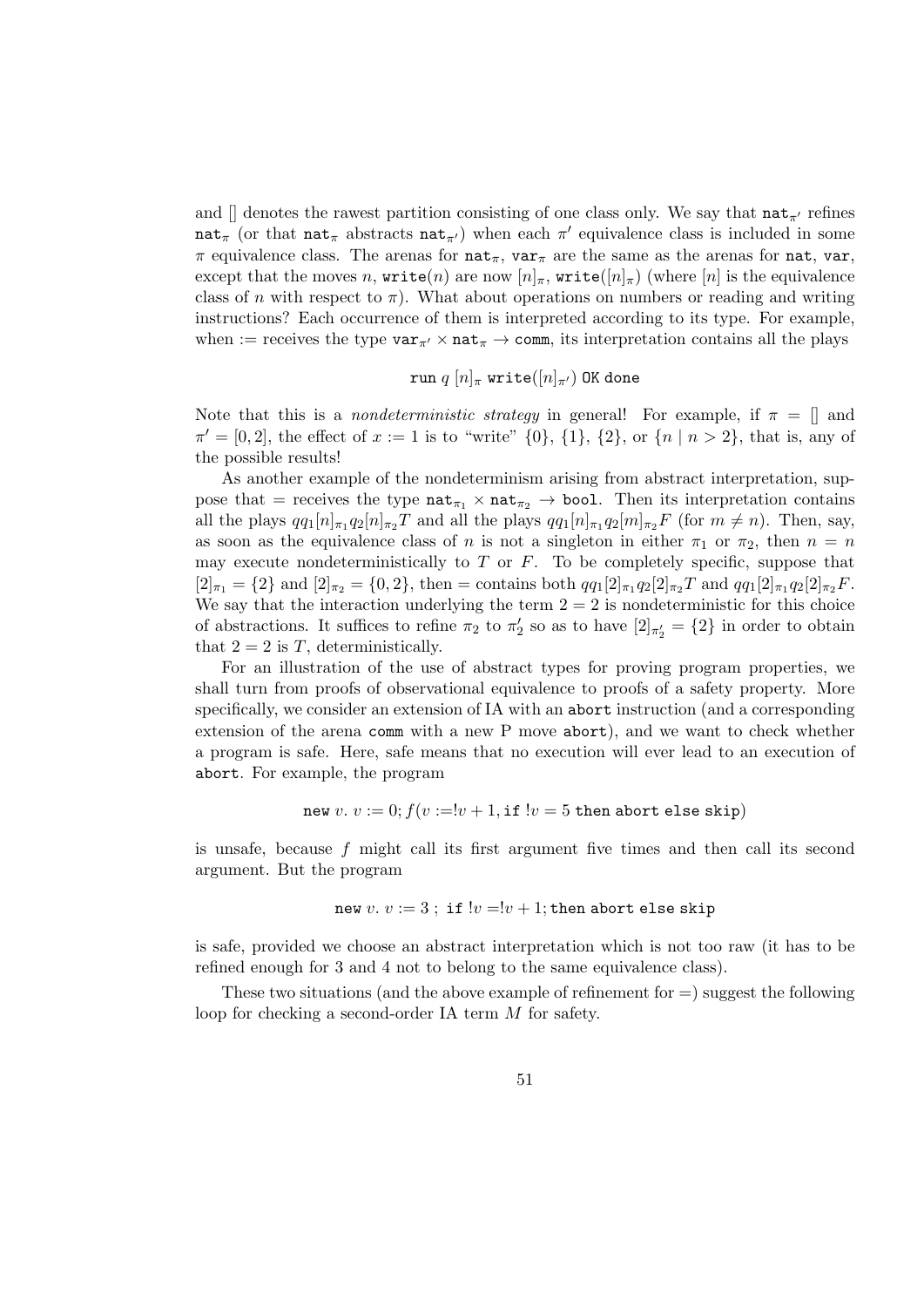- 1. Evaluate the meaning of M with respect to some abstract interpretation (obtained by decorating all the occurrences of the types nat and var in the typing derivation of  $M$ ).
- 2. If this abstract meaning of M does not contain the move abort, conclude that M is safe.
- 3. If it contains an occurrence of abort, then
	- (a) if the interaction that has led to this abort is deterministic, then conclude that  $M$  is unsafe:
	- (b) if all the occurrences of abort have been reached nondeterministically, then refine the abstract interpretation accordingly, and go back to step 1.

A refined abstract interpretation is obtained by replacing all the decorations in the typing judgment by refined abstractions. A precise version of this algorithm has been proposed and implemented by Ghica and his coauthors. They have shown that it gives a semidecision procedure: if the program is unsafe, the algorithm will discover it [37] (see Exercise 7.8). The correctness of the algorithm relies on three properties:

- 1. A correspondence between operational and denotational semantics: a term may provoke an abort in some context if and only if its denotational semantics in the (non abstracted) game model contains a play ending with abort.
- 2. It two decorations for a typing judgment are given, one refining the other, and if a play appears in the more refined interpretation, then its abstraction (i.e., the same play in which all equivalence classes are abstracted according to the less refined decoration) appears in the more abstract interpretation. Hence, once an abstract meaning is recognized to be safe, we know that the term is safe.
- 3. It two decorations for a typing judgment are given, one refining the other, and if a play appears in the less refined interpretation of a term and if the interaction that has led to this play is deterministic, then this play lifts to (i.e., is an abstraction of) a play of the more refined interpretation. Hence, once an abstract meaning contains an abort that has been obtained deterministically, then we know that the term is unsafe.

**Exercise 7.1** Show that while T do  $M =_{obs}$  diverge, where diverge is a self-explanatory command.

**Exercise 7.2** Show that new v.c  $=_{obs} c$  in the context c : comm (locality).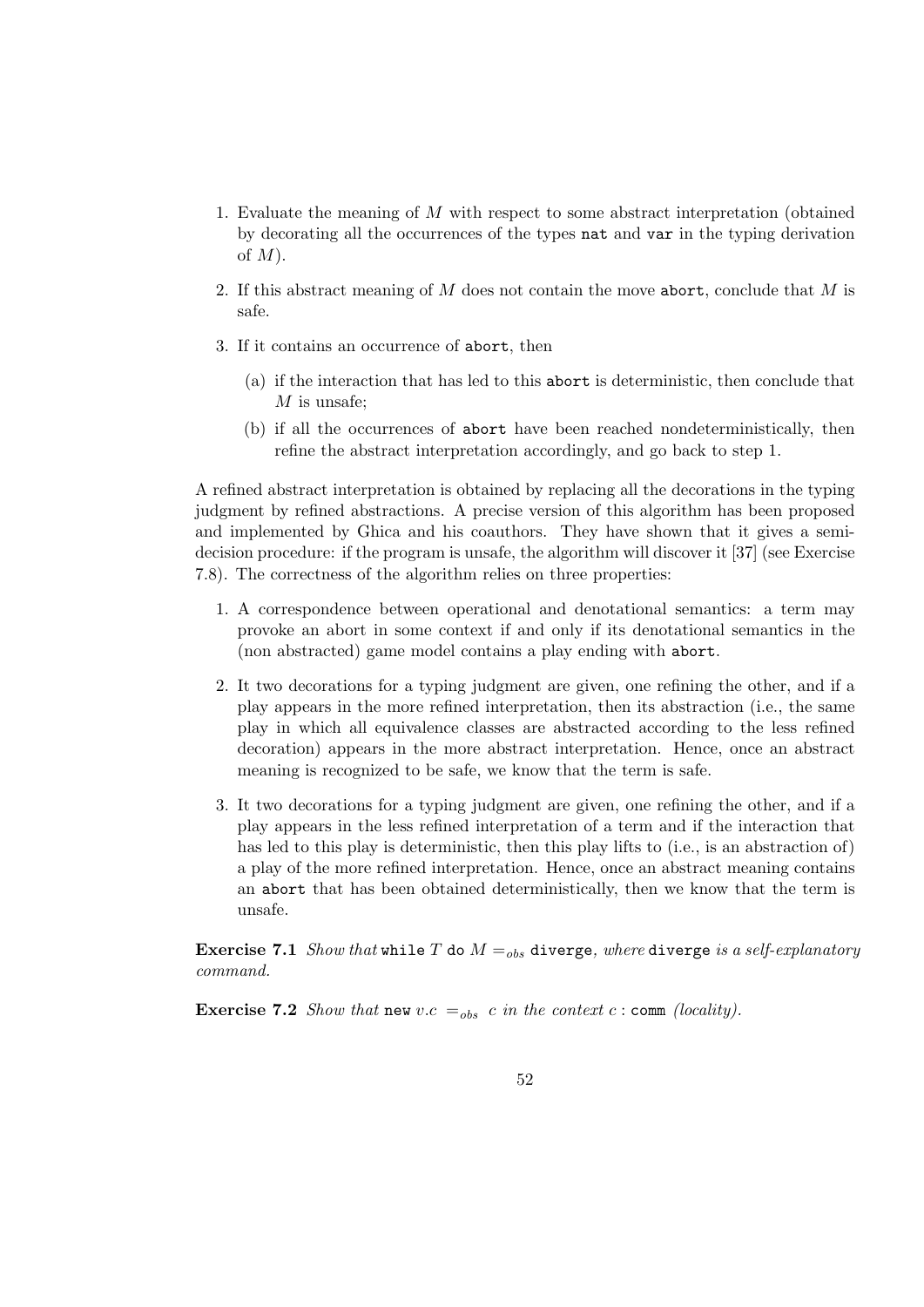**Exercise 7.3** Prove that in the context  $f : \text{comm} \to \text{comm}$ 

new  $v.(v := 0 : f(v := 1)$ ; (if  $!v = 1$  then diverge else skip))

(cf. Exercise 7.1) is observationally equivalent to  $f$ (diverge) (irreversibility of state change).

**Exercise 7.4** Prove that in the context  $f : \text{comm} \rightarrow \text{comm}$ 

new  $v.(v := 0 : f(v := !v + 2) : (if !v mod 2 = 0 then diverge else skip))$ 

is observationally equivalent to diverge (invariant preservation).

**Exercise 7.5** Prove that in the context  $f : \text{comm} \to \text{bool} \to \text{comm}$ 

new  $v.(v := 0; f(v := 1)(!v = 0)) =_{obs}$  new  $v.(v := 0; f(v := -1)(!v = 0))$ 

(two possible implementations of a switch object).

**Exercise 7.6** Prove that in the context  $f : \text{comm} \to \text{comm}$ 

$$
(\text{new } v.f(v := !v + 1)) =_{obs} f(\text{skip})
$$

(parametricity).

Exercise 7.7 Check on all examples of executions given in section 2 that the interactions involved respect the visibility and well-openedness conditions.

Exercise 7.8 Consider the term

y : nat  $\vdash$  new  $v. v := y$ ; if  $!v = !v + 1$ ; then abort else skip

and give evidence of the fact that Ghica and al's algorithm provides only a semi-decision procedure.

#### 8 Proofs as strategies.

The interactive interpretation provided by game semantics applies as well to the semantics of proofs, in various settings: intuitionistic, classical, and in various fragments or variants of linear logic. As usual, we have no pretention of exhaustivity here. Some of these interpretations have already been cited in section 1.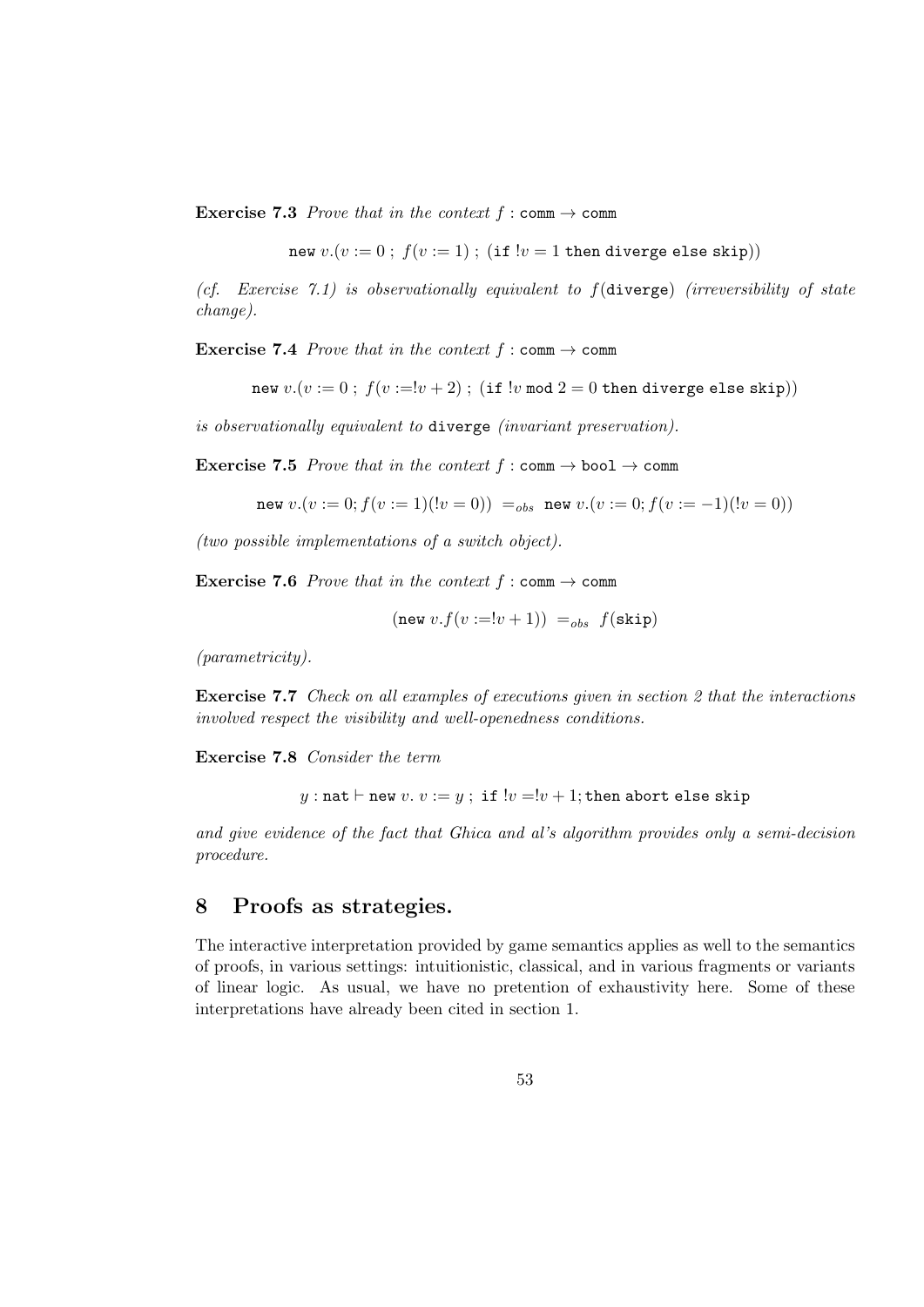Dialogue games. We recall here that an entry point for the early work of Lorenzen and his coworkers is [41]. It should be pointed out that the distinction (and equivalence) between the "meager" and "fat" points of view (cf. section 2), i.e., between the view functions and the strategies (cf. section 4), can be traced back to the distinction made in [41] between E-dialogues and D-dialogues (in Felscher's words, in an E-dialogue, O "can react only upon the immediately preceding" P move).

Classical logic. The use of dialogue games was deeply renewed when Coquand [24] presented a version of classical logic (based on infinitary conjunctions and disjunctions to interpret quantifications over numbers) where cut-elimination matches step by step the interaction (expressed in the framework of the View Abstract Machine [24]) of the proofs viewed as strategies. This correspondence was further investigated by Herbelin [55, 56]. Further, it can be composed with the Curry-Howard isomorphism, so that we get close correspondences between the three following families of devices [35, 29, 32, 30]:

- cut-elimination procedures,
- devices to describe the interaction of strategies, such as the View Abstract Machine or the Geometric Abstract Machine (cf. section 2),
- abstract machines for the execution of programming languages, such as Krivine abstract machine.

Linear logic. As we mentioned in the introduction (and in section 3), the arise of game semantics for PCF was immediately preceded by full completeness results for multiplicative linear logic [3, 60]. Since then, several works have proposed models for larger fragments of linear logic [11, 8, 87].

The interpretation of negation is very intuitive: the dual  $A^{\perp}$  of A is A in which one has just exchanged the roles of Player and Opponent, keeping the underlying set of moves and the enabling relation unchanged. Notice that this seemingly innocuous construction breaks the invariant respected so far, namely that it is always Opponent who starts. So, there are now arenas where Opponent starts, and arenas where Player starts (or even possibly arenas where some plays may start with Opponent, and other plays may start with Player). Composition of strategies in this extended setting becomes tricky, and is not associative in general (in a deterministic setting). This is known as the Blass problem (see e.g. [8]). In [11], the problem is circumvented by working with nondeterministic strategies. In [8], the problem is circumvented by a definition of strategy inspired from the idea of playing several moves at once. In [76, 78], Laurent shows give a fully complete semantics for a polarized version of linear logic, based on the division of connectives of linear logic into negative ones ( $\otimes$ , $\otimes$ ) and positive ones ( $\otimes$ , $\oplus$ ), that goes back to Andreoli [10]. The "of course" (resp. "why not") connective must be applied to a negative (resp.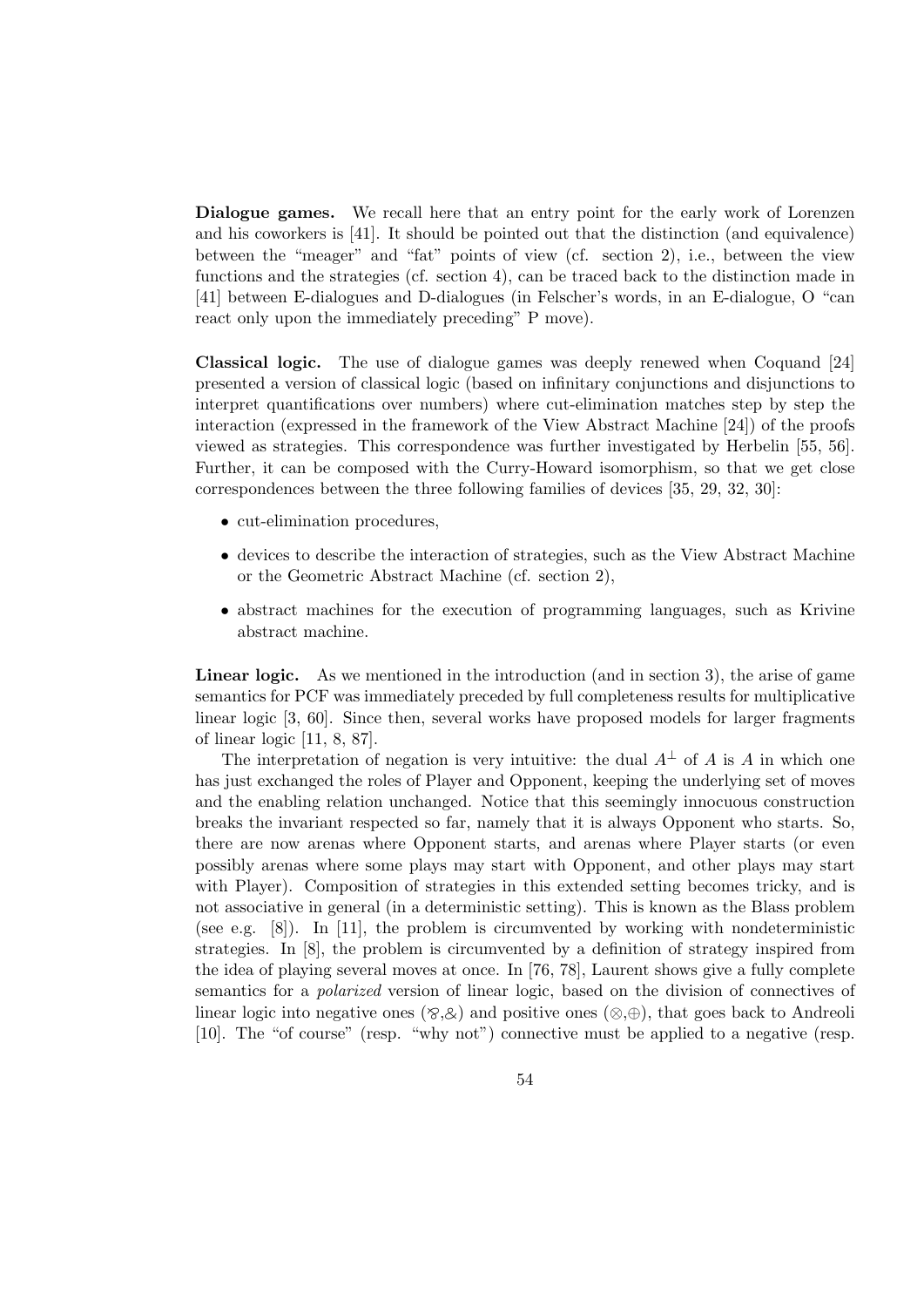positive) formula and yields a positive (resp. negative) formula. Positive formulas are interpreted by positive arenas, which are arenas in which all initial moves are P moves, while negative formulas are interpreted dually by negative arenas, which are the arenas that we have considered so far. In this restricted setting, composition behaves well, with (a straightforward adaptation of) the (deterministic) HO framework. Here, we shall only discuss Laurent's interpretation of "of course" and  $\delta$  (see Exercise 8.1).

• The meaning of !A has two aspects: it allows for multiple uses of resources of type  $A$ , and it also performs a change of polarity. This leads to the following decomposition:

$$
!A=\downarrow\#A
$$

with the following interpretation:

– Given an arena A with last component  $P_A$  (cf. section 6),  $\#A$  is the arena that has the same underlying set of moves, with the same polarity, and the same enabling relation, and whose last component is defined as follows:

$$
P_{\#A} = \{ s \mid s \restriction_m \in P_A, \text{ for all initial moves } m \text{ of } A \}
$$

where s  $\lfloor m \rfloor$  is the subsequence of s that contains all the moves of s that are hereditarily justified by m (in particular,  $s \upharpoonright_m$  consists only of moves of A) (cf. Exercise 6.11). Note that A and  $#A$  have the same polarity.

 $- \downarrow A$ , where A is negative, is obtained by adding one P move  $*$  to A, with  $\vdash$   $*$ ,  $* \vdash m$  for all initial moves of A, and the rest of the enablings as in A. The component  $P_A$  is obtained by prefixing  $*$  to all the plays of  $P_A$ . The resulting arena is positive.

(In [85], !A is defined as  $#A$ , and the construction works – i.e., satisfies the axiom of a categorical model of linear logic (see e.g.  $[88]$ ) – only for well-opened games (cf. section 7). Unfortunately, if A is well-opened,  $#A$  is not well-opened (by construction), hence negative games do not quite provide a model of (intuitionistic) linear logic. Laurent's framework repairs this and provides a categorical model of polarized linear logic (and even of a slightly larger logical system called LLP), i.e., a control category [76]).

•  $A \otimes B$  is the arena that has as initial O moves pairs  $(m_1, n_2)$  where m is initial in A and n is initial in  $B$ , and otherwise has as moves all the other moves of  $A$  and  $B$ , i.e., it has all  $m_1$  such that m is a non initial move of A and all  $n_2$  such that n is a non initial move of B. The enabling relation is as follows:

$$
\frac{\vdash_A m \vdash_B n}{\vdash (m_1, n_2)} \quad \frac{\vdash_A m \ m \vdash_A a}{(m, n) \vdash a_1} \quad \frac{\vdash_B n \ n \vdash_B b}{(m, n) \vdash b_2} \quad \frac{\nvdash_A a \ a \vdash_A a'}{a_1 \vdash a_1'} \quad \frac{\nvdash_B b \ b \vdash_B b'}{b_2 \vdash b_2'}
$$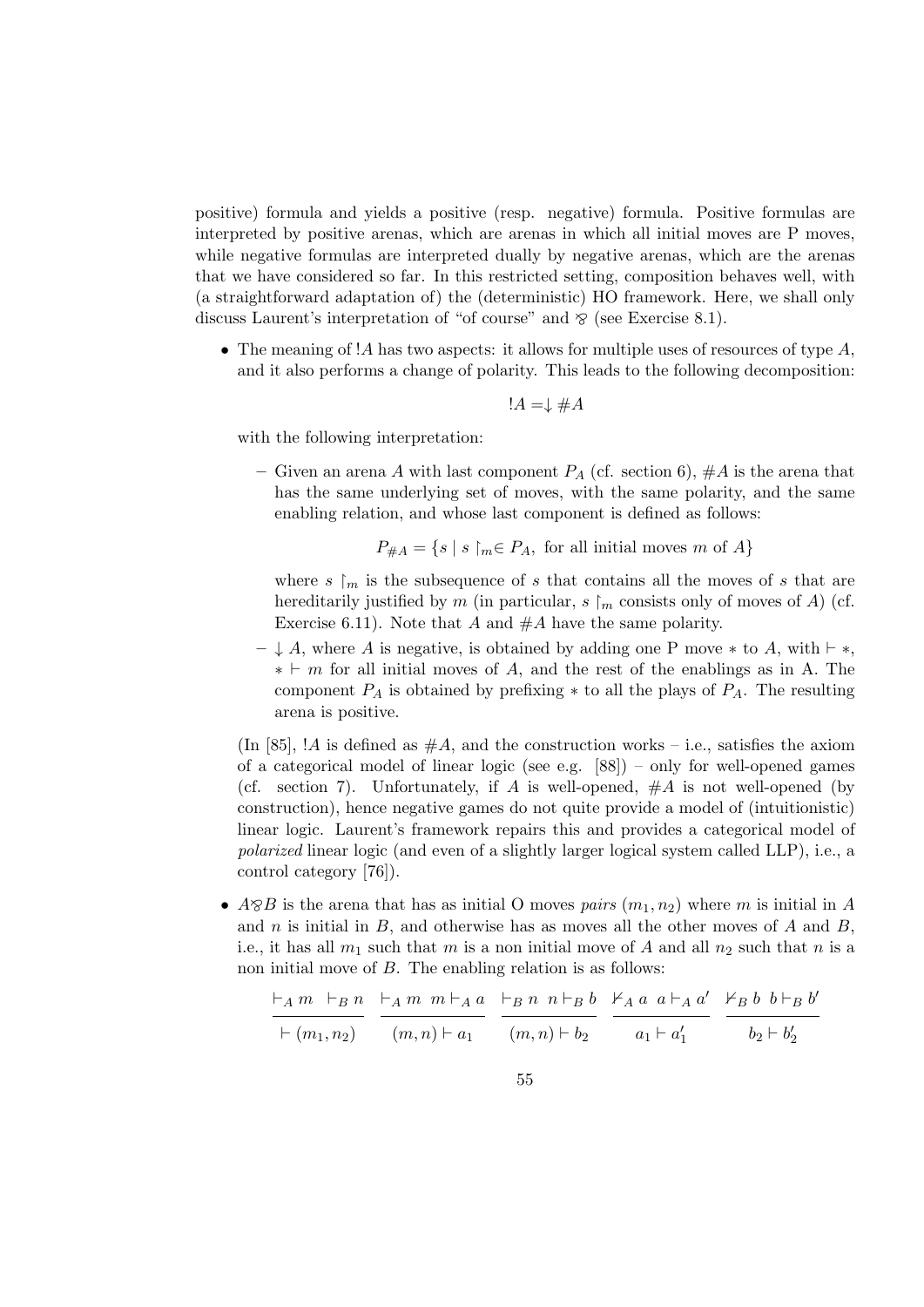Two kinds of "of course". As we have just suggested, the underlying linear decomposition of the function space construction in the HO game semantics relies on a definition of ! (actually, of  $#$ ) which interprets multiple use of resources by the interleaving of arbritrarily many threads of computation. In particular, while bool has finitely many strategies, this is not true anymore of bool  $\rightarrow$  bool, since it contains, not only  $\lambda x$  case  $x$   $[T \rightarrow T]$ , but also, say,  $\lambda x$ .case  $x[T \to \text{case } x[T \to T]]$ ,  $\lambda x$ .case  $x[T \to \text{case } x[T \to \text{case } x[T \to T]]$ , etc...

On the other hand, the model of sequential algorithms relies on a different linear decomposition, which induces a quotient on such "stuttering" terms (cf. section 2). The underlying paradigm is *memorization* rather than *repetition*: the idea is that strategies memorize which moves they do. There are only finitely sequential algorithms from bool to bool (see Exercise 8.2). As a matter of fact, the morphisms of the model of sequential algorithms can be described as functions over domains extended with error elements [20, 74] (see Exercice 8.3).

This difference between HO games and sequential algorithms is reminiscent of two of the possible choices for the "of course" in coherence space semantics: the multiset-based one and the set-base one, respectively. Recall that a coherence space is given by a set of tokens E together with a coherence relation. (Each arena gives rise to a coherence space, whose tokens are the plays, and where two plays are coherent when their longest common prefix is of even-length.) In [45], the tokens of  $E$  are taken to be the finite cliques of E (i.e. the finite sets of tokens which are pairwise coherent). In more recent works (see e.g. [48]), the tokens of !E are often taken to be finite multisets of tokens. The first (resp. the second) definition yields a finite (resp. infinite)  $E$  from a finite E (where finite means having finitely many cliques).

Ludics. Ludics [52] proposes a revisiting of logical principles in which interaction is builtin from the beginning. The formalism involves strategies (called *designs*) of an untyped, universal arena (see [39] for a "dictionary" between ludics and game semantics).

Quite like in the old days of semantics when untyped  $\lambda$ -calculus was the core object of study and when types were interpreted as suitable sets of  $\lambda$ -terms (see e.g. [57]), in ludics, formulas are interpreted as well-behaved sets of designs, called behaviours. A full completeness result of this semantics with respect to a polarized version of multiplicativeadditive linear logic, is proved in [52].

**Exercise 8.1** Check that the definitions above of  $\#$ ,  $\downarrow$ , and  $\otimes$  agree with the definition of function space that we have used in section 2:

$$
A \to B = (!A) \multimap B = (!A)^{\perp} \otimes B = (\downarrow \# A)^{\perp} \otimes B
$$

where the first equalities are the well-known linear decomposition of the function space at the origin of linear logic  $\langle 45 \rangle$ .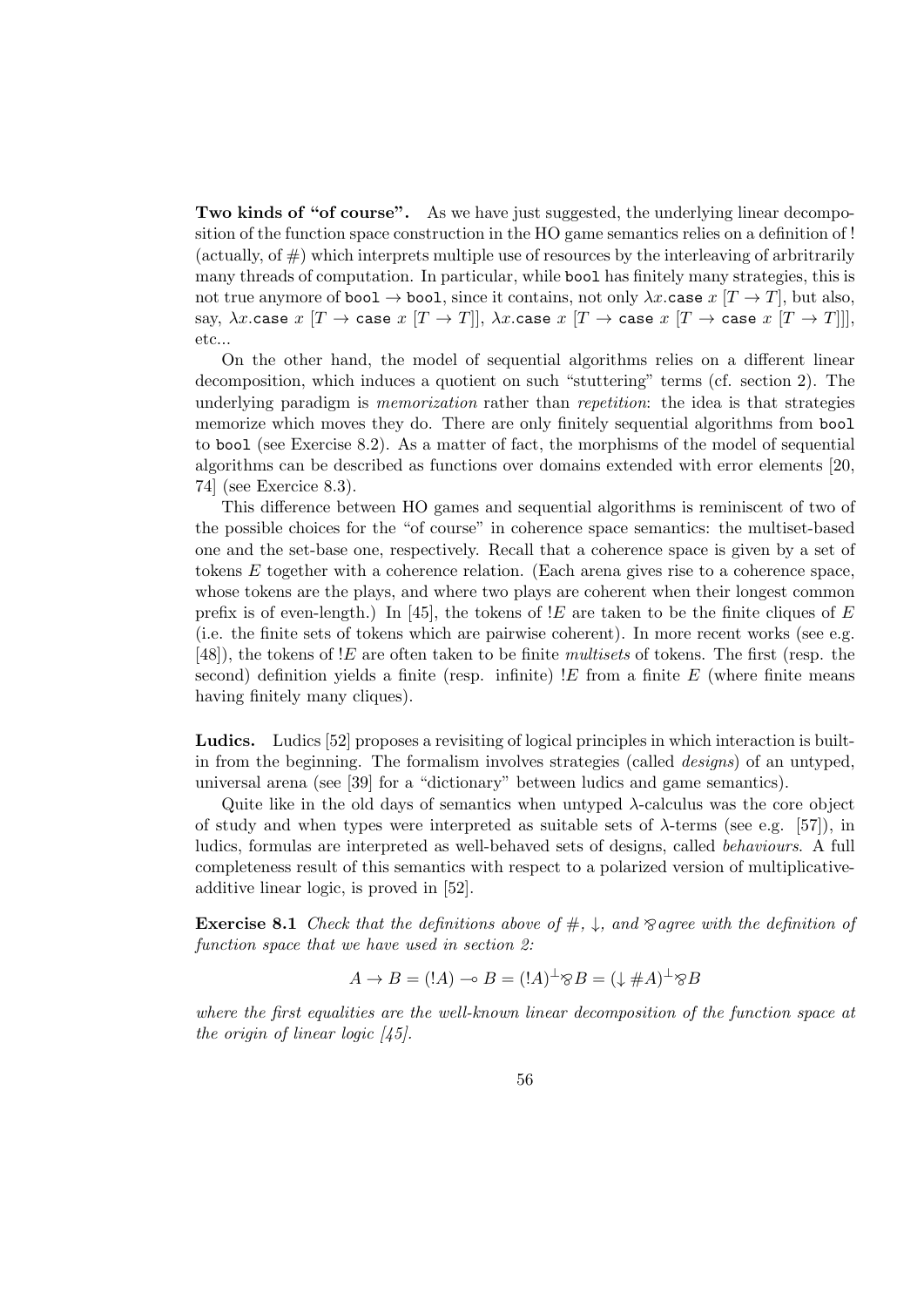**Exercise 8.2** List all the sequential algorithms of bool  $\rightarrow$  bool and of bool  $\times$  bool  $\rightarrow$ bool (written using the language of HO arenas). Which of these algorithms make multiple use of their resources?

Exercise 8.3 Show that all sequential algorithms of Exercise 8.2 can be mapped injectively to functions from  $\mathbf{B}_{err}$  to  $\mathbf{B}_{err}$  and from  $\mathbf{B}_{err} \times \mathbf{B}_{err}$  to  $\mathbf{B}_{err}$ , respectively, where  $\mathbf{B}_{err}$  $\{\perp, T, F, err\}.$ 

## References

- [1] Abadi, M., L. Cardelli, P.-L. Curien, and J.-J. Lévy, *Explicit substitutions*, Journal of Functional Programming 1(4) (1992), 375-416.
- [2] Abramsky, S., Domain theory in logical form, Annals of Pure and Applied Logic 51 (1991), 1-77.
- [3] Abramsky, S., and R. Jagadeesan, Games and full completeness for multiplicative *linear logic*, Journal of Symbolic Logic,  $59(2)$  (1994), 543–574 (conference version in Proc. FOSSACS'92).
- [4] S. Abramsky, R. Jagadeesan and P. Malacaria, Games and full abstraction for PCF, Information and Computation 163 (2), 409-470 (2000) (preliminary conference version in Proc. Theoretical Aspects of Computer Science 1994, Springer LNCS 789, 1-16).
- [5] Abramsky, S., and G. McCusker, Game Semantics, in H. Schwichtenberg and U. Berger, editors, Logic and Computation: Proceedings of the 1997 Marktoberdorf Summer School, Springer-Verlag (1998).
- [6] Abramsky, S., and G. McCusker, Linearity, sharing and state: a fully abstract game semantics for Idealized Algol with active expressions, in O'Hearn and Tennent (eds.), Algol-like languages, volume 2, Progress in Theoretical Computer Science, 297-329  $(1997)$ , Birkhäuser.
- [7] Abramsky, S., K. Honda, and G. McCusker, A fully abstract game semantics for general references, in Proc. 14th Annual IEEE Symposium on Logic in Computer Science (LICS'99), IEEE Computer Society Press, 431-442 (1999).
- [8] Abramsky, S., and P.-A. Melliès, *Concurrent games and full completeness*, Proc. 14th annual IEEE Symposium on Logic in Computer Science (LICS'99), IEEE Computer Society Press, 431-444 (1999).
- [9] Amadio, R., and P.-L. Curien, "Domains and Lambda-Calculi", Cambridge University Press (1998).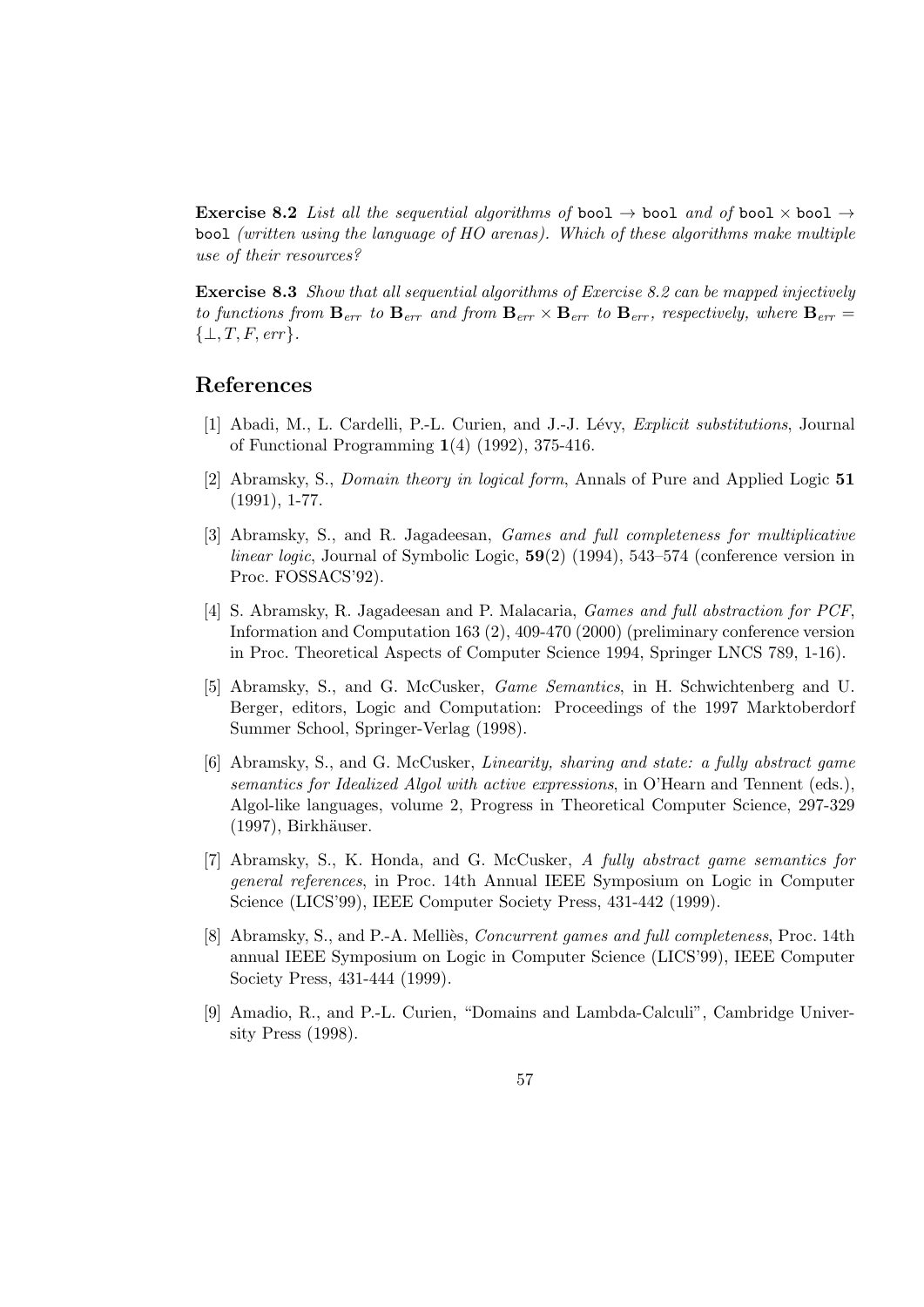- [10] Andreoli., J.-M., Focussing and proof construction Annals of Pure and Applied Logic  $107(1)$  (2001), 131-163.
- [11] Baillot, P., V. Danos, T. Ehrhard, and L. Regnier, *Believe it or not, AJM's games* is a model of classical linear logic, Proc. 12th annual IEEE Symposium on Logic in Computer Science (LICS'97), IEEE Computer Society Press, 68-75 (1997).
- [12] Berry, G., Stable models of typed lambda-calculi, Proc. International Colloquium on Automata, Languages and Programming (ICALP'78), Springer Lect. Notes in Comp. Sci. 62 (1978).
- [13] Berry, G., and P.-L. Curien, Sequential algorithms on concrete data structures, Theoretical Computer Science 20 (1982), 265-321.
- [14] Berry, G., and P.-L. Curien, The kernel of the applicative language CDS: theory and practice, Proc. French-US Seminar on the Applications of Algebra to Language Definition and Compilation, Cambridge University Press (1985).
- [15] Blass, A., *Degrees of indeterminacy of games*, Fundamenta Mathematica LXXVII (1972), 151-162.
- [16] Blass, A., A game semantics for linear logic, Annals of Pure and Applied Logic 56 (1992), 183-220.
- [17] Bucciarelli, A., and T. Ehrhard, Sequentiality in an extensional framework, Information and Computation  $110(2)$  (1994), 265-296.
- [18] Bucciarelli, A., Another approach to sequentiality: Kleene's unimonotone functions, in Proc. Mathematical Foundations of Programming Semantics (MFPS'93), Springer Lecture Notes in Computer Science 802 (1993).
- [19] Cartwright R., and M. Felleisen, Observable sequentiality and full abstraction, Proc. ACM Principles of Programming Languages 1992.
- [20] Cartwright, R. , P.-L. Curien, and M. Felleisen, Fully abstract semantics for observably sequential languages, Information and Computation  $111(2)$  (1994), 297-401.
- [21] Chroboczek, J. , Game semantics and subtyping, in Proc. of the 15th annual IEEE Symposium on Logic in Computer Science (LICS'00).
- [22] Conway, J.H., "On numbers and games", Academic Press (1976), Vol. 6 of London Mathematical Society Monograph.
- [23] Coppo, M., and M. Dezani, A new type assignment for lambda-terms, Archiv. Math. Logik 19 (1978), 139-156.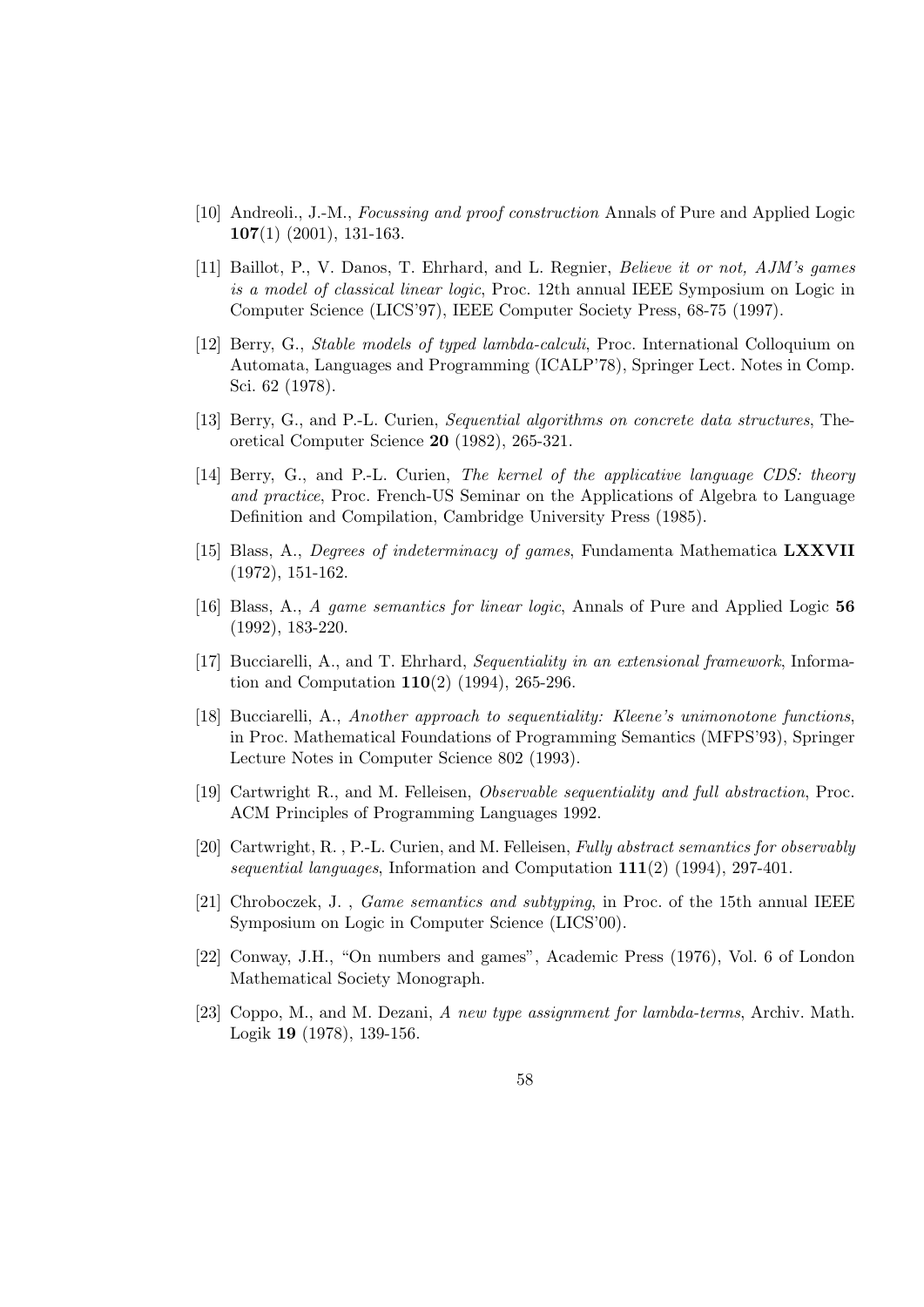- [24] Coquand, T., A semantics of evidence for classical arithmetic, Journal of Symbolic Logic 60, 325–337 (1995).
- [25] Cousineau, G. , P.-L. Curien, and M. Mauny, The categorical abstract machine, Science of Computer Programming 8 (1987), 173-202.
- [26] Curien, P.-L., "Combinateurs catégoriques, algorithmes séquentiels et programmation fonctionnelle", Thèse d'Etat, Univ. Paris 7 (1983).
- [27] Curien, P.-L., "Categorical Combinators, Sequential Algorithms and Functional Programming", Pitman (1986), revised edition, Birkhäuser (1993).
- [28] Curien, P.-L., On the symmetry of sequentiality, Proc. Mathematical Foundations of Programming Semantics (MFPS'93), Springer Lect. Notes in Comp. Sci. 802, 29-71 (1994).
- [29] Curien, P.-L., *Abstract Böhm trees*, Mathematical Structures in Computer Science 8(6) (1998), 559-591.
- [30] Curien, P.-L., and H. Herbelin, *Computing with abstract Böhm trees*, Third Fuji International Symposium on Functional and Logic Programming, April 1998, Kyoto, World Scientific (Singapour) (1998), 20-39.
- [31] Curien, P.-L., Sur l' $\eta$ -expansion infinie, Comptes-Rendus de l'Académie des Sciences 334 Sec. I (2002), 77-82.
- [32] Curien, P.-L., and H. Herbelin, Abstract machines for dialogue games, in "Interactive models of computation and program behaviour", Panoramas et Synthèses 27, Société Mathématique de France (2009).
- [33] Curien, P.-L., and C. Faggian, An approach to innocent strategies as graphs, in Proc. Computer Science Logic (CSL'05) (2005).
- [34] P.-L. Curien, Definability and full abstraction, in Computation, Meaning, and Logic: Articles dedicated to Gordon Plotkin, Electronic Notes in Theoretical Computer Science 172, 301-310 (2007).
- [35] Danos, V., H. Herbelin, and L. Regnier, Game semantics and abstract machines, in Proc. 11th Annual IEEE Symposium on Logic in Computer Science (LICS'96).
- [36] Danos, V., and R. Harmer, Probabilistic game semantics, ACM Transactions on Computational Logic 3(3) (2002).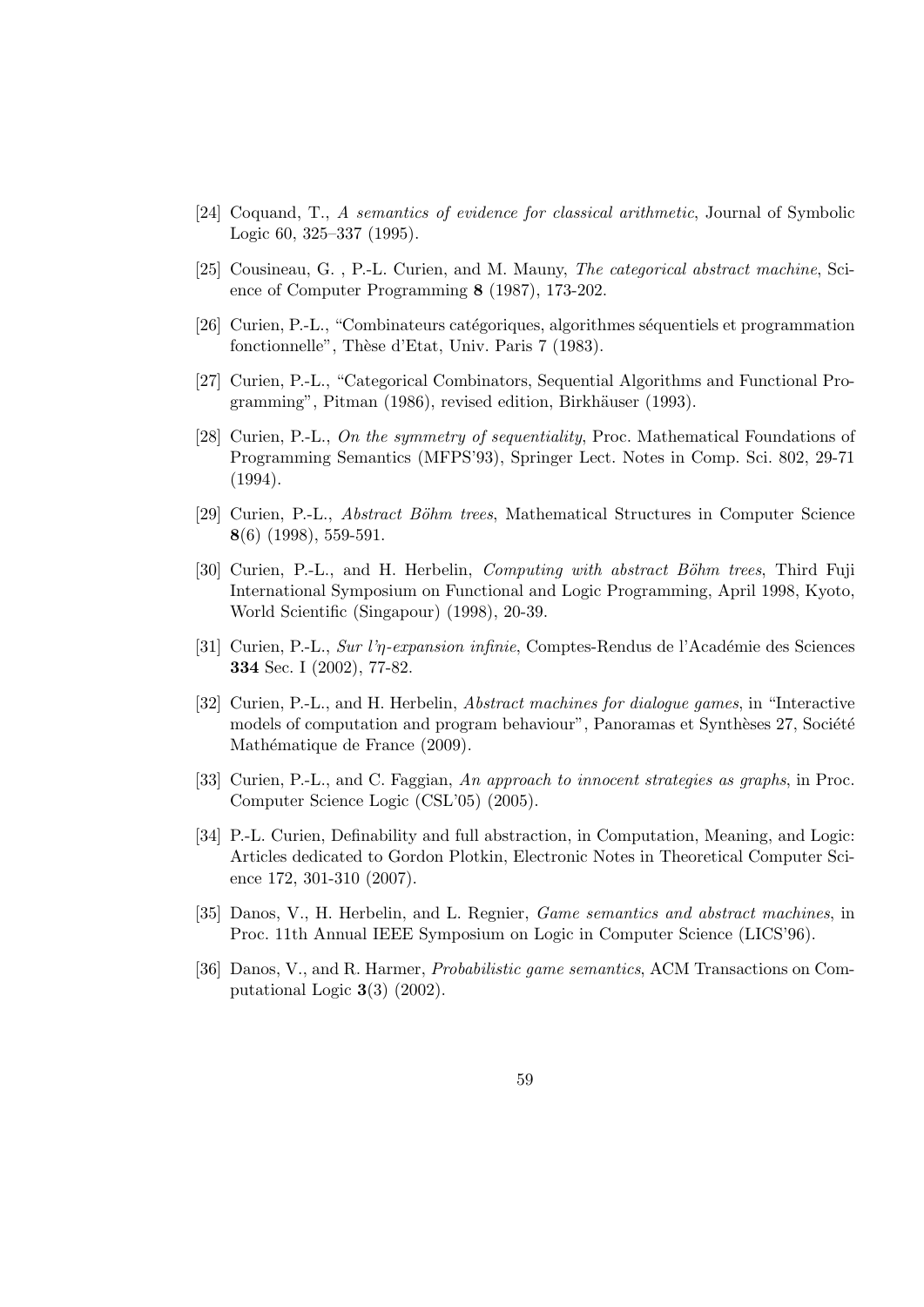- [37] Dimovski, A., D. R. Ghica, and R. Lazic. Data-abstraction refinement: A game semantic approach, in Proceedings of the 12th International Static Analysis Symposium (SAS'05), London (2005).
- [38] Faggian, C., Travelling on designs: ludics dynamics, Proc. Computer Science Logic (CSL'02), Lecture Notes in Computer Science 2471 (2002).
- [39] Faggian, C., and M. Hyland, Designs, disputes and strategies, Proc. Computer Science Logic (CSL'02), Lecture Notes in Computer Science 2471 (2002).
- [40] Faggian, C., and F. Maurel, Ludics nets, a game model of concurrent interaction, in Proc. of 20th annual IEEE Symposium on Logic in Computer Science (LICS'05), Computer Society Press (2005).
- [41] W. Felscher, Dialogues as a foundation of intuitionistic logic, Handbook of Philosophical Logic 3, 341-372 (1986).
- [42] Ghica, D.R., and Guy McCusker, The regular-language semantics of second-order idealized ALGOL, Theoretical Computer Science 309(1-3) (2003), 469-502.
- [43] Ghica, D.R., and A. Murawski, Angelic Semantics of Fine-Grained Concurrency, in Proc. of Foundations of Software Science and Computation Structures (FOS-SACS'04), Lecture notes in Computer Science 2987 (2004).
- [44] Girard, J.-Y., The system F of variable types, fifteen years later, Theoretical Computer Science 45 (1986), 159-192.
- [45] Girard, J.-Y., *Linear logic*, Theoretical Computer Science **50**, 1-102 (1987).
- [46] Girard, J.-Y., Geometry of interaction I: interpretation of system F, in Proc. Logic Colloquium 1988, R. Ferro et al. eds, 221-260 (1989), North Holland.
- [47] Girard, J.-Y., Geometry of interaction II: deadlock-free algorithms, Proc. COLOG-88, P. Martin-Löf and G. Mints eds, Springer Lecture Notes in Computer Science 417 (1990), 76-93.
- [48] Girard, J.-Y., Linear Logic, its syntax and semantics, in Advances of Linear Logic, J.-Y. Girard, Y. Lafont and L. Regnier eds, London Mathematical Society Lecture Notes Series 222 (1995), Cambridge University Press.
- [49] Girard, J.-Y., Geometry of interaction III: accommodating the additives, in Advances of Linear Logic, J.-Y. Girard, Y. Lafont and L. Regnier eds, London Mathematical Society Lecture Notes Series 222 (1995), Cambridge University Press.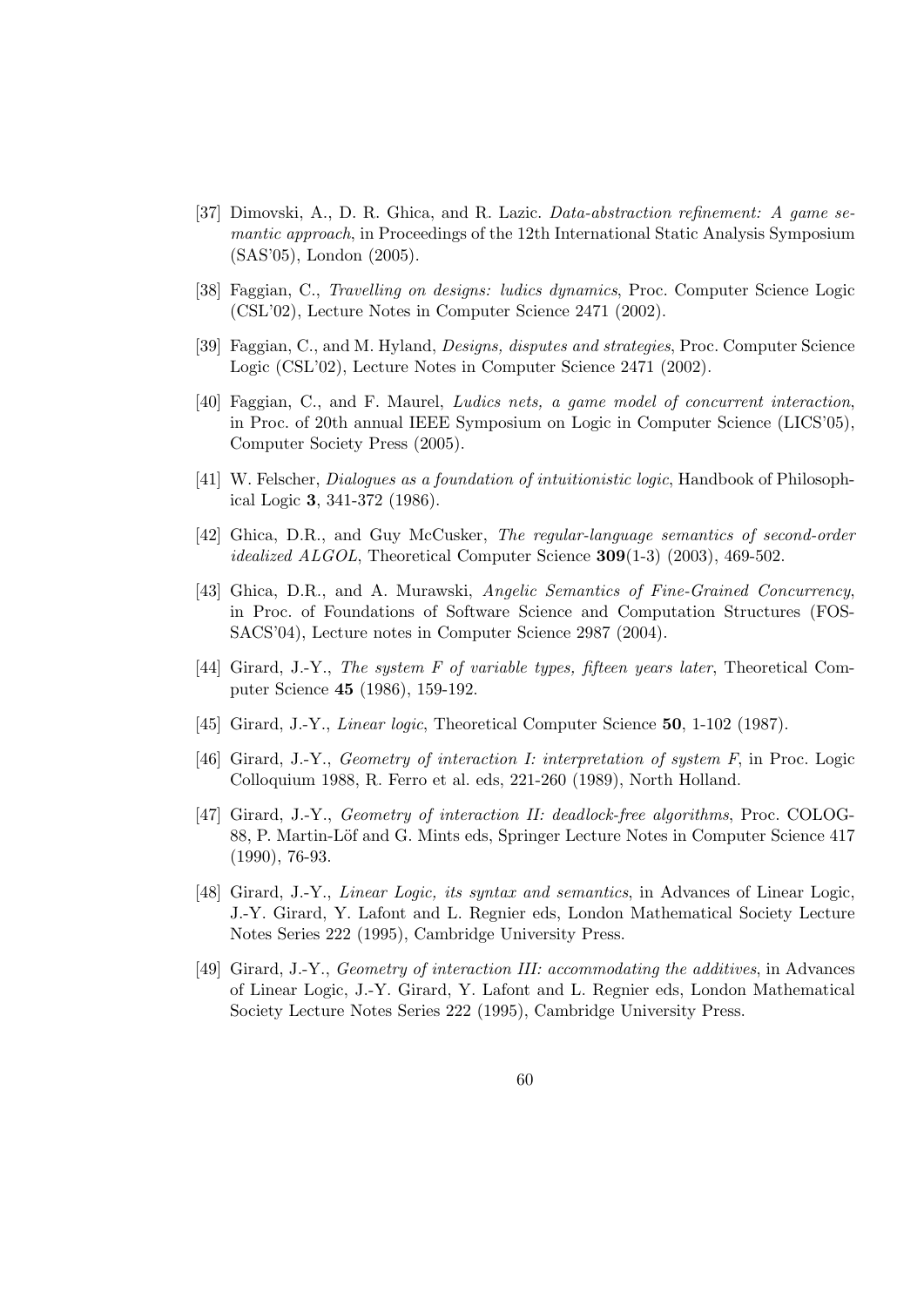- [50] Girard, J.-Y. Geometry of interaction IV : the feedback equation, manuscript (version of December 2005 available from http://iml.univ-mrs.fr/~girard).
- [51] Girard, J.-Y., On denotational completeness, Theoretical Computer Science 227 (1999), 249-273.
- [52] Girard, J.-Y., Locus solum, Mathematical Structures in Computer Science 11 (2001), 301–506.
- [53] Harmer, R., "Games and full abstraction for nondeterministic languages", PhD Thesis, Imperial College (1999).
- [54] Harmer, R., and G. McCusker, A fully abstract game semantics for finite nondeterminism, in Proc. of the 14th annual IEEE symposium on Logic in Computer Science (LICS'99).
- [55] Herbelin, H., "Séquents qu'on calcule", Thèse de Doctorat, Université Paris VII (1995).
- [56] Herbelin, H., Games and weak-head reduction for Classical PCF, Proc. of Typed Lambda-Calculi and Applications (TLCA'97), Lecture Notes in Computer Science 1210, 214–230.
- [57] Hindley, R., The completeness theorem for typing lambda-terms, Theoretical Computer Science 22 (1983), 1-17.
- [58] Honda, K., and N. Yoshida, Game-theoretic analysis of call-by-value computation, Theoretical Computer Science  $221(1-2)$  (1999), 393-456.
- [59] Hyland, J.M.E.., A syntactic characterization of the equality in some models of lambda calculus, J. London Math. Soc. 2 (1976), 361-370.
- [60] Hyland, J.M.E.., and C.-H. L. Ong, Fair games and full completeness for multiplicative linear logic without the mix-rule, preprint (1993).
- [61] Hyland, J.M.E., and L. Ong, On full abstraction for PCF I, II, and III, Information and Computation  $163(1)$  (2000), 285-408 (preliminary draft circulated since 1994).
- [62] Hyland, J.M.E., and A. Schalk, Games on graphs and sequentially realizable functionals, in Proceedings of 17th annual IEEE Symposium on Logic in Computer Science (LICS'02), Copenhagen, pages 257-264, Computer Society Press (2002).
- [63] Joyal, A., Remarques sur la théorie des jeux à deux personnes, Gazette des Sciences Mathématiques du Québec  $1(4)$  (1977).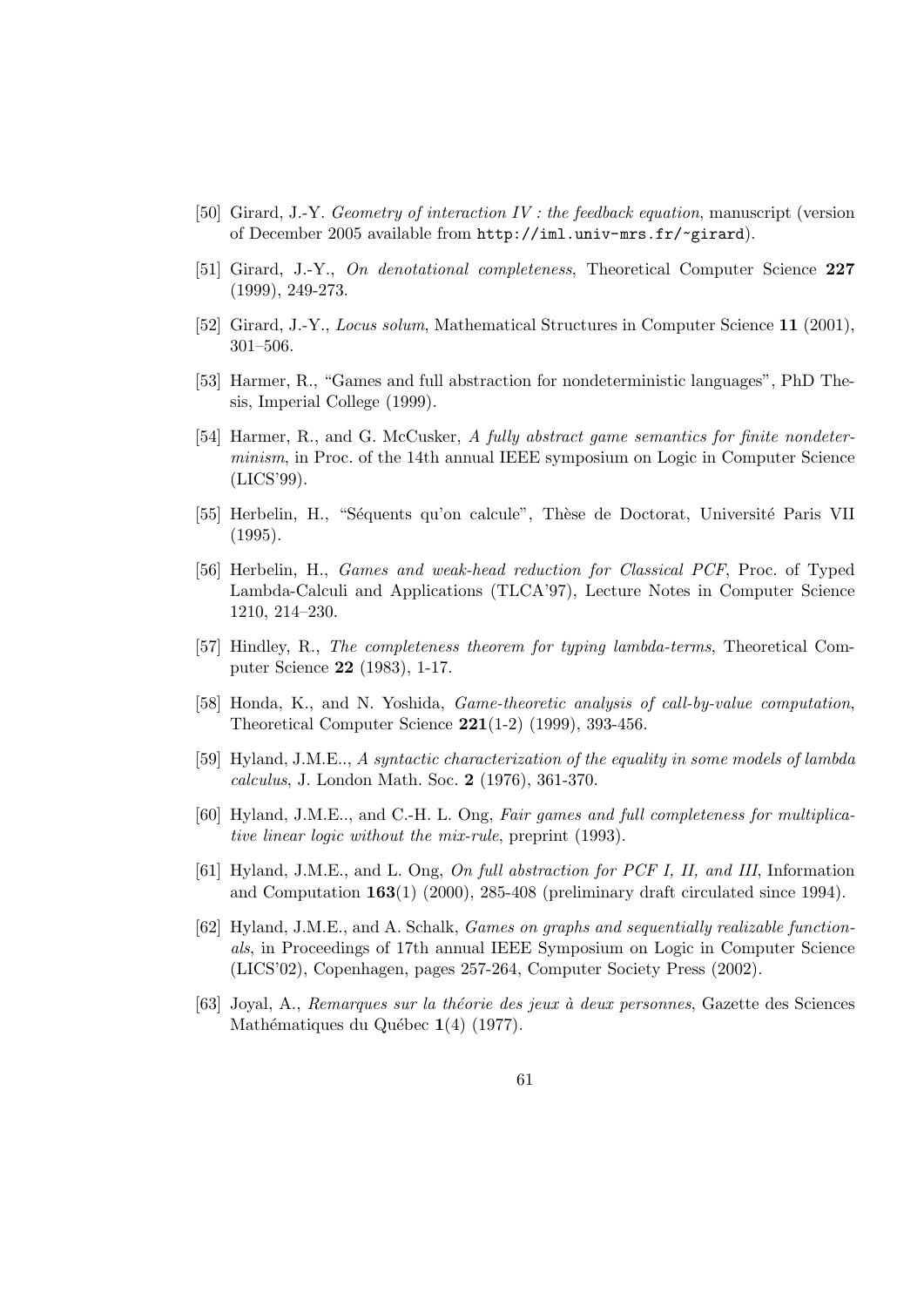- [64] Joyal, A., Free lattices, communication and money games, in M.L. Dalla Chiara et al. (eds), Logic and Scientific Methods, 29-68, Kluwer (1998).
- [65] Kahn, G., and G. Plotkin, Concrete domains, Theoretical Computer Science 121 (1993), 187-277 (appeared in French as TR IRIA-Laboria 336 in 1978).
- [66] Kanneganti, R,. and Cartwright, R. and Felleisen, M., SPCF: its model, calculus, and computational power, in Proc. REX Workshop on Semantics and Concurrency, Springer Lecture Notes in Computer Science 666 (1993).
- [67] Kleene, S., Recursive functionals and quantifiers of finite yypes revisited I, in Proc. General Recursion Theory II, Fenstad et al. (eds.) (1978), North-Holland.
- [68] Kleene, S., Recursive functionals and quantifiers of finite types revisited II, in Proc. Kleene Symposium, Barwise et al. (eds.) (1980), North-Holland.
- [69] Kleene, S., Recursive functionals and quantifiers of finite types revisited III, in Proc. Patras Logic Symposium (1982), North Holland.
- [70] Kleene, S., Unimonotone functions of finite types (recursive functionals and quantifiers of finite types revisited IV), in Proc. Symposia in Pure Mathematics 42 (1985).
- [71] Laird, J., Full abstraction for functional languages with control, Proc. 12th Annual Symposium on Logic in Computer Science (LICS '97) (1997).
- [72] Laird, J., A fully abstract bidomain model of Unary FPC. in Proc. of the Int. Conf. on Typed Lambda-Calculi and Applications (TLCA'03), Lecture Notes in Computer Science 2701 (2003).
- [73] Laird, J., Games and sequential algorithms. To appear.
- [74] Laird, J., *Locally Boolean domains*, Theoretical Computer Science 342 (2005), 132-248.
- [75] Lamarche, F., Sequentiality, games and linear logic (manuscript) (1992).
- [76] Laurent, O., Polarized games, Annals of Pure and Applied Logic (APAL), 130(1-3) (2004), 79-123.
- [77] Laurent, O., Sémantique des jeux, course notes available from www.pps.jussieu.fr/  $\sim$ laurent  $(2004)$ .
- [78] Laurent, O., Syntax vs. semantics: a polarized approach, Theoretical Computer Science  $343(1-2)$   $(2005)$ , 177-206.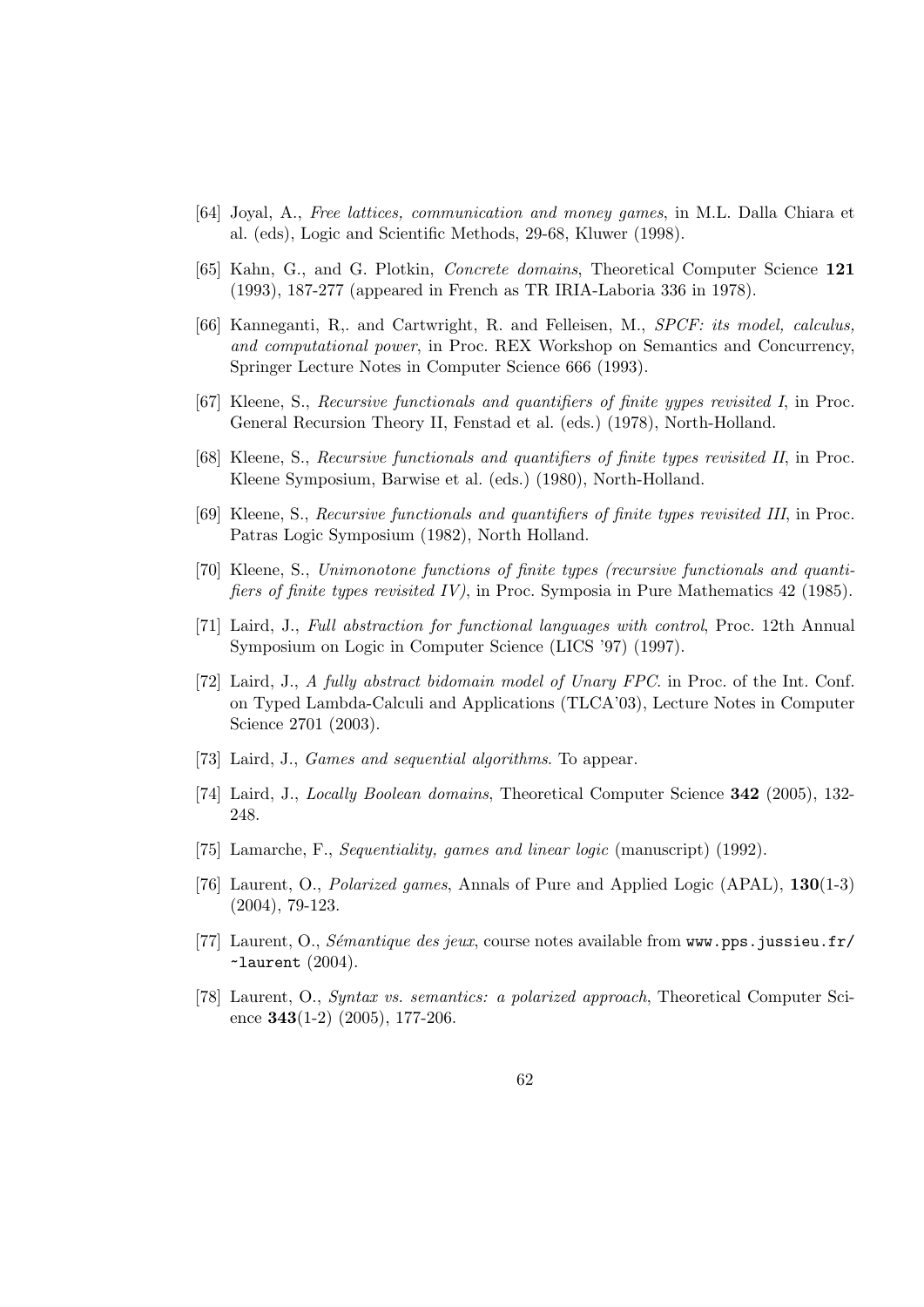- [79] Loader, R., Unary PCF is decidable, Theoretical Computer Science 206(1-2) (1998), 317-329.
- [80] Loader, R., Finitary PCF is undecidable, Theoretical Computer Science 266(1-2) (2001), 341-364.
- [81] Longley, J., The sequentially realizable functionals, Annals of Pure and Applied Logic  $117(1-3)$   $(2002)$ , 1-93.
- [82] Malacaria, P., and C. Hankin, A new approach to control flow analysis, in Proc. of Compiler Construction 1998, Lecture Notes in Computer Science 1383 (1998).
- [83] Malacaria, P., and C. Hankin, Generalised flowcharts and games, in Proc. International Colloquium on Automata, Languages and Programming (ICALP'98), Lecture Notes in Computer Science 1443 (1998).
- [84] Malacaria, P., and C. Hankin, Non-deterministic games and program analysis: an application to security, in Proc. of the 14th annual IEEE symposium on Logic in Computer Science (LICS'99).
- [85] McCusker, G., "Games and full abstraction for a functional metalanguage with recursive types", PhD Thesis, Imperial College and Univ. of London (1996), published in Springer Verlag's Distinguished Dissertations in Computer Science series (1998).
- [86] Melliès, P.-A. Asynchronous games 2: the true concurrency of innocence, in Proc. of the 15th International Conference on Concurrency Theory, London, 2004. Lecture Notes in Computer Science 3170, 448-465, Springer Verlag.
- [87] Melliès, P.-A., Asynchronous games  $\ddot{4}$ : a fully complete model of propositional linear logic, Proc. of the 21th Conference on Logic in Computer Science (LICS'05), Chicago, 2005.
- [88] Melliès, P.-A., *Categorical semantics of linear logic: a survey*, to appear in the volume "Interactive models of computation and program behaviour", Panoramas et Synthèses, Société Mathématique de France.
- [89] Milner, R., Fully abstract models of typed lambda-calculi, Theoretical Computer Science 4 (1977), 1-23.
- [90] Nickau, H., Hereditarily sequential functionals, Proc. Logical Foundations of Computer Science: Logic at St. Petersburg, Eds. A. Nerode and Yu. V. Matiyasevich, Lecture Notes in Computer Science 813, 253-264 (1994).
- [91] O'Hearn, P., and J. Riecke, Kripke logical relations and PCF, Information and Computation 120(1) (1995), 107-116.